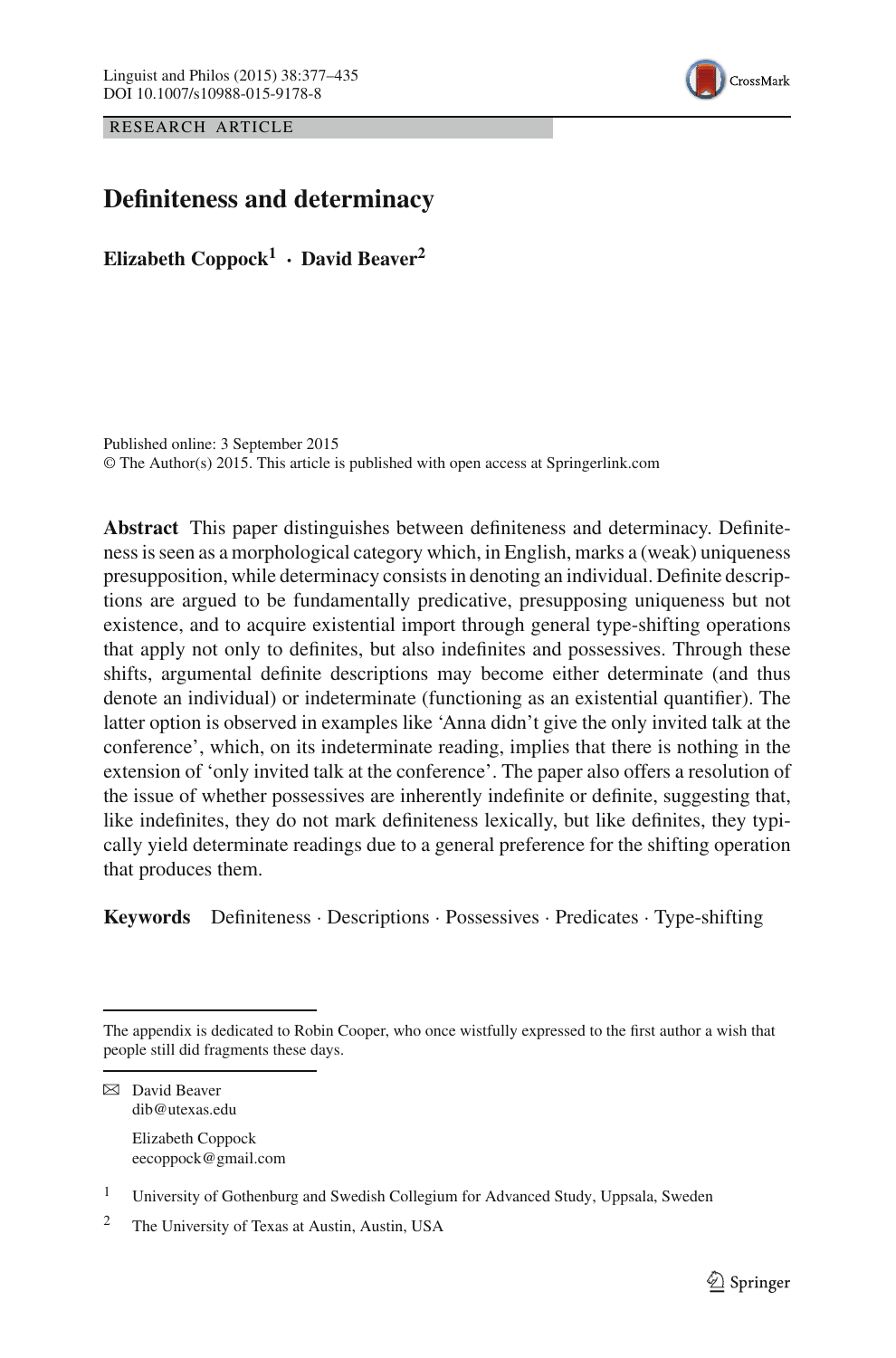# **1 Typology and meaning shifts**

The most frequent word in English is the definite article *the*, and the indefinite article *a* follows closely behind. Some languages mark definiteness more than once per noun phrase. Swedish uses both an article and a suffix, for example, and Hungarian verbs reflect the definiteness of their object. Definiteness-marking might be thought to serve some important purpose in light of such facts, not to mention the attention that the word *the* has received in the linguistic and philosophical literature. Yet many languages, including Russian, Korean, and Hindi, seem to get along without specialized definiteness markers. Here is an example from Russian:

<span id="page-1-2"></span>(1) Anna čitaet knigu Anna is-reading book 'Anna is reading a/the book.'

How do they manage? [Chierchia](#page-56-0) [\(1998\)](#page-56-0) suggests a reasonable answer: In such languages, the work is done by *meaning shifts*, also known as *type-shifts*, chosen "depending, presumably, on the context" (p. 360). [Partee](#page-57-0) [\(1986](#page-57-0)) described two meaning shifts that can apply to a predicate (the typical denotation of a common noun, a function of type  $\langle e, t \rangle$ <sup>[1](#page-1-0)</sup>:

- iota, which shifts a predicate into the unique satisfier of the predicate, if there is one, and is otherwise undefined
- EX, which shifts a predicate into an existential quantifier

iota produces what we will refer to as a *determinate* interpretation, by which we mean that the resulting nominal denotes an individual (i.e. is of type *e*). By contrast, ex produces what we will refer to as an *indeterminate* interpretation, i.e. an interpretation as an existential quantifier. These interpretations are what some scholars would refer to as 'definite' and 'indefinite', respectively, but it is important that our terminology remain neutral as to whether the interpretations in question correspond to the morphosyntactic category of definiteness in any language. Indeed, and more narrowly, our analysis of English implies that determinacy is not what is contributed by the definite article[.2](#page-1-1)

<span id="page-1-0"></span> $1$  EX is called A by Partee, but for reasons that should become clear, the latter name would be confusing in the current paper. [Chierchia's](#page-56-0) [\(1998](#page-56-0)) nominalization shift ∩, which produces kinds, operates on properties, type  $\langle s, \langle e, t \rangle$ , not predicates, type  $\langle e, t \rangle$ , and we therefore assume that it does not form a paradigm with IOTA or EX.

<span id="page-1-1"></span><sup>&</sup>lt;sup>2</sup> A complicating issue when defining determinacy is that an individual denotation may be indistinguishable in a grammar from a type-raised version of that denotation, at least as regards truth-conditions. To take the best known case, a grammar in which proper names denote individuals may yield derivations with precisely the same truth-conditions as a grammar in which proper names denote certain generalized quantifiers. The generalized quantifiers will of course be properties of properties, and hold of just those properties which the corresponding individual has. We may say that a DP denotation is determinate in a grammar if either (a) it is type *e*, or (b) it is a property of properties *Q*, but the context establishes that there is some individual which has all and only the properties of which *Q* holds. [Löbner](#page-57-1) [\(2011](#page-57-1)) provides an extensive and instructive discussion of the typing of nominals, and talks of some nominals "behav[ing] like an individual term in predicate logic", an idea which he then substantiates with diagnostic tests (to which we return in Sect. [4\)](#page-39-0). Thus one option would be to say that a DP has a determinate denotation if, in Löbner's sense, it behaves like a term.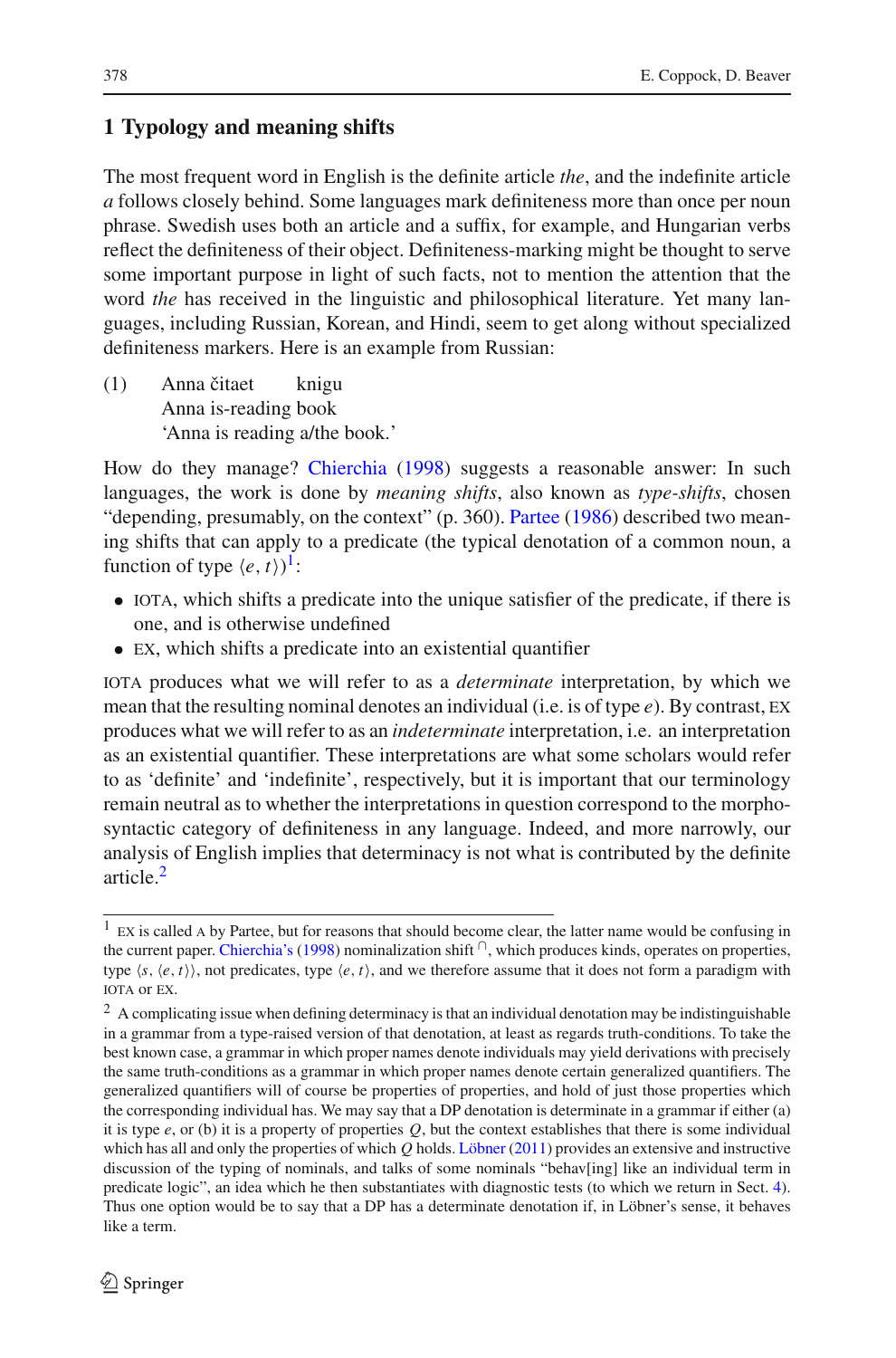It may be useful for some readers to note that determinate readings typically coincide with what philosophers would commonly term *referential* readings. However, we intend the term *determinate* to include cases where a description is interpreted as having type *e*, but is bound (e.g. *the word* in *every word precedes the word's successor*), and such nominals are not appropriately classified as referential. Other descriptions that we would classify as 'determinate' but not 'referential' include cases identified by [Mates](#page-57-2) [\(1973](#page-57-2)) where the description seems to contain a bound variable, as in *The mother of each girl waved to her*. Although [Mates](#page-57-2) [\(1973\)](#page-57-2) may be right that the definite descriptions in these cases cannot be seen as referential, [Glanzberg](#page-56-1) [\(2007\)](#page-56-1) shows they can be interpreted as terms of type *e*, or in our terminology, *determinate* (although such examples do raise a number of puzzling issues). Furthermore, as will be discussed in Sect. [2.2.2,](#page-10-0) we take fictional entities to be potential determinate denotations, and here it is not clear that reference is being made. The term *referential* also invokes [Donnellan's](#page-56-2) [\(1966](#page-56-2)) distinction between 'referential' and 'attributive' uses of definite descriptions, and although the referential/attributive distinction is similar to our determinate/indeterminate distinction insofar as referential uses carry an existence presupposition and attributive uses do not [\(Donnellan 1966](#page-56-2), p. 289), it is not exactly the distinction we are making. Indeed, on [Elbourne's\(2012\)](#page-56-3) analysis, which is compatible with ours, both referential and attributive uses are determinate (type *e*).

According to [Chierchia](#page-56-0) [\(1998\)](#page-56-0), the IOTA and EX shifts would be responsible for the two alternative interpretations in Russian descriptions as in  $(1)$ , but IOTA and EX are not available in English. In English, according to Chierchia, overt definite and indefinite determiners do the work instead.

- *the*  $\rightsquigarrow$  IOTA
- $a \leadsto EX$

Chierchia also posits a 'Blocking Principle' which prevents a shift from applying in a language that lexicalizes it. Since iota and ex are thought to be lexicalized by the articles *the* and *a* respectively, the Blocking Principle prevents these type-shifts from being active in English. This is a quite reasonable initial assessment of the situation, but we argue here that English is more like Russian than one would think at first. We suggest, developing an idea outlined in [Coppock and Beaver](#page-56-4) [\(2012b\)](#page-56-4), that *the* and *a* do not in fact express IOTA and EX, and that instead, definite and indefinite descriptions acquire their existence implications through shifting operations, just as bare nominals in Russian do. $3$  Definite descriptions typically receive determinate interpretations, but they can be interpreted indeterminately as well, as proposed by [Coppock and Beaver](#page-56-4) [\(2012b\)](#page-56-4). This paper argues more carefully for the proposal, spells it out within a formally precise compositional fragment, and illustrates the generality of the approach by applying it to possessives.

<span id="page-2-0"></span><sup>&</sup>lt;sup>3</sup> As discussed below, much of the literature on predicative uses of definite and indefinite descriptions in English takes the property denotation to be derived from underlying individual or quantificational meanings. An exception is [Zimmermann](#page-58-0) [\(1993](#page-58-0)), who, like us, takes the property denotation of indefinites to be basic, with the implication that type shifting principles will be needed when indefinites occur in argument positions. His analysis of indefinites as property denoting in certain intensional contexts would presumably be compatible with the analysis of indefinites we give here.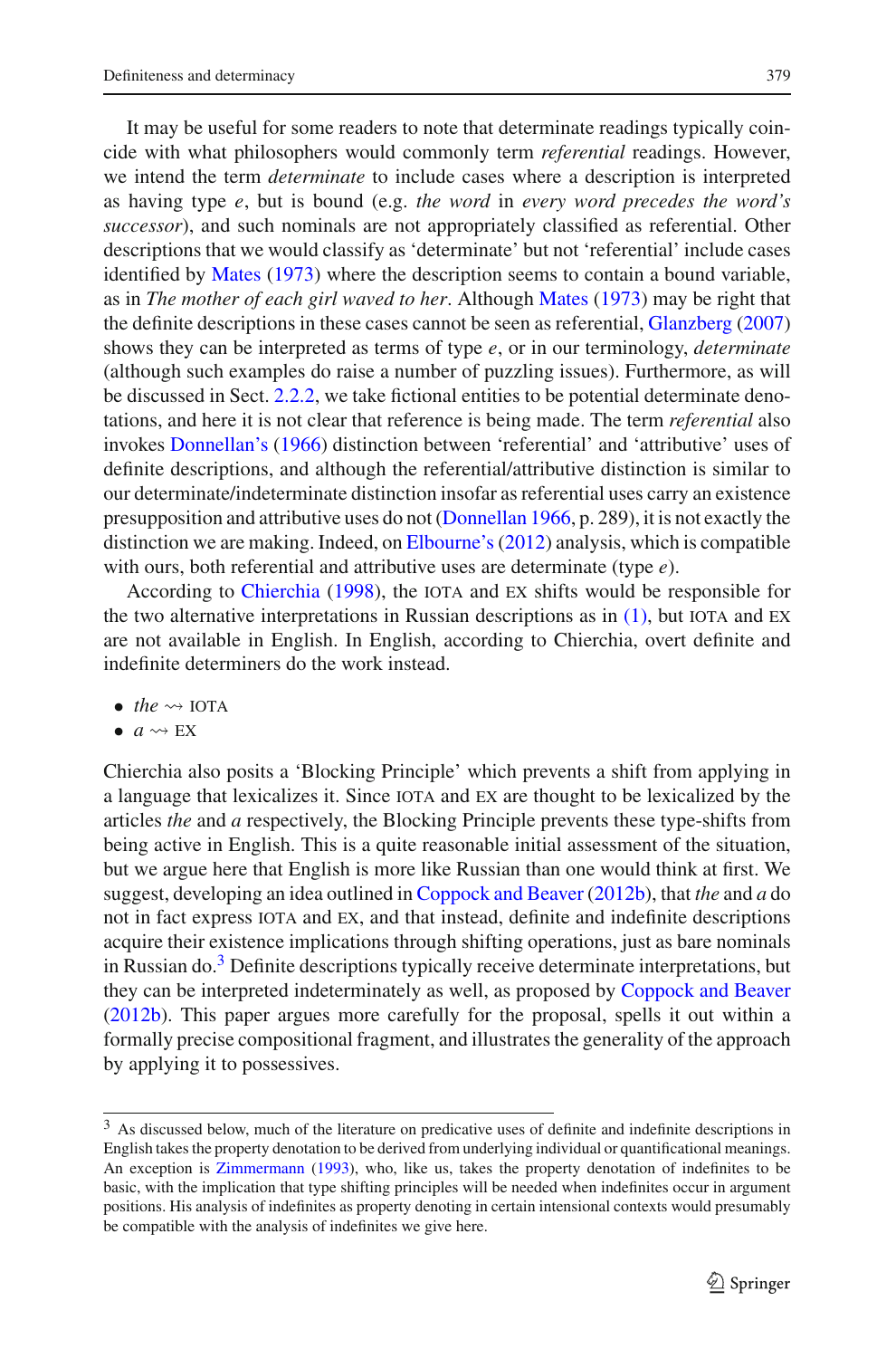In Sect. [2,](#page-4-0) we argue that definiteness, at least in English, indicates a uniqueness presupposition, and nothing else—in particular, definiteness-marking does not signal existence. To do this, we first establish the relatively uncontroversial point that definite descriptions have a predicative use (Sect. [2.1\)](#page-4-1). We argue in Sect. [2.2](#page-6-0) that clearly predicative uses commonly do not convey existence, and therefore, that an existence presupposition is not lexically encoded by the definite article. The key data comes from *anti-uniqueness effects*, which can be found in sentences involving exclusives such as [\(2\).](#page-3-0) [\(2a\)](#page-3-1) implies that there is exactly one author of *Waverley*, but the negated variant, [\(2b\),](#page-3-0) implies that there is *more than one* author.

<span id="page-3-1"></span><span id="page-3-0"></span>

| (2) | Scott is the only author of <i>Waverley</i> .     | $\lceil 1 \text{ author} \rceil$ |
|-----|---------------------------------------------------|----------------------------------|
|     | Scott is not the only author of <i>Waverley</i> . | $\lceil$ > 1 author              |

The implication that there are multiple authors (the 'anti-uniqueness effect') conflicts with the assumption that *the F* presupposes the existence of an *F*. Since there are multiple authors, there is no 'only author'. So there is no existence presupposition. We will argue that the definite article does however contribute a uniqueness presupposition (Sect. [2.3\)](#page-16-0).

In Sect. [2.4,](#page-18-0) we give an analysis of *the* under which its predicative use is basic, and it carries a uniqueness presupposition, but no existence presupposition. This proposal accounts for the data in [\(2\),](#page-3-0) as we show in Sect. [2.5.](#page-21-0) According to this analysis, *the* and *a* both denote identity functions on predicates, differing only with respect to a uniqueness presupposition. This helps to explain the distributional observation that co-occurrence of *a(n)* with *only* is highly constrained, as we show in Sect. [2.5.](#page-21-0)

Having broken existence and uniqueness apart, we put them back together again for argumental descriptions in Sect. [3.](#page-28-0) We propose that descriptions may in principle be interpreted determinately or indeterminately, depending on whether IOTA or EX applies. Again, key data comes from anti-uniqueness effects, this time with descriptions in argument position:

(3) Anna didn't give the only invited talk.

On one prominent reading of this sentence, it is implied that there were multiple invited talks, hence nothing that satisfies the description 'only invited talk'. We argue that, while argumental definites are typically determinate, they can be indeterminate, for example when they give rise to anti-uniqueness effects. In other words, while definite descriptions are usually interpreted with IOTA, they can be interpreted with EX. Two principles conspire so that definites are typically associated with iota and indefinites are typically associated with ex: (i) the indefinite article is blocked by the definite article via Maximize Presupposition [\(Heim 1991](#page-56-5); [Schlenker 2012](#page-57-3); [Percus 2006](#page-57-4)); and (ii) type-shifting operations resulting in simpler types are preferred (Type Simplicity). The theory of definite descriptions in argument position ends up as mostly Fregean, with a dash of Russell.<sup>[4](#page-3-2)</sup>

<span id="page-3-2"></span><sup>4</sup> We briefly discuss the accounts of [Frege](#page-56-6) [\(1892 \[reprinted 1948\]](#page-56-6)) and [Russell](#page-57-5) [\(1905](#page-57-5)) in Sect. [2.2.](#page-6-0) A contemporary account which, like Frege's and Russell's, takes uniqueness to be part of the conventional meaning of definites is that of [Horn and Abbott](#page-56-7) [\(2002\)](#page-56-7). Although Horn and Abbott conclude that uniqueness is a conventional implicature of definites rather than a presupposition, many of their arguments would equally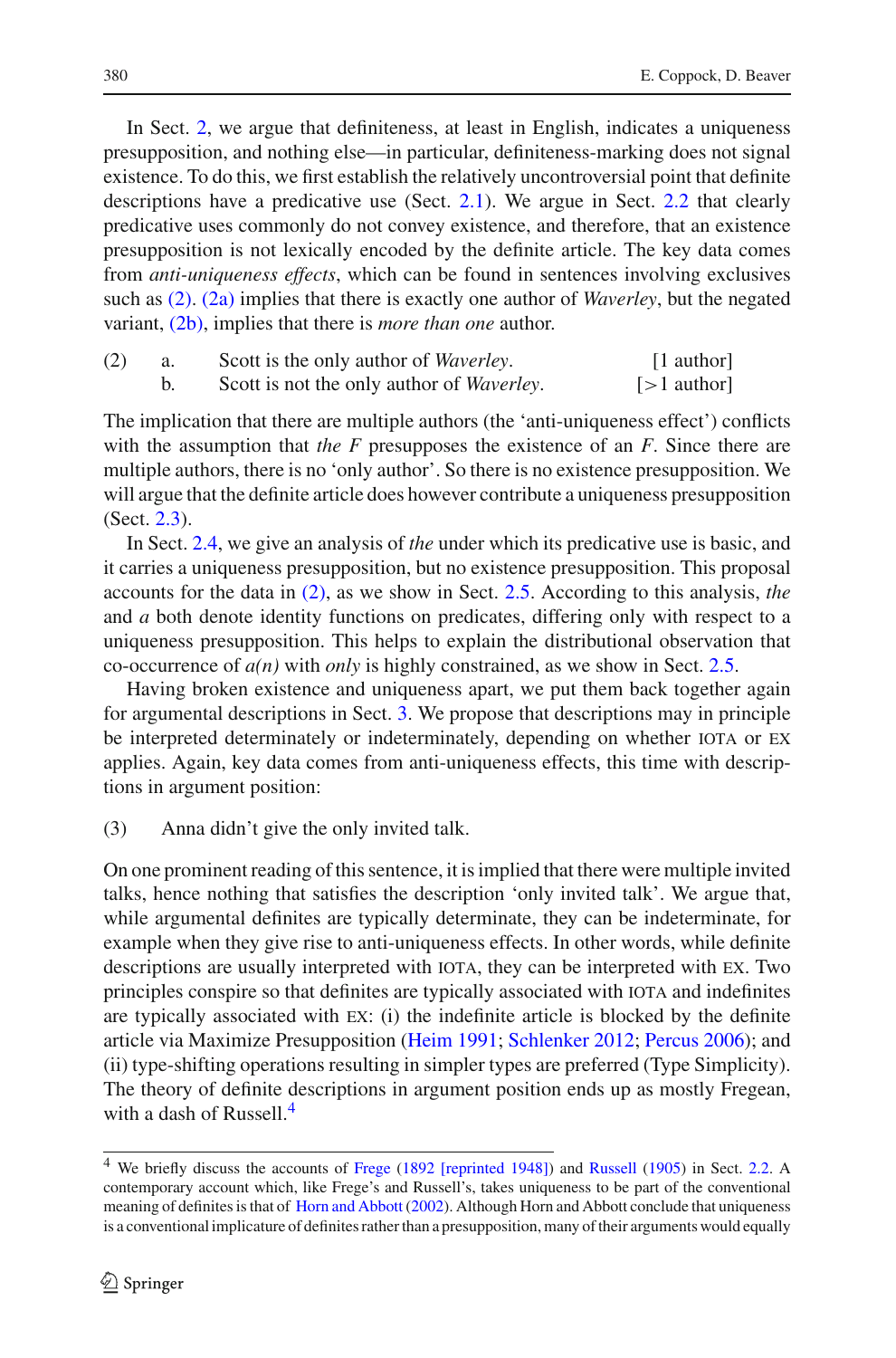In Sect. [4,](#page-39-0) we extend the analysis to possessive noun phrases. We argue that possessives, like definites, can be interpreted determinately or indeterminately, but that they are in a sense mid-way in between definites and indefinites. Like definites, and unlike indefinites, they typically receive determinate readings. But unlike definites, they do not signal a uniqueness presupposition. This constitutes our proposed resolution of the controversy as to whether possessives are inherently definite.

We summarize and consider further research directions in Sect. [5,](#page-46-0) and then present a fragment for English in the appendix, where English expressions are translated into a partial intensional logic IL3, building on [Beaver and Krahmer's](#page-55-0) [\(2001](#page-55-0)) Presuppositional Montague Grammar.

### <span id="page-4-0"></span>**2 Separating existence and uniqueness**

#### <span id="page-4-1"></span>**2.1 Definites can be predicative**

The first point we would like to establish is that definite descriptions have a predicative use. This is not particularly controversial, although it is often ignored. Here is what [Strawson](#page-58-1) [\(1950](#page-58-1), p. 320) said about them:

[I]f I said, "Napoleon was the greatest French soldier", I should be using the word "Napoleon" to mention a certain individual, but I should not be using the phrase, "the greatest French soldier" to mention an individual, but to say something about an individual I had already mentioned. It would be natural to say that in using this sentence I was talking *about* Napoleon and that what I was *saying* about him was that he was the greatest French soldier. But of course I *could* use the expression, "the greatest French soldier", to mention an individual; for example, by saying: "The greatest French soldier died in exile".

Another way of expressing the idea that predicative definites are used to say something "about someone" rather than to refer to someone is to say that they are of type  $\langle e, t \rangle$ ; they characterize sets of individuals.

Further support for the notion that definites can have  $\langle e, t \rangle$ -type denotations comes from coordination. As [Fara](#page-56-8) [\(2001](#page-56-8)) points out, a definite description can be coordinated with a predicative adjective, but a proper name cannot be:

(4) a. John is tall, handsome and the love of my life.

b. #The love of my life is tall, handsome, and John.

Footnote 4 continued

support a presuppositional view. Thus their account is more Fregean than Russellian, and in this respect broadly in tune with the current proposal. Horn and Abbott's account is also an important antecedent to the current proposal by virtue of employing a competition-based pragmatic mechanism to produce further inferences. Like our proposal, their account crucially depends on (i) the definite article being informationally stronger than the indefinite article, (ii) this difference consisting only in the presence or absence of a uniqueness requirement, and (iii) the two articles being paradigmatic competitors. Their account differs significantly from ours in other respects, for example in that they do not give predicative readings the same centrality that we do, they assume existence to be built into the lexical meanings of both definites and indefinites, and they do not invoke type-shifting operations.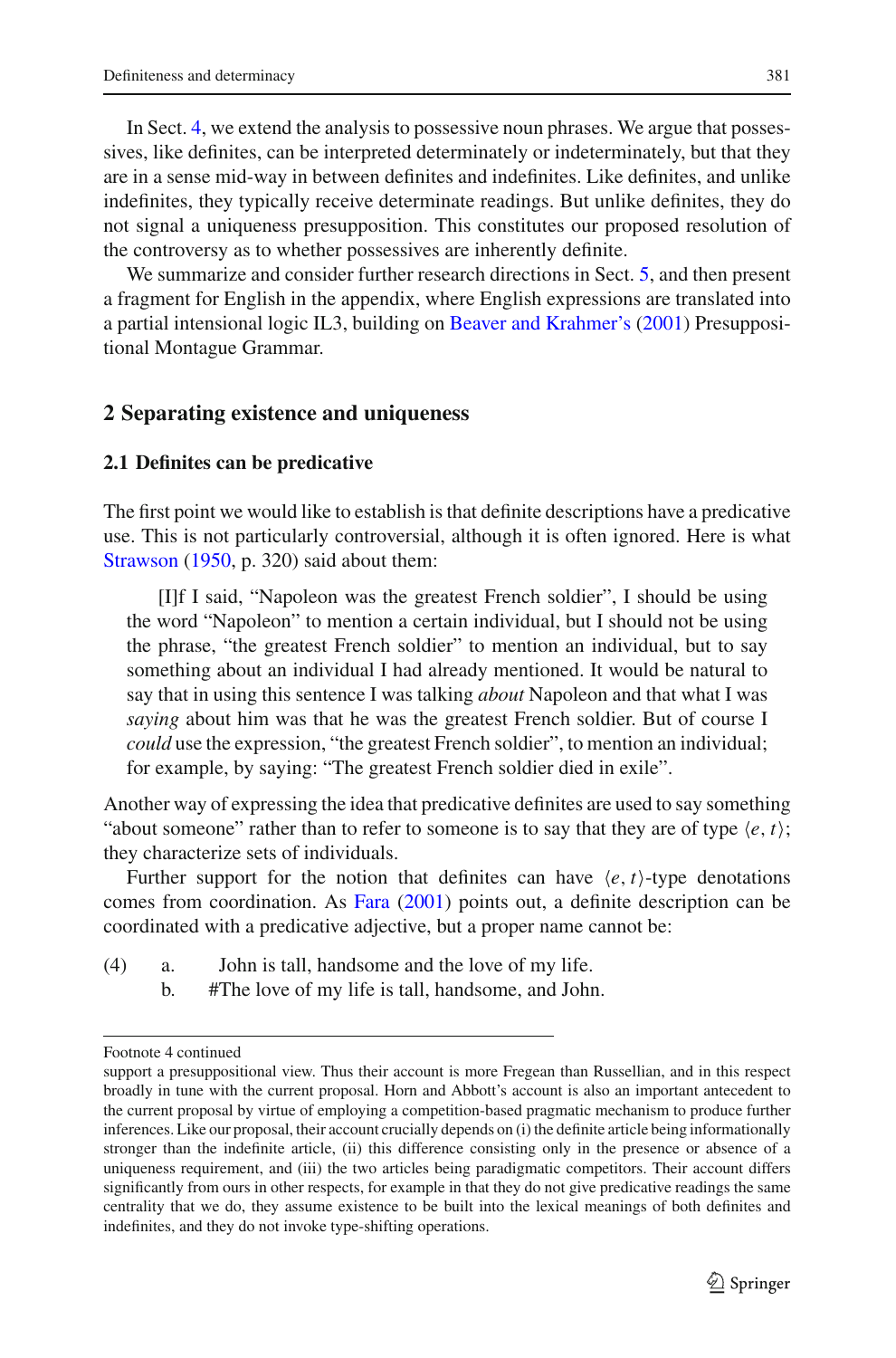This can be explained if proper names cannot ordinarily have type  $\langle e, t \rangle$  (*pace* [Elbourne](#page-56-9) [2005;](#page-56-9) [Matushansky 2008](#page-57-6); [Fara 2015,](#page-56-10) among others; see [Schoubye 2014](#page-57-7) for a more thorough review) but definite descriptions can.

Another difference between definites and proper names is that the former, along with adjectives, indefinites, and possessives, can serve as an argument to verbs like *consider* and *find,* while the latter, along with *some*-indefinites and personal pronouns, cannot [\(Doron 1983;](#page-56-11) [Partee 1986](#page-57-0); [Winter 2001](#page-58-2)).

- (5) a. John considers this woman {competent / a good teacher / the queen of the world / his girlfriend}.
	- b. \*John considers this woman {Mary / some particular queen / you}.
- (6) a. I found John (to be) {competent / a good teacher / the best candidate / my strongest supporter}.
	- b. I found the best candidate \*(to be) {John / some particular individual / you}.

These facts receive a straightforward explanation under the assumption that such verbs select for predicates of type  $\langle e, t \rangle$ , and that proper names, specific *some*-indefinites, and personal pronouns cannot function in this way while adjectives and indefinite, definite and possessive descriptions can.

Further evidence that definite, indefinite, and possessive descriptions can be predicative comes from so-called *appositional conjunction* [\(Hoeksema 1988\)](#page-56-12), where a conjoined noun phrase is interpreted as a complex description of a single individual and triggers singular rather than plural agreement on the verb when it is used as the subject. The following examples are from [Winter](#page-58-2) [\(2001](#page-58-2), p. 177ff):

- (7) a. A great man and a good father has passed away.
	- b. My great opponent and the hero of my youth has passed away.
	- c. A great man and the best magician in New Jersey has passed away.

If the singular verb *has* were to be replaced by plural *have*, the two conjuncts would refer to distinct individuals. Proper names do not participate in appositional conjunction, even when they are known to refer to the same person, nor do *some*-indefinites:

- (8) a. Dr. Jekyll and Mr. Hyde have/\*has passed away.
	- b. Some great man and some good father have/\*has passed away.

These contrasts can be explained under the assumption that appositional conjunction involves coordination of property-denoting expressions, and that they acquire existential import through a type-shift. [Winter](#page-58-2) [\(2001,](#page-58-2) p. 179) analyzes these cases using an existential type-shift based on choice functions, and this treatment is very much in line with the analysis we offer below.<sup>5</sup>

As[Winter\(2001\)](#page-58-2) notes (especially pp. 173–175), a similar contrast exists in Hebrew [\(Doron 1983\)](#page-56-11), where the copula is obligatory in equative sentences, with proper names,

<span id="page-5-0"></span> $5$  Under the treatment we outline in Sect. [3,](#page-28-0) the IOTA shift would be expected to be preferred over the EX shift as far as we can see (due to the Type Simplicity principle), and this predicts that a presupposition that there is exactly one satisfier of the conjoined description would be accommodated. It is not clear that this prediction is borne out, so appositional constructions may be a fruitful area for future work.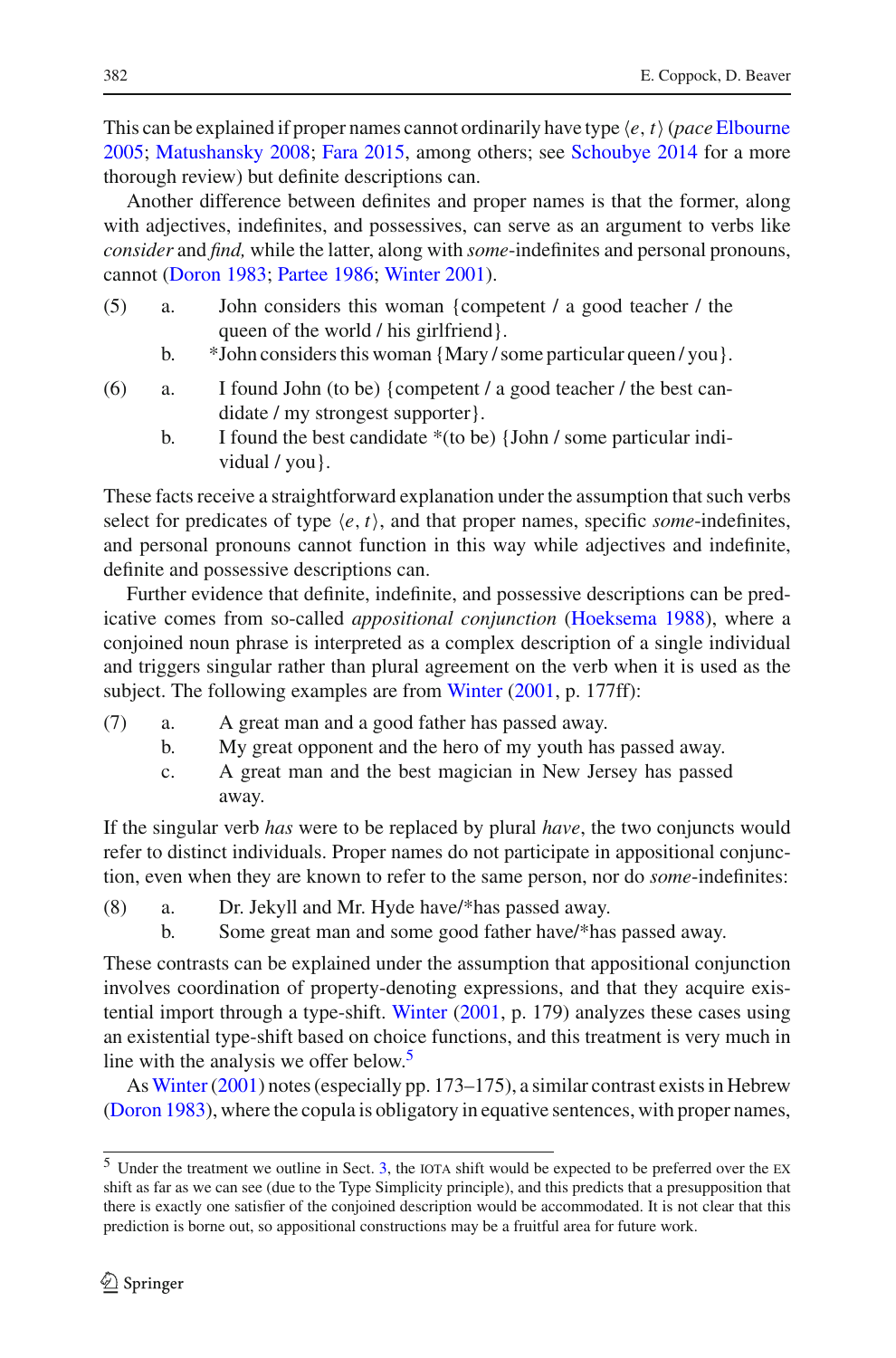pronouns, and *eize* 'some' indefinites, but optional with predicate-denoting expressions including predicative adjectives, prepositional phrases, non-specific indefinites, and, crucially, definites. This follows from the assumption that the copula is optional in Hebrew with expressions of type  $\langle e, t \rangle$ , and, again, that definites fall into this category along with other typically predicative expressions.

### <span id="page-6-0"></span>**2.2 No existence presupposition**

#### *2.2.1 Anti-uniqueness effects*

Now that we have established that definites can be predicative, let us address what predicative definites mean. In [\(9\)](#page-6-1) are three alternative possible  $\langle e, t \rangle$  treatments of a definite description of the form 'the *P*'. (We will give a more precise formalization later.)

<span id="page-6-3"></span><span id="page-6-2"></span><span id="page-6-1"></span>

| (9) | а. | $\lambda x$ . $[ P  = 1 \wedge P(x)]$                                                                 | Russellian   |
|-----|----|-------------------------------------------------------------------------------------------------------|--------------|
|     | b. | $\lambda x \cdot \begin{cases} P(x) \text{ if }  P  = 1 \\ \text{undefined otherwise} \end{cases}$    | Fregean      |
|     | c. | $\lambda x \cdot \begin{cases} P(x) \text{ if }  P  \leq 1 \\ \text{undefined otherwise} \end{cases}$ | Weak Fregean |

The Russellian and Fregean versions come from [Winter](#page-58-2) [\(2001](#page-58-2)), who remained neutral as to which was better. Something equivalent to the Russellian variant is advocated by [Fara](#page-56-8) [\(2001\)](#page-56-8) and we advocate the Weak Fregean alternative here, in agreement with [Coppock and Beaver](#page-56-4) [\(2012b\)](#page-56-4). Under the Russellian treatment illustrated in [\(9a\),](#page-6-2) existence and uniqueness (hence cardinality of exactly one) are part of the ordinary at-issue content. The treatment in [\(9b\)](#page-6-3) is "Fregean" insofar as it says that existence and uniqueness are presupposed, as [Frege](#page-56-6) [\(1892 \[reprinted 1948\]](#page-56-6), p. 223) suggested when he wrote that use of the definite article is "permissible if the predicate applies to one and only one single object."<sup>6</sup> Under the third treatment, which we have labelled "Weak Fregean", uniqueness is presupposed but not existence, so the cardinality can be zero or one.

The Russellian variant is subject to many of the familiar criticisms of Russellian treatments of the definite article. For example, the following examples are not felicitous without heavy stress on *the*:

- (10) #He's not the ambassador to Spain—there are two.
- (11) #There are two ambassadors to Spain; therefore, he is not the ambassador to Spain.

Heavy stress on *the* produces a reading that might be described in terms of metalinguistic negation. Without heavy stress, only ordinary negation is available. Under

<span id="page-6-4"></span><sup>6</sup> [Winter](#page-58-2) [\(2001](#page-58-2)) and [Coppock and Beaver](#page-56-4) [\(2012b](#page-56-4)) describe this alternative as "Strawsonian", but strictly speaking, this is a misnomer, since Strawson did not consider uniqueness a presupposition of the definite article, as [Elbourne](#page-56-3) [\(2012\)](#page-56-3) discusses. "Fregean" is also an imperfect label, because Frege thought that definite descriptions were "complex proper names", i.e., expressions of type *e*.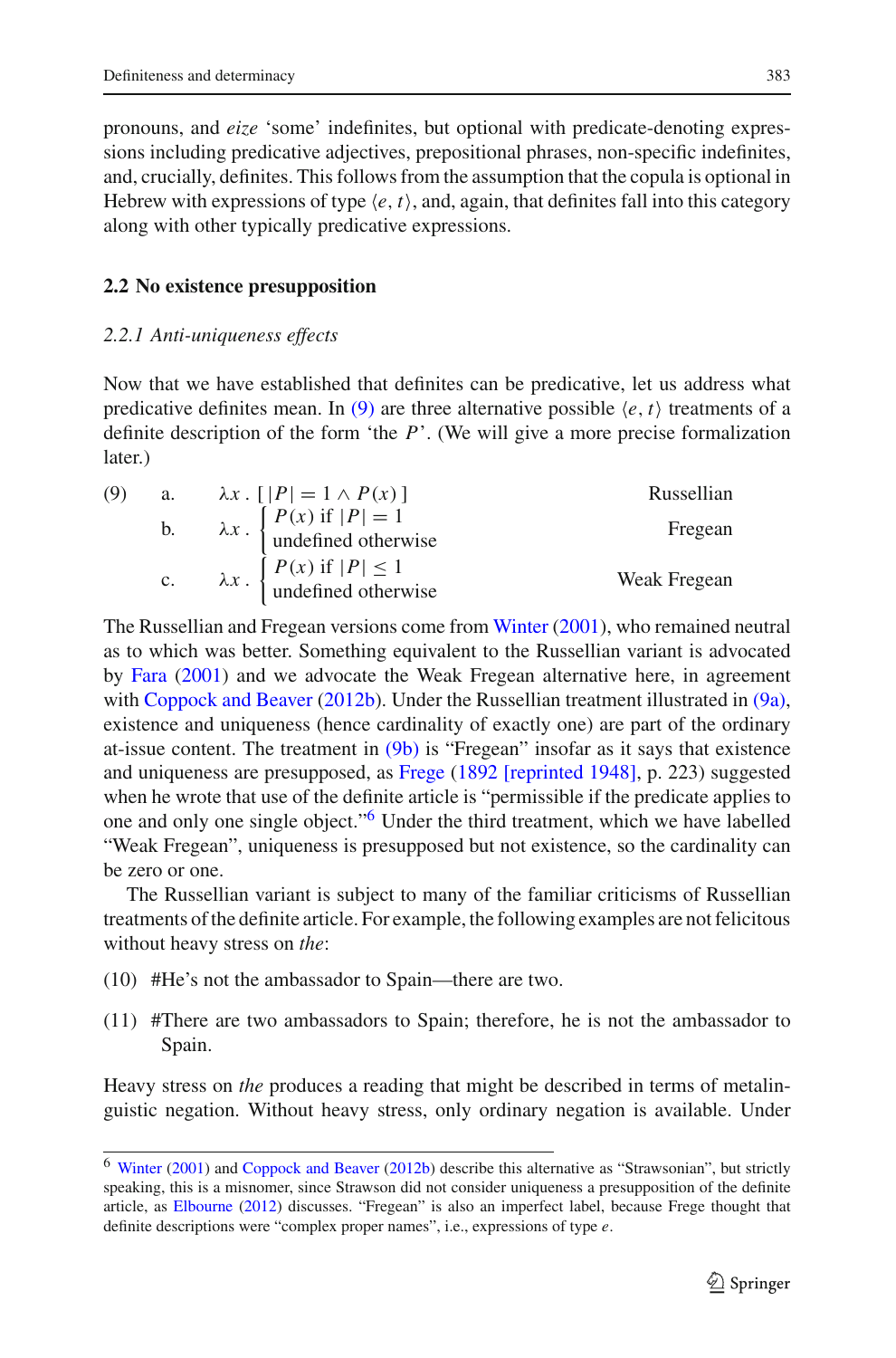the Russellian analysis, the uniqueness component should be targetable by ordinary negation, but it appears not to be. Furthermore, on the Russellian variant, *the* would have the same denotation as *the only*, but *the* is not interchangeable with *the only*, as illustrated by the following contrast:

- (12) I know that this is at least one of the reasons.
	- a. #Is it the reason?
	- b. Is it the only reason?

Space prevents us from rehearsing the full range of challenges for Russellian accounts, so we defer to prior literature for a fuller discussion of this issue. See in particular [\(Elbourne 2012,](#page-56-3) Chap. 4, Sect. 5), which contains a rebuttal of [Neale's](#page-57-8) [\(1990](#page-57-8)) defense of Russell based on ideas from [Grice](#page-56-13) [\(1981](#page-56-13)). As we are convinced on the basis of such discussions as well as some of the data we discuss here that a Russellian analysis is not viable, we concentrate on the Fregean and Weak Fregean views.

Under the assumption that predicative definites presuppose only uniqueness (as under the Weak Fregean view), [\(13\)](#page-7-0) is predicted not to introduce a presupposition failure (on a predicative reading).

<span id="page-7-0"></span>(13) The greatest French soldier is the king of France.

This sentence is predicted to simply be false. The same prediction is not made for argumental definites. As we will argue later, argumental definites typically carry both existence and uniqueness presuppositions, so  $(14)$  is, in contrast, predicted to lack a truth value<sup>7</sup>:

<span id="page-7-1"></span>(14) The king of France is the greatest French soldier.

While the contrast is subtle, our intuitions are in line with this prediction. $8$ 

Predicative definites containing exclusive adjectives provide stronger evidence that definite descriptions do not presuppose existence. As mentioned in the introduction in connection with [\(2\),](#page-3-0) [\(15a\)](#page-7-4) implies that there is one author of *Waverley*; indeed, that is the point that someone uttering that sentence would be making. But when the sentence is placed into an entailment-canceling environment such as negation as in [\(15b\),](#page-8-0) a *yes*/*no* question as in [\(15c\),](#page-8-1) or the antecedent of a conditional as in [\(15d\),](#page-8-2) it is no longer implied that there is only one author of *Waverley*. In [\(15b\),](#page-8-0) the most prominent interpretation is that there is *more than one* author.<sup>[9](#page-7-5)</sup> Similarly, in the question and conditional contexts  $(15c)$  and  $(15d)$ , there may be multiple authors.

<span id="page-7-4"></span>(15) a. Scott is the only author of *Waverley*. [1 author]

<span id="page-7-2"></span> $7$  The ease by which examples like  $(14)$  are judged as false appears to be related to factors having to do with information structure [\(Lasersohn 1993;](#page-57-9) [von Fintel 2004;](#page-58-3) [Schoubye 2009\)](#page-57-10). We do not feel that [\(14\)](#page-7-1) falls into the class of empty description sentences that are particularly easy to judge as false, but intuitions may differ on this.

<span id="page-7-3"></span><sup>8</sup> The contrast may become clearer in question form. Consider (i) Student: *Is the king of France the greatest French soldier?* Teacher: *No.* vs. (ii) Student: *Is the greatest French soldier the king of France?* Teacher: *No.* The first seems to commit the teacher to the existence of a king of France more strongly than the second.

<span id="page-7-5"></span> $9$  The copula also has an equative interpretation, with which  $(15a)$  means 'Scott is the same person as the author of *Waverley*'. The anti-uniqueness effects arise on the predicative reading of the copula, with which [\(15a\)](#page-7-4) means 'Only Scott is an author of *Waverley*'.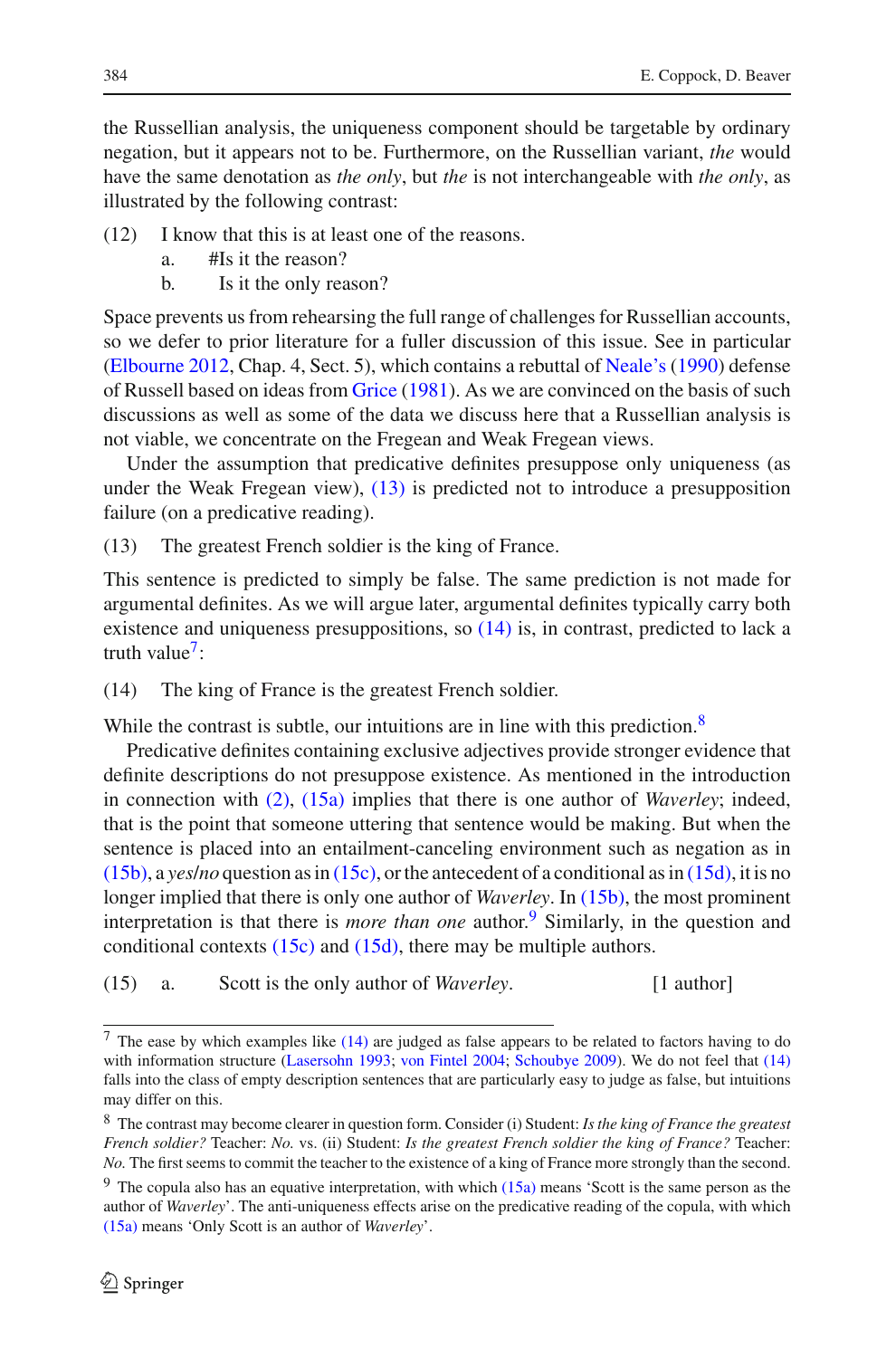| b. | Scott is not the only author of <i>Waverley</i> .     | $\lceil$ > 1 author |
|----|-------------------------------------------------------|---------------------|
| c. | Is Scott the only author of <i>Waverley</i> ?         | $\lceil$ > 1 author |
| d. | If Scott is the only author of <i>Waverley</i> , then | $[\geq]$ author     |

<span id="page-8-2"></span><span id="page-8-1"></span><span id="page-8-0"></span>Example [\(15b\)](#page-8-0) is the one that illustrates 'anti-uniqueness' most strongly, as it really denies uniqueness rather than merely calling it into question as in [\(15c\)](#page-8-1) and [\(15d\).](#page-8-2)

At first glance, anti-uniqueness effects might look like a disappearance of the uniqueness property normally associated with definites, as inserting an exclusive into a description of the form *the F* eliminates the implication that there is a unique *F*. Indeed, for this reason, we will persist in referring to the phenomenon as an 'anti-uniqueness' effect. But what these examples really show is that the *existence* implication normally associated with definite descriptions may be absent. What it means for *x* to satisfy the predicate 'only author of *Waverley*' is that no one other than *x* is an author of this book. If it has multiple authors, then there is no 'only author of *Waverley*'. That is to say, there is no *x* such that no one other than *x* is an author of *Waverley*; no such *x exists*. So if there are multiple authors, then with respect to the predicate:

### 'author of *Waverley*'

existence is satisfied but not uniqueness. But with respect to the predicate that *the* combines with, namely:

#### 'only author of *Waverley*'

uniqueness is (trivially) satisfied but not existence. This data thus challenges the common assumption that definite descriptions imply existence.

The foregoing observations also militate against treating familiarity as part of the lexically-encoded meaning of the definite article as in, for example, [Heim](#page-56-14) [\(1982](#page-56-14)).<sup>[10](#page-8-3)</sup> There is no familiar discourse referent for an individual that is the only author of *Waverley* in a sentence like "Scott is not the only author of *Waverley*." We do not wish to rule out a familiarity-based account of argumental uses of definites,  $\frac{11}{1}$  $\frac{11}{1}$  $\frac{11}{1}$  but the novelty/familiarity distinction does not provide a good basis for analyzing predicative descriptions.

There are other uses of definite descriptions which do not seem to imply existence, such as the following.

- <span id="page-8-6"></span><span id="page-8-5"></span>(16) You're not the queen of the world.
- (17) Seven is not the largest prime number.

<span id="page-8-3"></span><sup>10</sup> This argument against familiarity being encoded in the lexical meaning of definite articles is, of course, clearest for predicative uses, and provides a general argument against encoding familiarity in the lexical meaning of definite articles only to the extent that a theory is to be preferred in which a single, uniform lexical entry is used in both predicative and argumental cases.

<span id="page-8-4"></span> $11$  As an alternative to the view developed in this paper, it would be worthwhile to consider a novelty/familiarity-based variant of the type-shifting operations that provide definite and indefinite descriptions with their existential import. The obvious approach would be to define an analogue of ex which would introduce a referent (thus the meaning of *a*) in e.g. [Muskens'](#page-57-11) [\(1996](#page-57-11)) dynamic system, and the analogue of iota would select an existing one (thus the standard dynamic meaning for *the*). Even absent our coercionbased analysis of English, such shifts would provide the natural way to extend dynamic approaches to languages like Russian in which articles are normally absent from NPs. We presented a sketch of such a dynamic analysis at the Going Heim workshop at the University of Connecticut in 2015.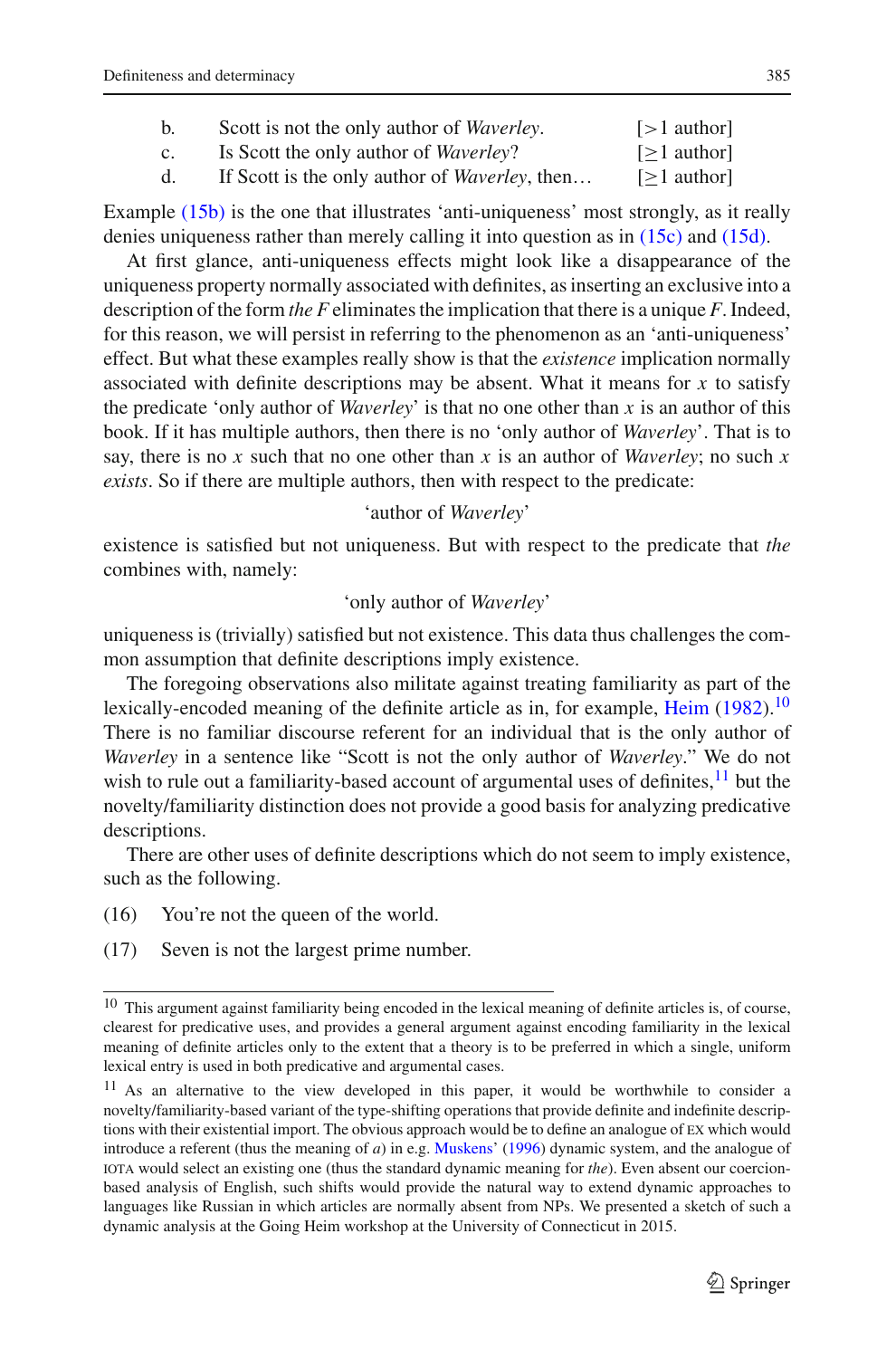A speaker uttering  $(16)$  would not be committed to the existence of any queen of the world, nor would someone uttering [\(17\)](#page-8-6) be committed to the existence of a largest prime number. But examples like [\(15b\),](#page-8-0) with adjectival exclusives, constitute particularly striking examples of a missing existence implication because the sentence is actually *inconsistent* with the existence of a satisfier of the description. This situation arises only under a very special combination of circumstances. Crucial to *only*'s ability to give rise to this effect is the following inference pattern: If *x* is a *P*, and *x* is not the only *P*, then that means *there is no* 'only *P*'. In other words, failure of *one thing* (with a certain property) to satisfy the predicate implies that there is no satisfier of the predicate. This inference pattern is hard to replicate with other adjectives. Superlatives, for example, do not exhibit this pattern. The conclusion that there is no largest prime number does not follow directly from premises of the form *x* is a prime number, and *x* is not the largest prime number.

If all the examples in which the sentence is inconsistent with the existence of something satisfying the predicate involved *only*, then one might wonder if it is not some minor collocational effect that can be stipulated away and ignored. But this is a productive phenomenon. It also occurs with other exclusive adjectives, including *sole*, *single*, and *one*, which are roughly synonymous with *only*, as in the following naturally occurring examples:

- (18) Lack of supply is not the sole cause of Britain's housing crisis.
- (19) Search engine optimization is not the single thing to think about with regards to search engine ranking.
- (20) It is worthwhile to visit Kuala Lumpur to see the future of modern Asia, but it is not the one reason to visit.

Perhaps more persuasively, it also occurs with *exclusive*, which has a different meaning. (Note that *only* could not be substituted for *exclusive* in the following example without a change in meaning.)

(21) Dean Hall doesn't have the exclusive right to open-world multiplayer zombie apocalypse simulators, you know.

This sentence implies that Dean Hall has the right to open-world multiplayer zombie apocalypse simulators, and other people have that right as well, so the exclusive right to them does not exist. (See [Coppock and Beaver 2014](#page-56-15) for detailed discussion of *exclusive* in this 'rights-modifying' use.)

In all of these cases, we have a sentence containing a definite description of the form 'the *F*', whose truth is incompatible with the existence of something satisfying the description '*F*'. Clearly, these sentences do not presuppose the existence of an *F*. This means either that *the* does not presuppose existence, or that *the* introduces an existence presupposition which disappears through local accommodation. We will argue against the latter possibility in Sect. [2.2.3.](#page-12-0)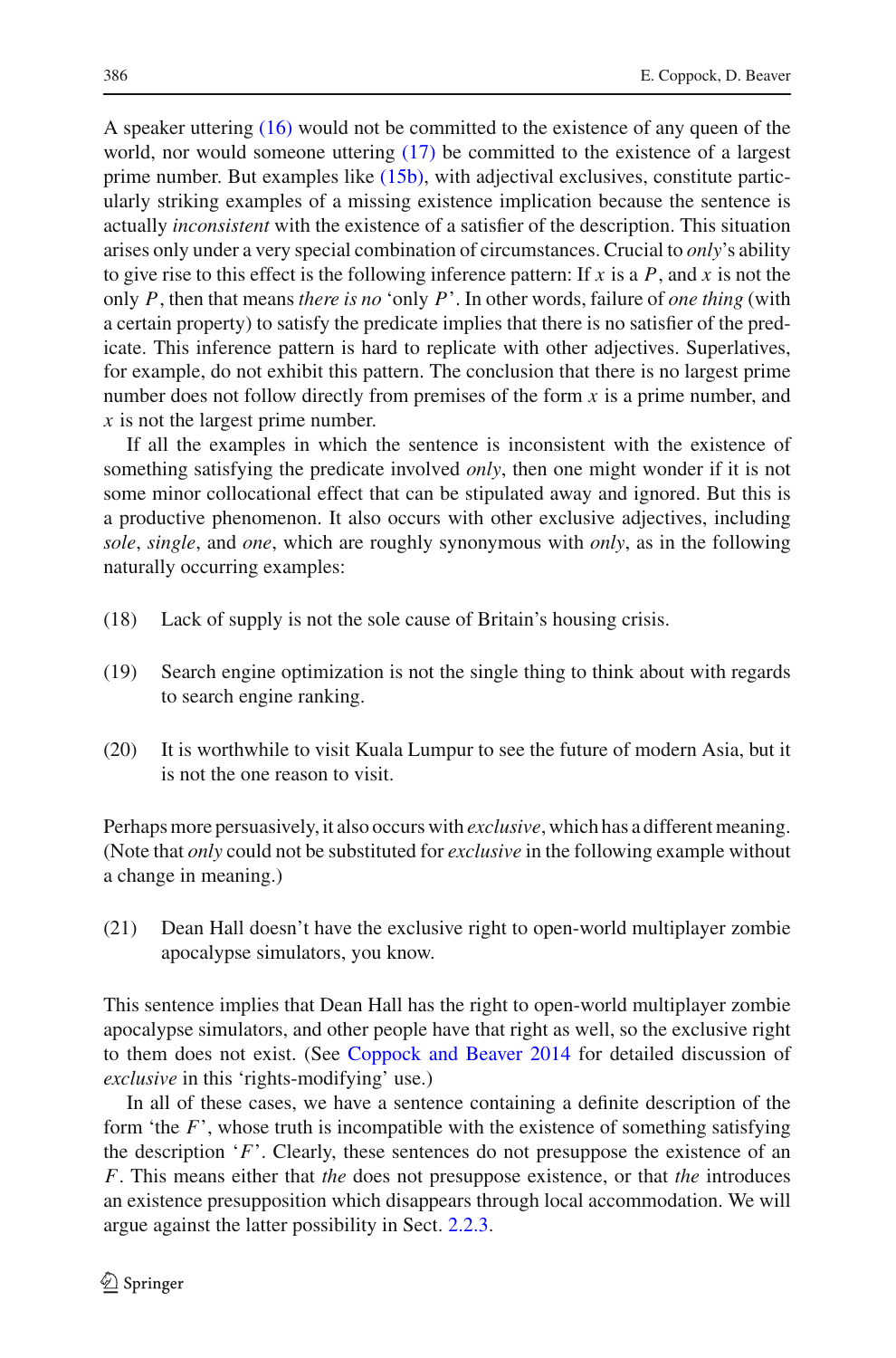### <span id="page-10-0"></span>*2.2.2 Broad and narrow existence*

We should not go too much further without addressing the question of what exactly we mean by 'existence'. There is at least a colloquial usage of the verb *exist* which seems to pick out a property that changes over time, and is contingent:

- (22) My university email account no longer exists.
- (23) If that existed, then I would have heard of it!

Fictional characters like Sherlock Holmes are sometimes argued to exist in some sense despite not being 'actual' or 'concrete' (see [Nelson 2012](#page-57-12) for an overview). Some would take *Sherlock Holmes does not exist* to be a true sentence, while arguing that Sherlock Holmes nevertheless has a broader kind of existence which makes it possible to truthfully attribute various properties to him (including non-existence). Let us refer to the kind of existence that is described by the colloquial usage of the verb *exists* as *narrow existence* and refer to the kind of existence that is captured by the existential quantifier as *broad existence*. This is the terminology that [Kripke](#page-57-13) [\(2011](#page-57-13), p. 64) uses to distinguish between the two classes of existence under Meinong's view. We do not mean to endorse Meinongianism to the letter, but we do assume that the quantifiers of our representation language may range over objects of which it can be truthfully said in colloquial English that they do not exist, and in that sense lack narrow existence.<sup>12</sup>

There are uses of definite descriptions that show that the definite article lacks a narrow existence presupposition, and this is nothing new. Recall this famous example discussed by Meinong and Russell:

(24) The golden mountain does not exist.

This sentence is felt to be true, which means that there cannot be any actual golden mountain to which the definite description *the golden mountain* refers. Here are some more examples that we would place in this category  $(25)$  is adapted from [Cooper](#page-56-16) [1978,](#page-56-16) [\(26\)](#page-10-3) is due to Robin Cooper, p.c.; the others are naturally occurring):

- <span id="page-10-2"></span>(25) Max wanted a train set for Christmas but when he opened his presents, the train set wasn't there.
- <span id="page-10-3"></span>(26) I forgot to buy the wine.
- (27) We cancelled the May meeting.
- (28) Captain James Cook finally disproved the existence of the Northwest Passage in 1778.

In all of these cases, there does not seem to be any particular object in actuality that is picked out by the definite description (although intuitively it does seem to be the

<span id="page-10-1"></span><sup>12</sup> Cf. footnote 8 in [Montague](#page-57-14) [\(1974](#page-57-14)): "If there are individuals that are only possible but not actual, [the domain of individuals] is to contain them; but this is an issue on which it would be unethical for me as a logician (or linguist or grammarian or semanticist, for that matter) to take a stand."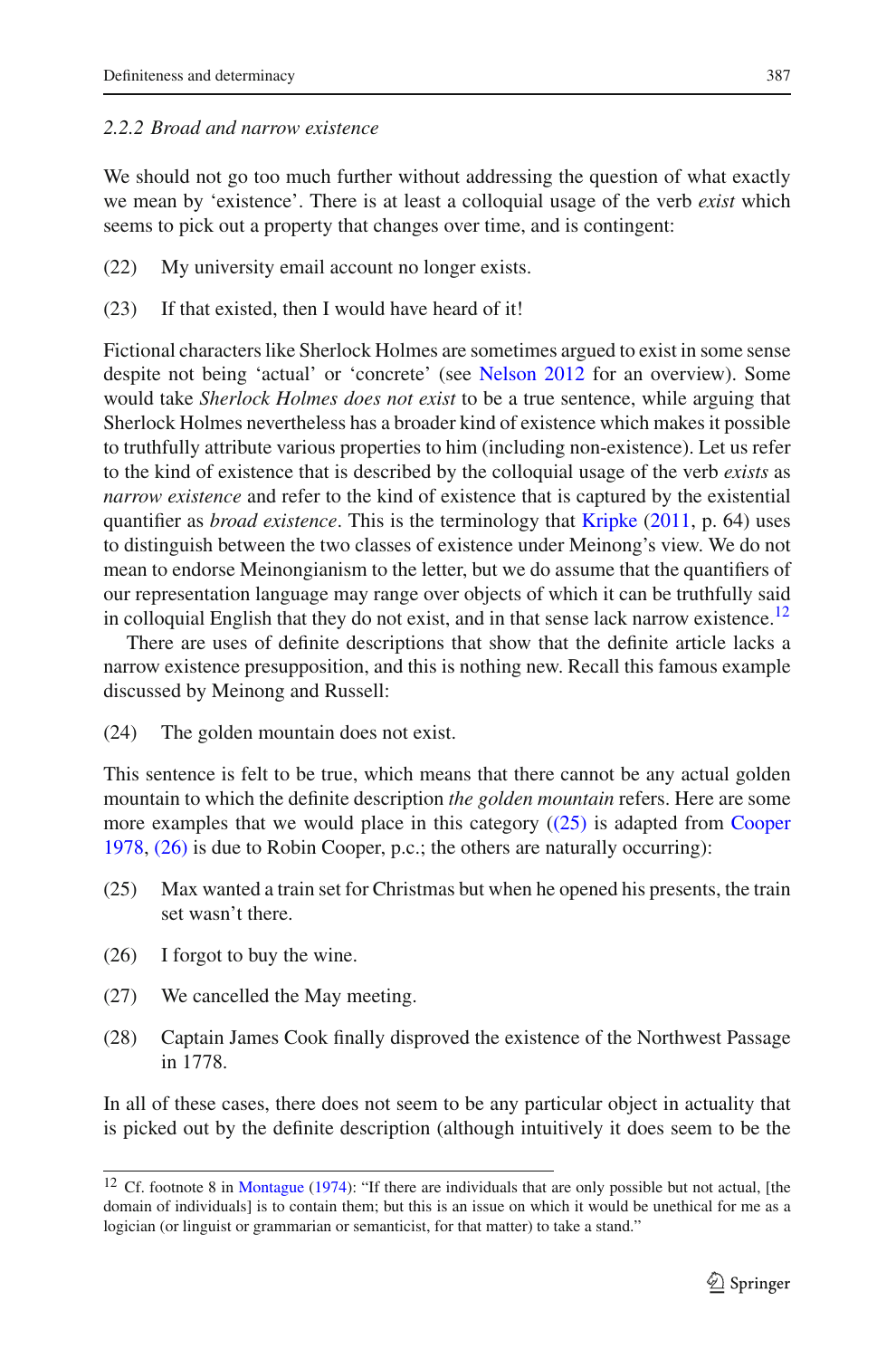case that there is an imagined state of affairs in which such an object exists)[.13](#page-11-0) So the claim that the definite article lacks an existence presupposition might not seem so surprising. But these cases show only that *the* lacks a *narrow* existence presupposition. What we are claiming is something stronger: that the definite article lacks even a *broad* existence presupposition.

We offer the following test for broad vs. narrow existence: When broad existence fails, individual anaphora (as opposed to kind-anaphora) is not possible. The noun phrases that give rise to anti-uniqueness effects cannot be referred back to with an anaphoric pronoun<sup>14</sup>:

(29) Sue and Jane both scored goals, so Jane didn't score [the only goal]*i* . #It*i* wasn't a bicycle-kick, either.

The definite description *the only goal* in this example is not a viable antecedent for the pronoun *it*. The noun phrases in train set-type examples, in contrast, *can* serve as antecedents for subsequent reference, even though they do not have narrow existence.

- (30) Max wanted a train set for Christmas but when he opened his presents, [the train set]<sub>*i*</sub> wasn't there. His parents had forgotten to buy it<sub>*i*</sub>.
- (31) We cancelled [the May meeting] $_i$ . It<sub>i</sub> was deemed unnecessary.
- (32) Captain James Cook disproved the existence of [the Northwest Passage]*i* in 1778. It*i* was not included on maps after that.

Another way of getting at the distinction is offered by [Cooper](#page-56-17) [\(2013\)](#page-56-17), who gives the following dialogue:

- (33) A: Sam is looking for the train set.
	- B: Which train set?
	- A: The one he was promised for Christmas.

Crucially, this dialogue is coherent even if there is no particular train set that Sam was promised, and the only promise made was that he would receive a train set. In contrast, the *which* question response does not work with the NPs that give rise to anti-uniqueness effects.

<span id="page-11-2"></span>(34) A: Sue and Jane both scored goals, so Jane didn't score the only goal. B: #Which goal?

We take the felicity of this kind of dialogue to be diagnostic of broad existence, and therefore infer from the strangeness of [\(34\)](#page-11-2) that *the only goal* does not come with a broad existence presupposition. Thus, what anti-uniqueness effects show is that definite descriptions do not presuppose existence even in a broad sense which is not restricted to existence in reality.

<span id="page-11-0"></span><sup>&</sup>lt;sup>13</sup> A reviewer points out that these have an anaphoric quality. This points to the possibility that they may be understood as parallel to cases first discussed by [Karttunen](#page-57-15) [\(1976\)](#page-57-15), and termed *modal subordination* by [Roberts](#page-57-16) [\(1989\)](#page-57-16), except that in the above decontextualized examples the prior non-veridical context in which the relevant discourse entities (a train set, wine, May meeting, or Arctic sea passage, respectively) is introduced is implicit.

<span id="page-11-1"></span><sup>14</sup> Note that the claim here is not that an anaphoric reading for *it* is impossible, but rather that it is impossible with the indexation indicated, such that *it<sub>i</sub>* corefers with *the only goal*.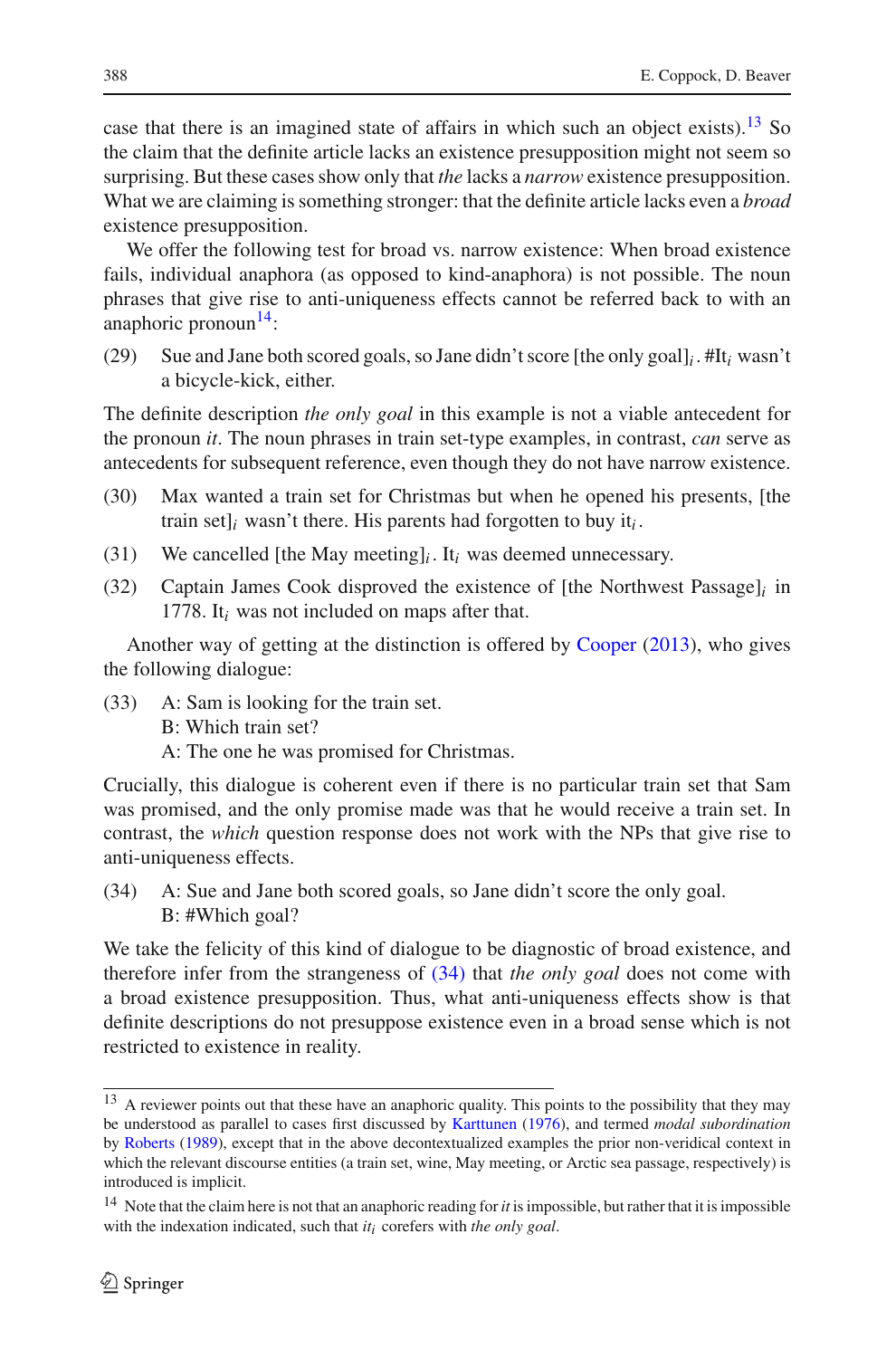#### <span id="page-12-0"></span>*2.2.3 Local accommodation?*

Is there anything that can be done to defend the notion that definite articles lexically carry an existence presupposition in light of these facts? The reader may be reminded of the many examples in the literature in which a definite under negation fails to refer, as in following quote from [Strawson](#page-58-4) [\(1964](#page-58-4)): "Whoever the Exhibition was visited by yesterday, it was not visited by the King of France, since there is no such person." This sentence is clearly incompatible with the existence of a king of France. Doesn't this militate equally against the assumption that *the* encodes an existence presupposition? No; there is a standard response: local accommodation [\(Heim 1983;](#page-56-18) [van der Sandt](#page-58-5) [1992;](#page-58-5) [Beaver and Zeevat 2007](#page-55-1); [Elbourne 2012\)](#page-56-3). A local accommodation story amounts to an analysis where the presupposition ends up in the scope of negation and targeted by it. If definites presupposed existence and uniqueness, then after local accommodation, "it was not visited by the King of France" would convey the same information as "It is not the case that there exists a unique king of France who visited it." Could this be what is going on with anti-uniqueness? $15$ 

It is, in general, difficult to differentiate between, on the one hand, accounts on which a given meaning component is lexically encoded but systematically eliminated in the compositional process, and, on the other hand, accounts on which it is not lexically encoded. Identifying the predictions of a putative local accommodation story furthermore depends on the details of its implementation, in particular what the relationship between predicative and argumental definites is assumed to be. As far as we know, there is no existing account of predicative and argumental definites building on local accommodation that deals with the data in question. To support our contention that predicative definite descriptions do not lexically presuppose existence, we will assume a process of local accommodation, and then compare the predictions of our account to an alternative in which predicative *the* has a 'Fregean' lexical entry, as given above in [\(9b\):](#page-6-3)

(35)  $\lambda x \cdot \begin{cases} P(x) \text{ if } |P| = 1 \\ \text{undefined,} \end{cases}$ undefined otherwise

We will follow [Heim](#page-56-18) [\(1983\)](#page-56-18) as regards the circumstances in which local accommodation rather than global accommodation is expected to occur. She comments [\(Heim](#page-56-18) [1983,](#page-56-18) p. 120) with reference to [\(36\):](#page-13-0)

I suggest that the global option is strongly preferred, but the local option is also available in certain circumstances that make it unavoidable. Consider a concrete example.  $[(36)$  is] uttered in a context which is compatible with France having no king. By the global option, we end up with a context that entails that France has a king; this is presumably how we tend to read  $[(36)]$  in isolation. Under the local option, the resulting context will only entail that either France has no king or he didn't come. We will read [\[\(36\)\]](#page-13-0) this way if we are for some reason

<span id="page-12-1"></span><sup>15</sup> Strawson's discussion of "it was not visited by the King of France" does not use the later term "accommodation", but talks of non-referring definite descriptions being "absorbed into the predicate" [\(Strawson](#page-58-4) [1964\)](#page-58-4). Since Strawson clearly intends this absorption to occur under the scope of the negation, the effect would presumably be much the same as that of local accommodation.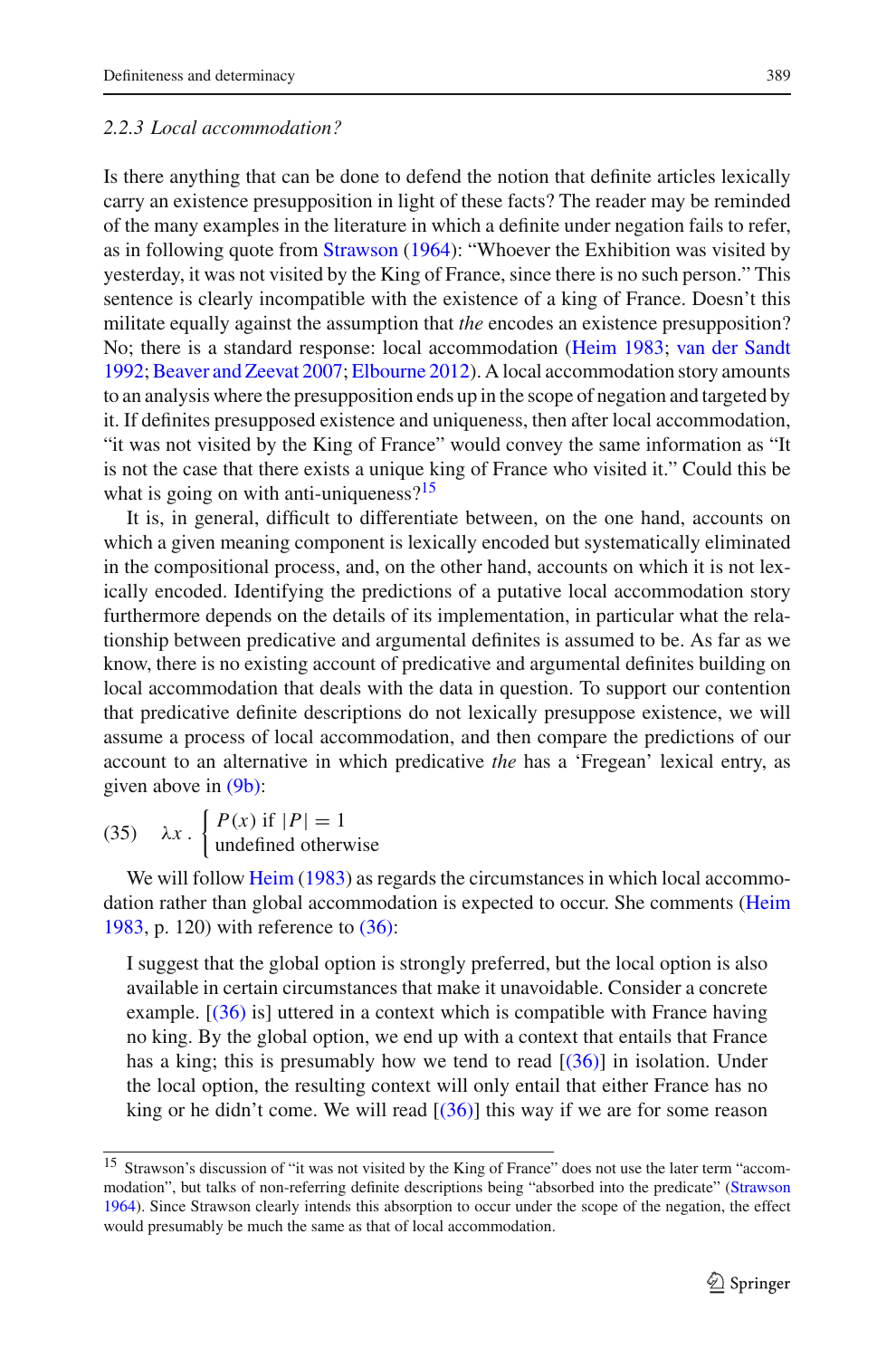discouraged from assuming France to have a king, e.g., if the speaker continues [\[\(36\)\]](#page-13-0) with "because France doesn't have a king." Note that by stipulating a ceteris paribus preference for global over local accommodation, we recapture the effect of [Gazdar]'s assumption that presupposition cancellation occurs only under the threat of inconsistency.

# <span id="page-13-0"></span>(36) The king of France didn't come. [\(Heim 1983](#page-56-18), ex. (16))

There has been further work on constraints on accommodation. However, the further constraints introduced by [van der Sandt](#page-58-5) [\(1992\)](#page-58-5) and [Geurts](#page-56-19) [\(1999\)](#page-56-19) would not qualitatively affect the discussion below, and the line of work initiated by [Thomason](#page-58-6) [\(1990\)](#page-58-6) does not provide an immediate way to drive predictions. Our assumption, then, will be that presuppositions are accommodated globally by default, and locally only on pain of inconsistency, this being the sole constraint on accommodation [Heim](#page-56-18) [\(1983\)](#page-56-18) discussed.<sup>[16](#page-13-1)</sup>

Having settled on the importance of inconsistency in determining when local accommodation occurs, let us consider whether it would be inconsistent to accommodate existence globally in a case like  $(15b)$ , repeated here as  $(37)$ , in order to determine whether local accommodation is predicted.

<span id="page-13-2"></span>(37) Scott is not the only author of *Waverley*.

The presupposition that *the* contributes under the alternative Fregean account we are considering is that there is exactly one 'only author' (of the relevant book, reference to which will be suppressed in the following discussion). The sentence entails that Scott does not have the property 'only author'. These two propositions are not inconsistent with each other; taken together, they mean that there is exactly one author, and Scott is not it. So the ordinary semantic content of the sentence does not force local accommodation. But notice that as a matter of fact, the sentence intuitively implies that Scott is an author. This is because adjectival *only* carries a presupposition that the predicate it modifies (author in this case) applies to its subject (Scott in this case), just as adverbial *only* carries a prejacent presupposition. (We discuss this further in Sect. [2.5.](#page-21-0)) If this presupposition projects globally as well, then the sentence imposes three mutually inconsistent requirements:

- Scott is an author (presupposition from *only*)
- There is exactly one 'only author' (presupposition from *the*)
- Scott does not have the property 'only author' (entailment)

These three cannot be maintained at the same time. If Scott is an author and does not have the property 'only author', then there must be several authors, hence no 'only author'. But this contradicts the presupposition that there is exactly one 'only author'. So local accommodation would correctly be predicted to be preferred over global accommodation of all presuppositions in this case. Good news for the local accommodation account.

<span id="page-13-1"></span><sup>&</sup>lt;sup>16</sup> Heim herself noted (immediately below the above cited passage) that she had "[stopped] far short of a general and precise formulation of the laws governing accommodation." See [Beaver and Zeevat](#page-55-1) [\(2007](#page-55-1)) for extended discussion of work on the topic.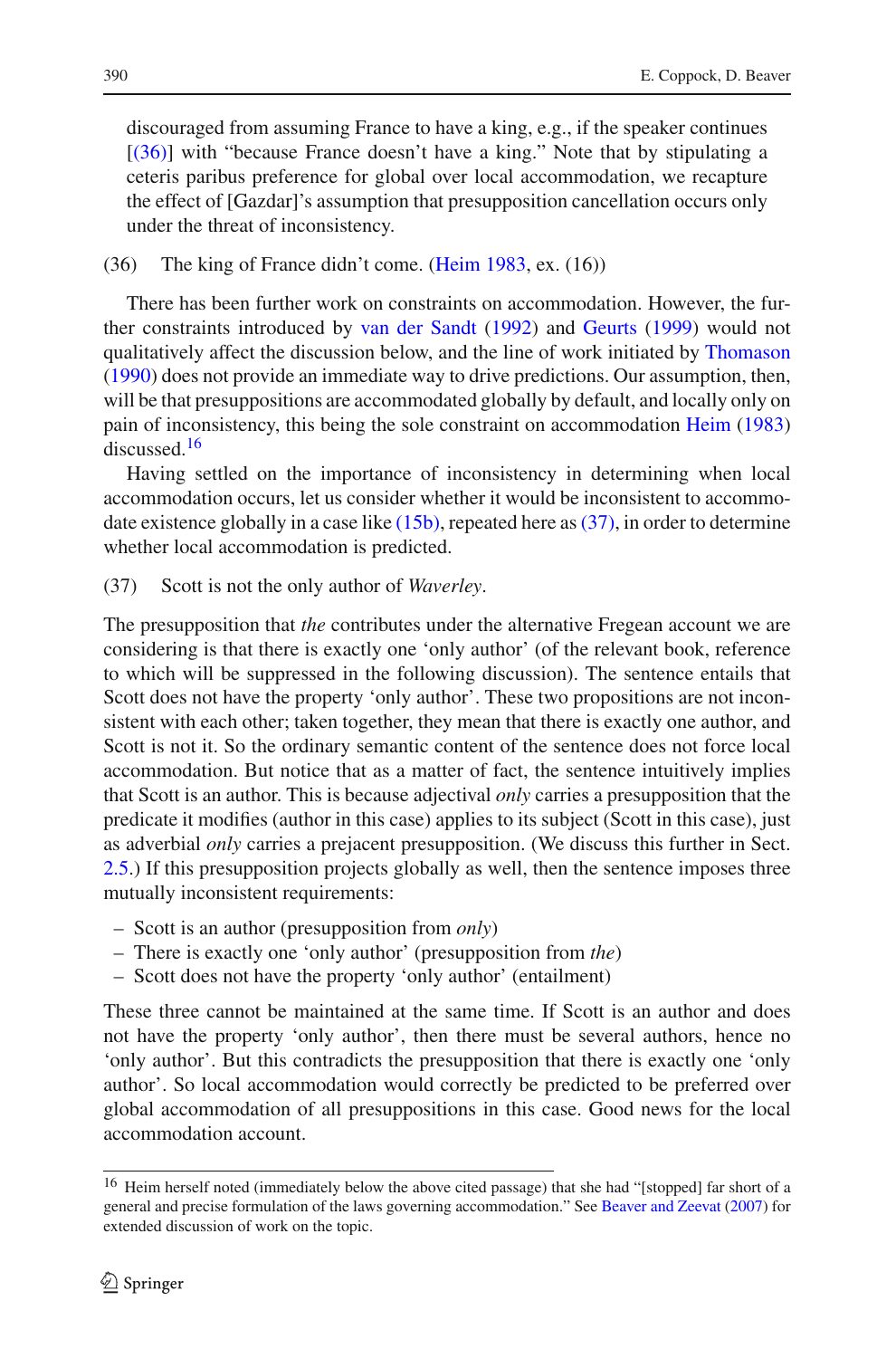But what if we locally accommodate the presupposition that Scott is an author (the presupposition from *only*), but not the existence and uniqueness presuppositions from the definite article? This should also resolve the inconsistency. Then we should get the interpretation that there is exactly one author and Scott is not it. This results in truthconditions identical to those of an equative interpretation, i.e. the sort of reading in

which we take *be* to subcategorize for an entity in object position, rather than combining with a property. This equative reading can be brought out by the continuation, *they are the same*, as in e.g. *Hesperus is Phosphorus; they are the same* [\(Wang and McCready](#page-58-7) [2005\)](#page-58-7).

On our view, equative readings with definite descriptions result not from global accommodation of an existence presupposition, but from a differently typed copula construction, one in which two individuals are equated. The possibility of an equative reading thus complicates our attempt to cleanly distinguish the predictions of our account from the putative accommodation account we are considering. In order to do so, we should consider a construction containing a definite in a position unambiguously requiring a property-denoting phrase. In such a construction, the accommodationbased model will still generate an equative-like interpretation in which existence is presupposed, whereas our model will not. We therefore move from considering *be* to considering verbs like *consider*, which can select for predicative expressions. Consider the following example:

<span id="page-14-0"></span>(38) I don't consider Scott the only author of *Waverley*.

A speaker who asserts this sentence would typically be committed to the existence of multiple authors. The supporter of the Fregean account would want to say that the existence presupposition is locally accommodated in this case. This could be justified on the grounds that global accommodation of all presuppositions would be inconsistent: we cannot simultaneously maintain that there is exactly one author of *Waverley* (existence presupposition from *the*), Scott is an author of *Waverley* (presupposition from *only*), and that Scott does not have the property 'only author of *Waverley*' (entailment, assuming that an utterance of 'I don't consider X to be P' entails that 'X is not P'). But notice that, as above, local accommodation of the presupposition from *only* could equally well resolve the global inconsistency. And yet there is no equative-like reading for [\(38\).](#page-14-0) So the question that proponents of a Fregean account with local accommodation would have to answer is why it should be the existence presupposition (the implication that there is a satisfier of the predicate 'only author') that is locally accommodated and not the presupposition from *only* (that Scott is an author).

It is worth noting (as pointed out to us by an anonymous referee) that there are circumstances in which someone uttering [\(38\)](#page-14-0) would not appear committed to the existence of multiple authors, as illustrated in the continuation of  $(38)$  in  $(39)$ .

<span id="page-14-1"></span>(39) I don't consider Scott the only author of *Waverley*. I consider Burns the only author of *Waverley*.

In [\(39\),](#page-14-1) the followup sentence has the effect of making it inconsistent to globally accommodate that Scott is an author of Waverley, regardless of whether predicative definites are Fregean or lack an existential presupposition. Therefore, on the account of accommodation we are considering, the proposition that Scott is an author of Waverley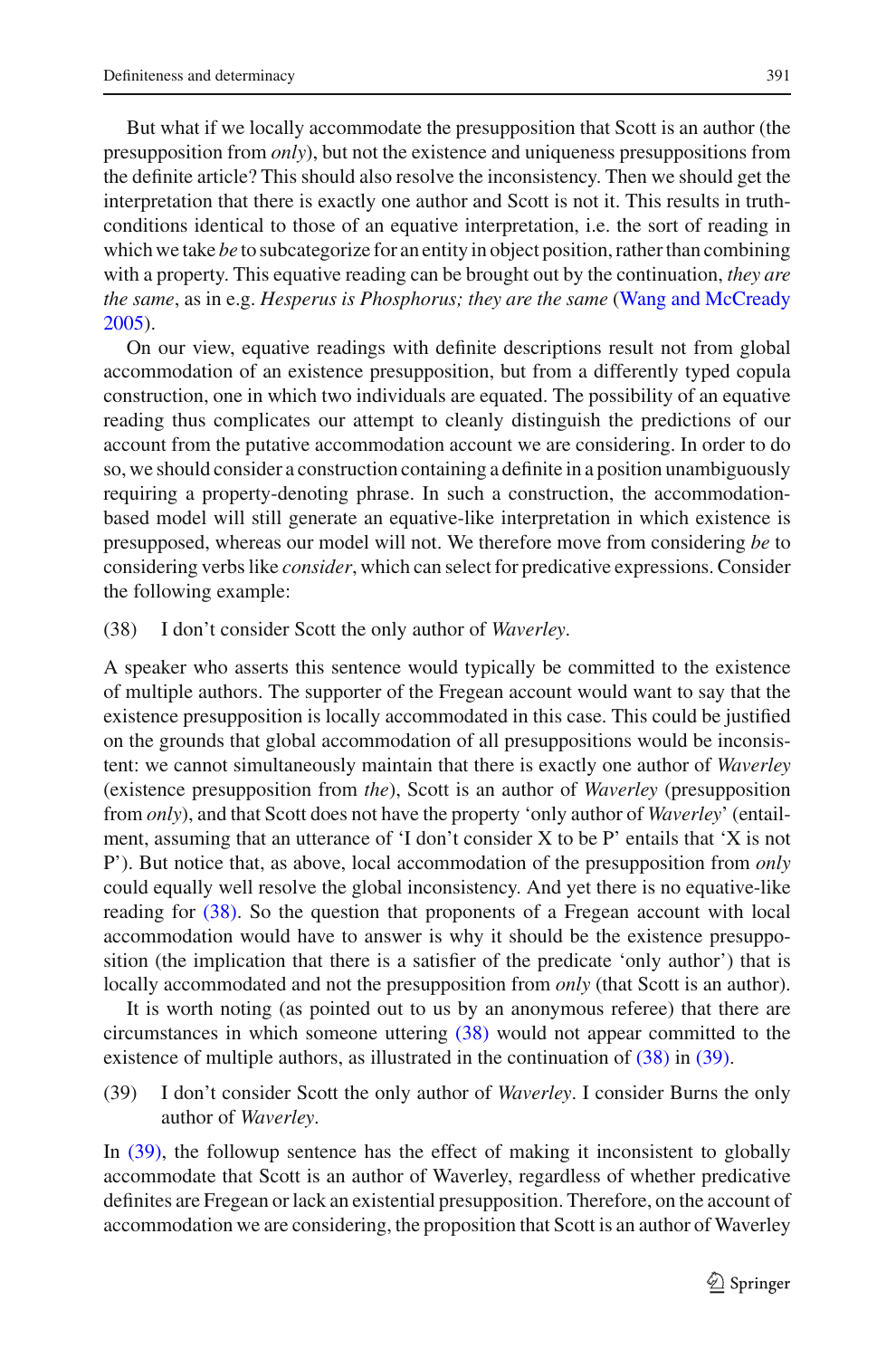must be locally accommodated, independently of which assumptions are made about the meaning of definites. But this in turn means that examples like [\(39\)](#page-14-1) do not provide evidence as regards whether the definite has an existence presupposition, since the results will be similar either way: it is implied that the speaker takes there to be exactly one author of Waverley, whether because the definite description carries a presupposition that a unique such individual exists, or because the followup sentence implies that the the speaker is under the misconception that Burns is such an individual.

The use of *consider* in the examples here is designed to eliminate the equative-like reading. Another way of achieving this effect is using coordination with adjectives:

- <span id="page-15-0"></span>(40) a. He is neither handsome nor the only man you'll ever meet.
	- b. Mary is neither stupid nor the only person to have made this mistake.

In  $(40a)$ , for example, we do not get a reading presupposing existence of exactly one man the addressee will meet, denying that '*he*' is that individual. But that reading would be predicted to be available under a local accommodation story for reasons analogous to those given in connection with [\(38\).](#page-14-0)

Returning to *consider*-like verbs, we can make a similar point without negation and a first person subject. Consider the following naturally-occurring examples.

<span id="page-15-1"></span>

| (41) | <b>a.</b> | Meanwhile, the Enterprise computer has fallen in love with Cap- |  |
|------|-----------|-----------------------------------------------------------------|--|
|      |           | tain Kirk and considers him the only person in the universe.    |  |

- b. The film treats him as the only truthful man in the whole of Hollywood.
- c. One political wag characterized him as the only man in America who could get away with wearing a toga.
- d. Jackson managed to concoct a version of events which painted him as the only innocent party in the whole affair.
- e. Orion… came to view him as the only spy he could trust.
- f. The media, when it didn't utterly forget him [former US vicepresident Lyndon Johnson], depicted him as the only Democrat in Washington who wasn't creating a vigorous new America.
- g. They regard him as the only authorized expositor of his own religion, and believe…

None of these imply that there is exactly one individual satisfying the description following *only* (person in the universe, truthful man in the whole of Hollywood, man in America who could get away with wearing a toga, etc.). Let us use *P* as a label for the description following *only*. In these cases, the presupposition of *only* does not conflict with the proposition that there is exactly one *P*. The presupposition of *only* is the predication of  $P$  upon the object of the verb ('him'). For example, in  $(41c)$ , the presupposition contributed by *only* is that 'he' is a man in America who could get away with wearing a toga. This presupposition is consistent with the possibility that there is exactly one such man, combined with the entailment that some political wag characterized 'him' as having this property. So in this case, there is no global inconsistency if all of the presuppositions project, so local accommodation will not be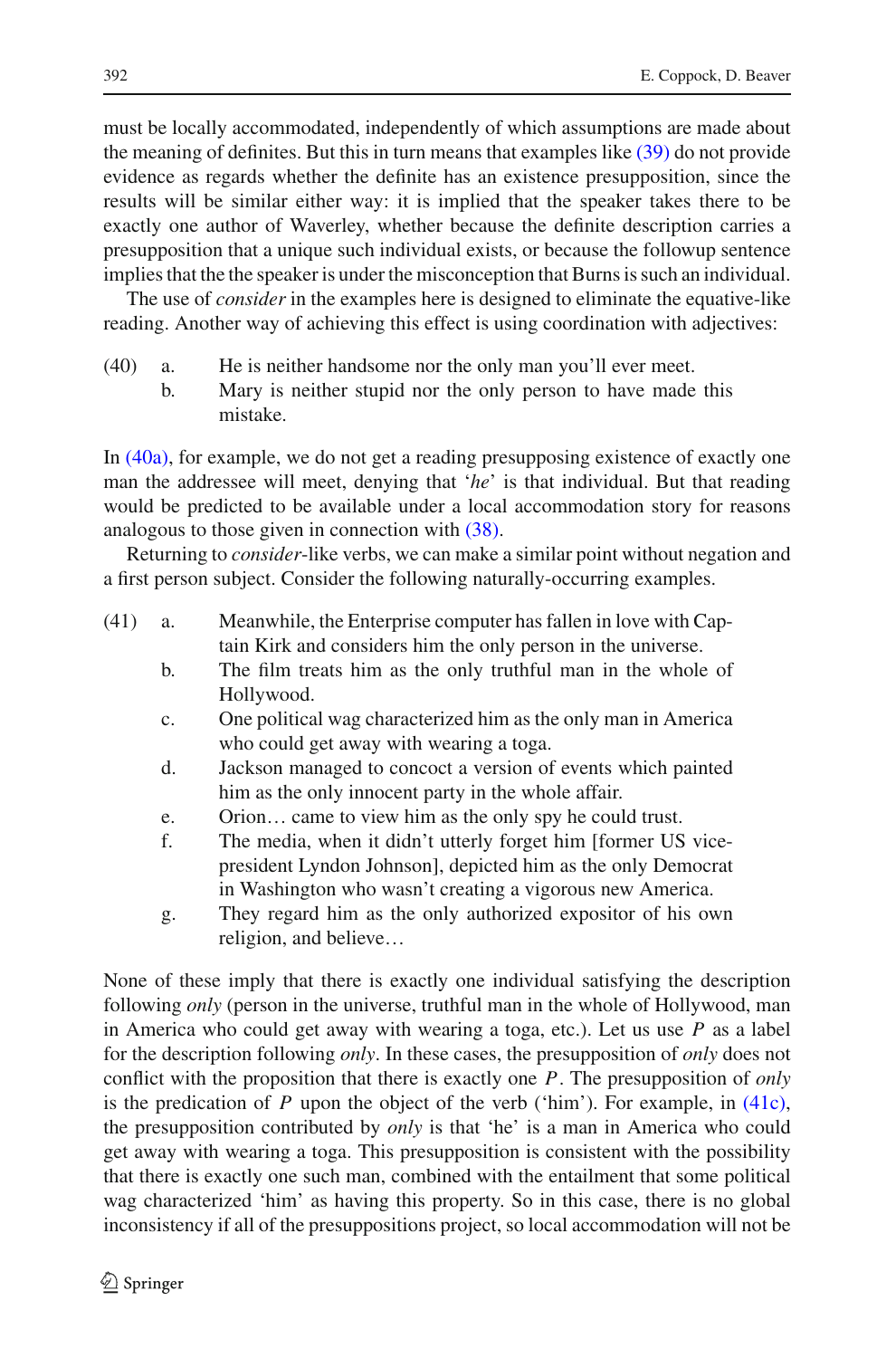forced. And yet the primary reading, if not the only reading, is one where existence of exactly one *P* is not implied.

We cannot claim that no local accommodation story with a Fregean interpretation of definites could ever account for such examples, only that no extant account of accommodation does. Nor do we claim that local accommodation never occurs: a local accommodation mechanism like that proposed by Heim is entirely compatible with our account. But by assuming that existence is not lexically encoded by the definite article, we can account for the fact that existence implications fail to emerge in cases where their emergence would not produce global inconsistency, or where the global inconsistency could equally well be resolved through local accommodation of a different presupposition. On the present story, the examples above are correctly predicted not to presuppose that there is exactly one individual in the relevant class authors, men you'll meet, people who've made some mistake, people in the universe, honest men in Hollywood, people who can wear togas, innocent parties, trustable spies, Democrats creating a vigorous new America, or authorized expositors of a religion, respectively.

#### <span id="page-16-0"></span>**2.3 Uniqueness without existence**

We have argued that existence is not part of the lexical meaning of *the*. We argue that uniqueness, on the other hand, is. First, observe that stressing *the* gives rise to a reading on which uniqueness is at issue.

- (42) {THE/#The} king of France does not exist—there are two.
- (43) {THE/#The} man who can best her in a battle of wits does not exist—there are two.

The fact that emphasis on *the* can cause uniqueness to be at issue suggests that uniqueness is part of its meaning.

Further evidence comes from the fact that predicative definites prefer contexts in which it is assumed that there is only one satisfier of the relevant predicate, if there are any. Consider a situation in which an iguana has been dissected, and, pointing to an unidentified part, an observer utters one of the following sentences.

- <span id="page-16-2"></span><span id="page-16-1"></span>(44) a. I don't know whether iguanas have hearts, but is that the heart?
	- b. #I don't know whether iguanas have bones, but is that the bone?

[\(44a\)](#page-16-1) is felicitous, under the normal assumption that iguanas have only one heart if they have any. Under the equally plausible assumption that iguanas have multiple bones if they have bones at all, [\(44b\)](#page-16-2) is infelicitous.

Under negation too, the definite article conveys uniqueness without existence, as shown by the following.

- <span id="page-16-4"></span><span id="page-16-3"></span>(45) a. That's definitely not the heart. Iguanas don't have hearts.
	- b. #That's definitely not the bone. Iguanas don't have bones.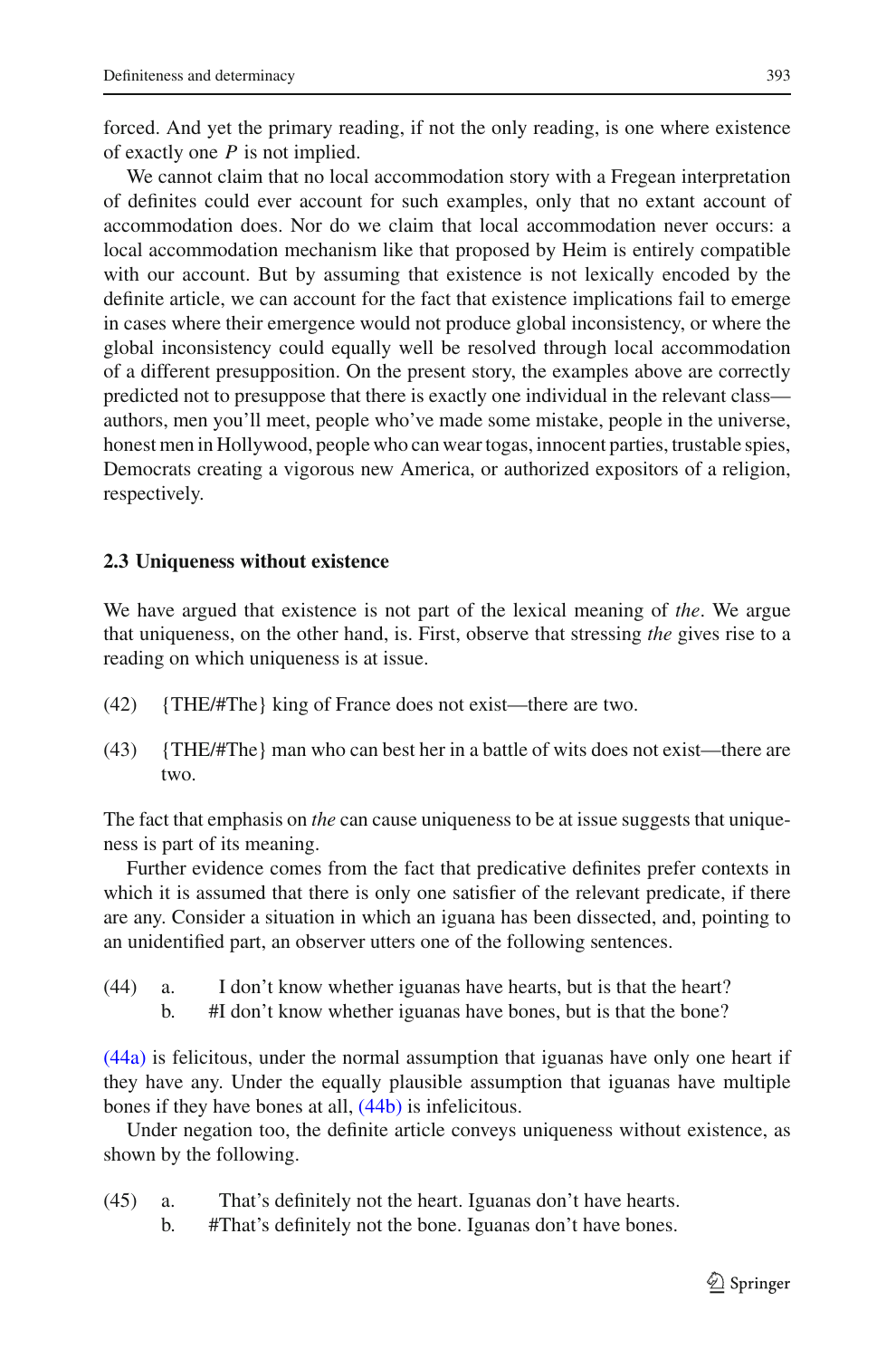This uniqueness presupposition projects from the antecedent of a conditional as well, as evidenced by the following contrast. $17$ 

- <span id="page-17-2"></span><span id="page-17-1"></span>(46) a. If that's the heart, then this must be a blood vessel.
	- b. #If that's the bone, then this must be a tendon.

Here again, uniqueness is conveyed without existence; [\(46a\)](#page-17-1) does not commit the speaker to the existence of iguana hearts, but the contrast between [\(46a\)](#page-17-1) and [\(46b\)](#page-17-2) shows that uniqueness is required in these cases. Note, furthermore, that in the above examples the relevant instance of the definite determiner is in an embedded position in a question in  $(44)$ , under negation in  $(45)$ , and in the antecedent of a conditional in [\(46\).](#page-17-1) The examples then illustrate not only the fact that there are uniqueness implications associated with definites, but that these implications are projective inferences. This, in turn, provides strong evidence that uniqueness is presupposed by definite descriptions, rather than being part of the ordinary at-issue meaning. Finally, note that if the definite article were replaced by the indefinite article in the above examples, the contrasts would disappear, suggesting that the implication is tightly attached to the definite, rather than arising from predicative descriptions more generally. We conclude that the definite article contributes a uniqueness presupposition even when the description it is part of functions predicatively.

Before presenting our analysis, we ought to mention that there are certain definite descriptions that seem not to presuppose uniqueness, which go under the heading of *weak definites*. [Barker](#page-55-2) [\(2004](#page-55-2)) discusses examples like [\(47a\),](#page-17-3) and notes that the variant in [\(47b\)](#page-17-4) with the "double genitive" is unacceptable.

- <span id="page-17-4"></span><span id="page-17-3"></span>(47) a. The baby's fully developed hand wrapped itself around the finger of the surgeon.
	- b. \*… around the finger of the surgeon's.

This particular example was accompanied by a picture of the surgeon with all ten of his fingers intact. A similar example is the following (recall that intersections have four corners):

(48) He is standing at the corner of the intersection.

Such examples (which have been studied by [Löbner 1985](#page-57-17); [Kadmon 1987;](#page-56-20) [McNally](#page-57-18) [1992,](#page-57-18) [1998;](#page-57-19) [Poesio 1994](#page-57-20);[Rawlins 2005](#page-57-21), [2006;](#page-57-22)[Barker 2004](#page-55-2), i.a.) are limited to definite noun phrases headed by relational nouns followed by *of* PPs in which the object is not accompanied by the possessive marker *'s*. Thus they constitute a limited but systematic set of counterexamples to the generalization that *the X* is acceptable only in contexts with at most one *X*. According to [Barker](#page-55-2) [\(2004\)](#page-55-2), such cases do not call for a loosening of the uniqueness restriction on the definite article, and can be analyzed in terms of an alternative mode of composition. This strategy is compatible with our analysis.

Another limited, systematic class of 'weak definites' is exemplified by cases like *Lola is reading the newspaper*, and *Take the elevator*. This kind of usage is limited to certain lexical items and does not exemplify the general case; *Lola is reading*

<span id="page-17-0"></span><sup>17</sup> Note that [\(46b\)](#page-17-2) may become felicitous if *bone* is understood as a mass term, though such a reading is perhaps less accessible for [\(45b\),](#page-16-4) presumably because there the pluralized form of the count-noun (*bones*) also occurs.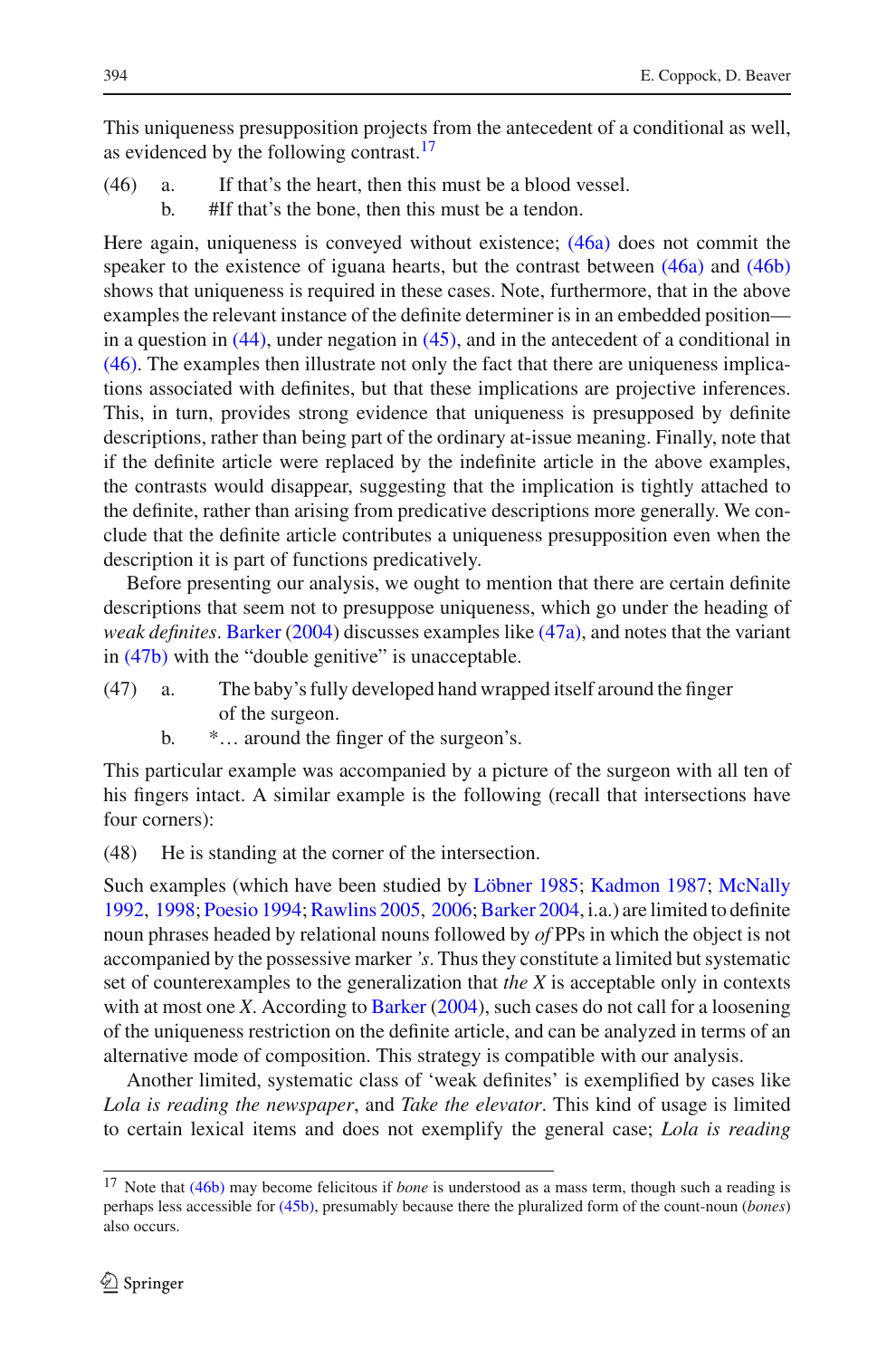*the newspaper* [behaves](#page-56-21) [quite](#page-56-21) [differently](#page-56-21) [from](#page-56-21) *Lola is reading the book*, as Carlson et al. [\(2006](#page-56-21)) show in a set of eye-tracking experiments. [Aguilar-Guevara and Zwarts](#page-55-3) [\(2010\)](#page-55-3) give an analysis accommodating this kind of weak definite without abandoning the assumption that the definite article contributes a uniqueness presupposition by invoking kind reference, and [Schwarz](#page-57-23) [\(2012](#page-57-23)) offers a slightly different proposal in terms of kinds, also maintaining uniqueness for definites. This work encourages us to believe that a unified analysis of definite descriptions involving uniqueness is possible, although we will not attempt to apply our theory to these cases here.

#### <span id="page-18-0"></span>**2.4 Proposed lexical entry for** *the*

We hope to have convinced the reader by now that it is desirable to have an  $\langle e, t \rangle$ analysis of predicative definites on which existence is not presupposed but uniqueness is. Our proposal is just that: the "Weak Fregean" alternative mentioned above, repeated here.

(49) 
$$
\lambda x \cdot \begin{cases} P(x) \text{ if } |P| \leq 1 \\ \text{undefined otherwise} \end{cases}
$$

We formalize the presupposition using [Beaver's](#page-55-4) [\(1992](#page-55-4)) ∂-operator (pronounced 'partial operator'), using the semantics of [Beaver and Krahmer](#page-55-0) [\(2001](#page-55-0)), so our lexical entry for *the* is as follows<sup>[18](#page-18-1)</sup>:

<span id="page-18-2"></span>(50) **Lexical entry:** *the*  $the \rightsquigarrow \lambda P \cdot \lambda x \cdot [\partial (|P| \leq 1) \wedge P(x)]$ 

The ∂-operator gives us a clean and easy notation with which to show how the presuppositions of complex expressions relate to the presuppositions of the parts, and the logic that accompanies it enables a reasonable treatment of presupposition projection within static semantics. [Beaver and Krahmer](#page-55-0) [\(2001\)](#page-55-0) argue, extending a point made by [Peters](#page-57-24) [\(1979\)](#page-57-24), that this kind of system has sufficient expressive power to be comparable to a dynamic treatment in coverage.

A formula  $\partial(\phi)$  is true (and thus, at least in conjunctions, can be ignored) when  $\phi$ is true, but lacks a classical truth-value when  $\phi$  is not true. Thus the presupposition in [\(50\)](#page-18-2) implies that '*x* is *the P*' has a (classically) defined truth value when the number of *P*s is no greater than one. This leaves open the possibility that there are none; hence the absence of an existence implication. For example, putting this lexical entry for *the* together with a common noun like *moon* gives us the following:

(51)  
\n
$$
\lambda x \cdot [\partial(\vert \text{Moon} \vert \le 1) \land \text{Moon}(x)]
$$
\n
$$
\lambda P \cdot \lambda x \cdot [\partial(\vert P \vert \le 1) \land P(x)] \quad \lambda x \cdot \text{Moon}(x)
$$
\n
$$
the \quad \text{moon}
$$

<span id="page-18-1"></span><sup>&</sup>lt;sup>18</sup> See the appendix for the details of the logic and an implementation that takes intensionality into account. We use the following abbreviations: (i)  $|P| = 1$  is short for  $\exists x [P(x) \land \forall y [P(y) \rightarrow x = y]]$ ; (ii)  $|P| \le 1$ is short for  $\forall x [P(x) \rightarrow \forall y [P(y) \rightarrow x = y]]$ ; (iii)  $P \subseteq Q$  is short for  $\forall x [P(x) \rightarrow Q(x)]$ .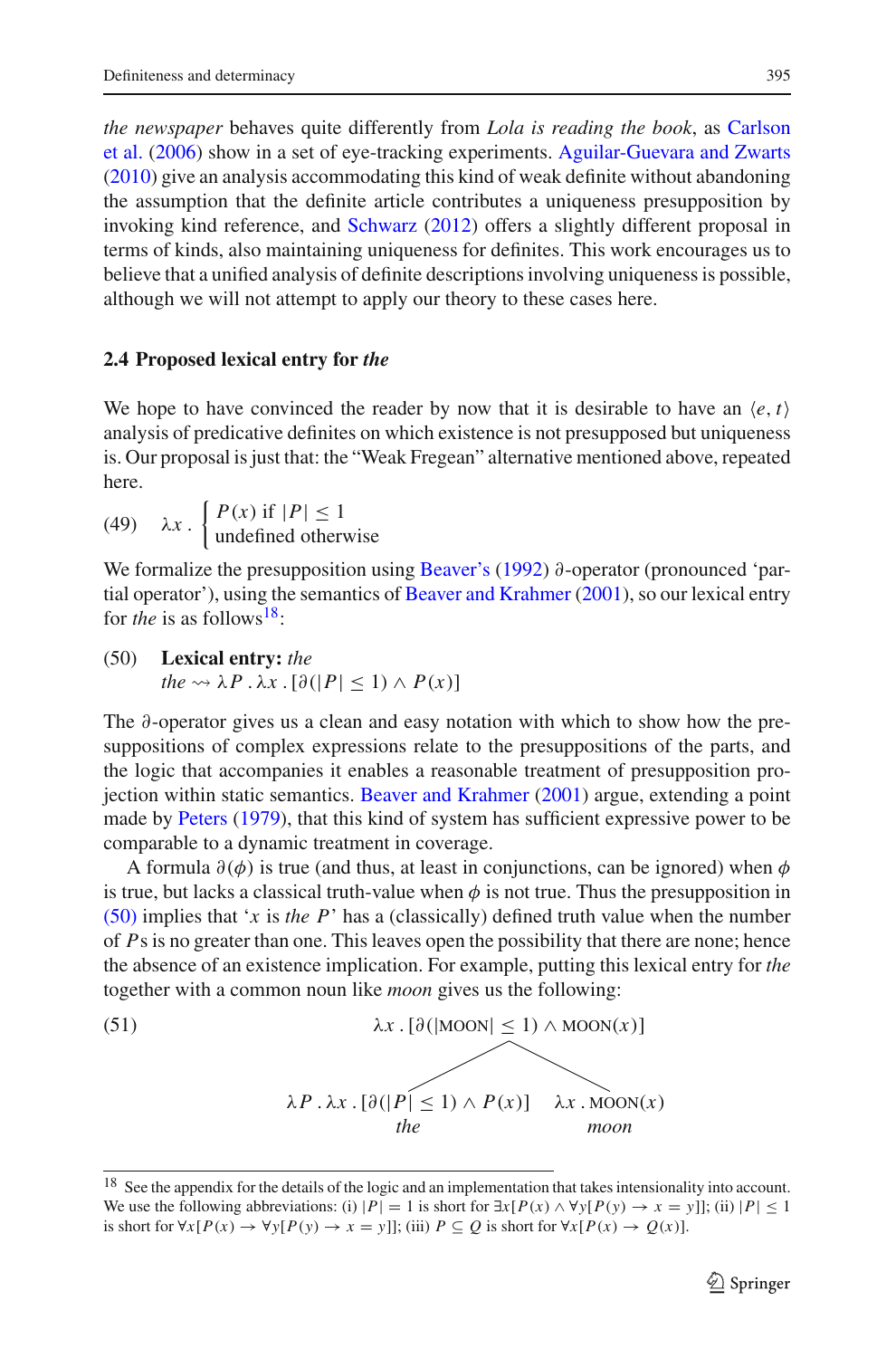<span id="page-19-1"></span>

| Label                                                | Definition                                                                  | Author(s)                        |
|------------------------------------------------------|-----------------------------------------------------------------------------|----------------------------------|
| THE $_{\langle et, et \rangle}^{WF}$                 | $\lambda P \cdot \lambda x \cdot [\partial ( P  \leq 1) \wedge P(x)]$       | Coppock and Beaver (2012b, here) |
| THE $_{\langle et,et \rangle}^R$                     | $\lambda P \cdot \lambda x$ . $[ P  = 1 \wedge P(x)]$                       | Winter (2001), Fara (2001)       |
| THE $_{\langle et, et \rangle}^F$                    | $\lambda P \cdot \lambda x \cdot [\partial ( P  = 1) \wedge P(x)]$          | Winter $(2001)$                  |
| $THE_{\langle et, \langle et, t \rangle \rangle}^R$  | $\lambda P \cdot \lambda Q$ . $[ P  = 1 \wedge P \subseteq Q]$              | e.g. Partee (1986)               |
| THE $_{\langle et, \langle et, t \rangle \rangle}^F$ | $\lambda P \cdot \lambda Q \cdot [\partial ( P  = 1) \wedge P \subseteq Q]$ | e.g. Barwise and Cooper (1981)   |
| THE $_{\langle et,e \rangle}^F$                      | $\lambda P \cdot \iota x P(x)$                                              | Partee (1986), Elbourne (2012)   |
| THE $\langle e, e \rangle$                           | $\lambda x$ . x                                                             | Löbner (1985, 2011)              |

**Table 1** Alternative lexical meanings for singular *the*

So *the moon* denotes the property of being a moon, defined if there is no more than one.[19](#page-19-0)

Let us consider how this proposal compares to other approaches, summarized in Table [1.](#page-19-1) There are two general strategies for getting an  $\langle e, t \rangle$ -type denotation for definite descriptions. One could take the predicative case as basic, as we have done, or take the argumental case as basic, starting out with a denotation that produces something of another type, and then shift it into a function of type  $\langle e, t \rangle$ . Besides our own, we are aware of two analyses in the former category (taking the predicative use as basic): those described above as "Russellian" and "Fregean" versions of the predicative analysis, repeated here using the ∂ operator:

(52) a. 
$$
\lambda P \cdot \lambda x \cdot [|P| = 1 \wedge P(x)]
$$
  
\nb.  $\lambda P \cdot \lambda x \cdot [\partial(|P| = 1) \wedge P(x)]$   
\nTHE<sup>*R*</sup>  
\nTHE<sup>*R*</sup>  
\nTHE<sup>*R*</sup>  
\nTHE<sup>*R*</sup>  
\nTHE<sup>*R*</sup>  
\nTHE<sup>*R*</sup>  
\nTHE<sup>*R*</sup>  
\nTHE<sup>*R*</sup>  
\nTHE<sup>*R*</sup>  
\nTHE<sup>*R*</sup>  
\nTHE<sup>*R*</sup>  
\nTHE<sup>*R*</sup>  
\nTHE<sup>*R*</sup>  
\nTHE<sup>*R*</sup>  
\nTHE<sup>*R*</sup>  
\nTHE<sup>*R*</sup>  
\nCHE<sup>*R*</sup>  
\nCHE<sup>*R*</sup>  
\nCHE<sup>*R*</sup>  
\nCHE<sup>*R*</sup>  
\nCHE<sup>*R*</sup>  
\nCHE<sup>*R*</sup>  
\nCHE<sup>*R*</sup>  
\nCHE<sup>*R*</sup>  
\nCHE<sup>*R*</sup>  
\nCHE<sup>*R*</sup>  
\nCHE<sup>*R*</sup>  
\nCHE<sup>*R*</sup>  
\nCHE<sup>*R*</sup>  
\nCHE<sup>*R*</sup>  
\nCHE<sup>*R*</sup>  
\nCHE<sup>*R*</sup>  
\nCHE<sup>*R*</sup>  
\nCHE<sup>*R*</sup>  
\nCHE<sup>*R*</sup>  
\nCHE<sup>*R*</sup>  
\nCHE<sup>*R*</sup>  
\nCHE<sup>*R*</sup>  
\nCHE<sup>*R*</sup>  
\nCHE<sup>*R*</sup>  
\nCHE<sup>*R*</sup>  
\nCHE<sup>*R*</sup>  
\nCHE<sup>*R*</sup>  
\nCHE<sup>*R*</sup>  
\nCHE<sup>*R*</sup>  
\nCHE<sup>*R*</sup>  
\nCHE<sup>*R*</sup>  
\nCHE<sup><</sup>

We gloss these as  $\text{THE}_{(et,et)}^R$  and  $\text{THE}_{(et,et)}^F$  for the obvious reasons. Neither fulfills the criteria we have laid out in the foregoing sections; the Russellian version treats uniqueness as an ordinary entailment rather than a presupposition, among other problems, and the Fregean version presupposes existence.

What about taking the argumental use of definite descriptions as basic, and letting the predicative use be derived from that using a shifting operation, as [Partee](#page-57-0) [\(1986\)](#page-57-0) does? One immediate hurdle one would face in taking this strategy is choosing which argumental use to start with. As we argue in the next section, definite descriptions have both determinate and indeterminate uses, where the former carries an existence presupposition and the latter has existence as an at-issue entailment. But in either case, the existence component would survive in the transition to the predicative variant. Let us see why this is so.

Suppose we start out with a quantificational meaning, type  $\langle et, \langle et, t \rangle \rangle$ . [Partee](#page-57-0) [\(1986\)](#page-57-0) defines the Russellian variant in [\(53a\)](#page-20-0) and [Barwise and Cooper](#page-55-5) [\(1981\)](#page-55-5) define the Fregean variant in [\(53b\)](#page-20-1) (though not in these terms).

<span id="page-19-0"></span><sup>&</sup>lt;sup>19</sup> Here, and throughout, we are ignoring the fact that uniqueness must be relativized to salience. We believe that there are a number of ways of taking salience into account which are consistent with our approach. We return briefly to this issue in Sect. [5.](#page-46-0)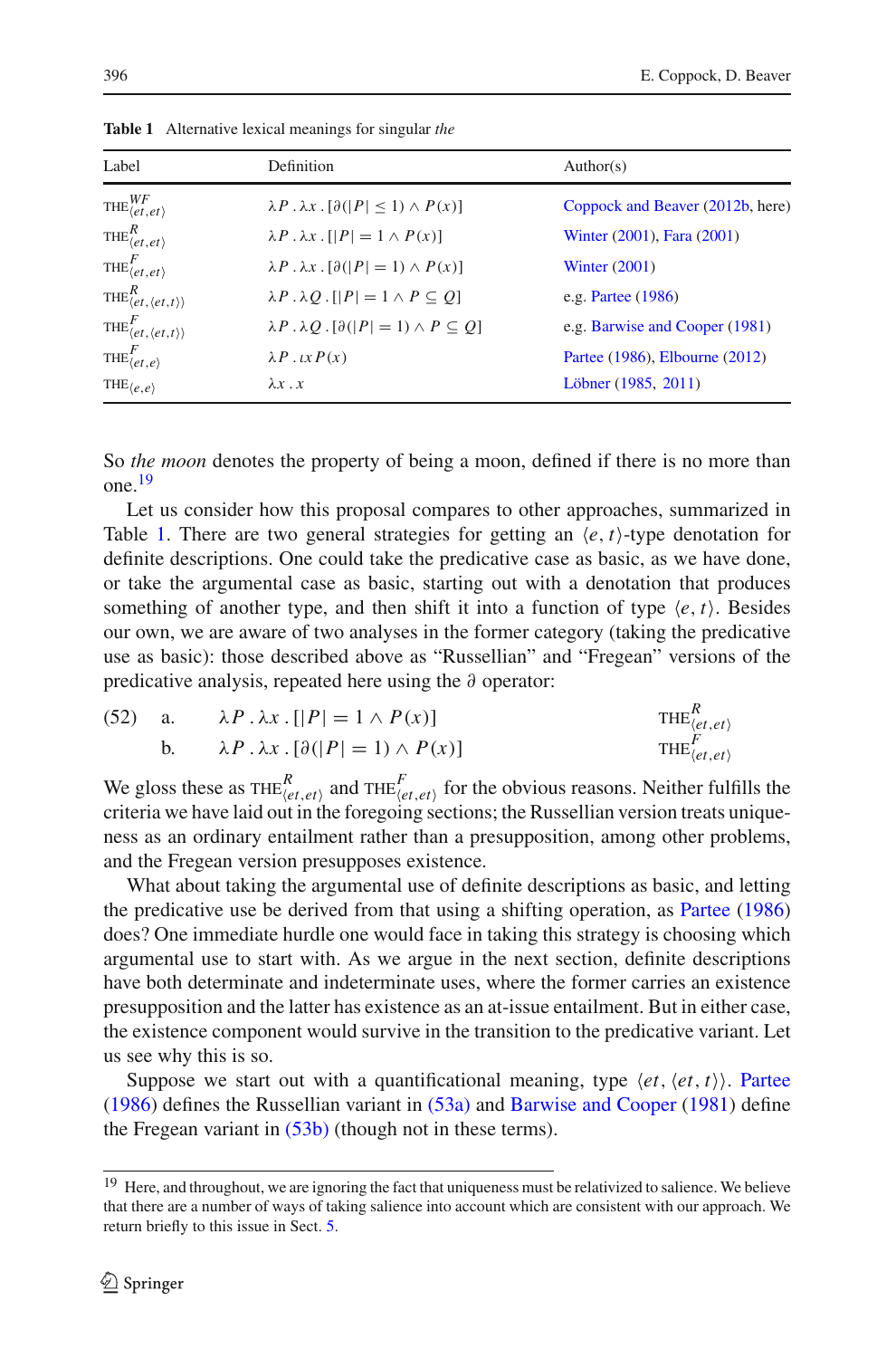<span id="page-20-1"></span><span id="page-20-0"></span>(53) a.  $\lambda P \cdot \lambda Q \cdot [|P| = 1 \wedge P \subseteq Q]$  $\langle et, \langle et, t \rangle \rangle$ b.  $\lambda P \cdot \lambda Q \cdot [\partial (|P| = 1) \wedge P \subseteq Q]$  $et, \langle$  $\langle e^t, t \rangle$ 

To get an  $\langle e, t \rangle$ -type denotation from these, we can apply Partee's BE shift, which takes a generalized quantifier *G* to  $\lambda x$  .  $G(\lambda y \cdot y = x)$ . If we combine this with THE  $_{(et, (et, t))}^R$ , then neither existence nor uniqueness ends up as being presupposed. If we combine it with THE  $_{(et, (et, t))}$ , then both do. Yet what we have argued is that uniqueness is presupposed, and existence is not.

A further problem with the Partee analysis is that it stipulates a lexical ambiguity; *the* is treated as ambiguous between  $\text{THE}_{\langle et, \langle et, t \rangle \rangle}^R$  and  $\text{THE}_{\langle et, e \rangle}^F$ . The former is used along with the BE type-shift to generate the denotation for *the* on which existence is not presupposed, and the latter yields the presuppositional interpretation. Ideally, we would not have to stipulate this ambiguity. Moreover, as discussed by [Winter](#page-58-2) [\(2001,](#page-58-2) ex. (24)), the be type-shift overgenerates, giving coherent readings to sentences such as:

(54) #John and Mary are exactly zero friends of mine.

The be shift would allow this sentence to receive an interpretation along the lines of 'John and Mary have the property of not being friends of mine'.

Alternatively, we might consider starting out with a truly Fregean analysis of definite descriptions, on which they are "complex proper names," i.e., type *e*. This is the analysis put forth in [Heim and Kratzer's](#page-56-22) [\(1998\)](#page-56-22) textbook. The analysis advocated by [Elbourne](#page-56-3) [\(2012\)](#page-56-3) falls into this category, with the added twist that definite descriptions come with a situation variable in the syntax. A variant on this idea comes from [Löbner](#page-57-17) [\(1985,](#page-57-17) [2011](#page-57-1)), who argues that common nouns like *moon* have denotations of type *e*, and hence that the phrase that definite descriptions combine with is already of type *e*.

|  | (55) a. $\lambda P \cdot \iota x P(x)$ | THE $_{\langle et,e \rangle}^F$ |
|--|----------------------------------------|---------------------------------|
|  | b. $\lambda x . x$                     | $THE_{\langle e,e \rangle}$     |

To get a predicative denotation from these, we can apply Partee's IDENT operator, which takes *j* of type *e* to the property  $\lambda x \cdot x = j$ .<sup>[20](#page-20-2)</sup> But regardless of which of the above variants is adopted, the result is that predicative definites are predicted to presuppose both existence and uniqueness.

Putting the relevant analyses of *the* together with the applicable type-shifting operations, we get the possible  $\langle e, t \rangle$  analyses of *the moon* in Table [2.](#page-21-1) The column labelled '∂(≤ 1)?' indicates for each analysis whether uniqueness is presupposed, and the one labelled '∂(≥ 1)?' indicates whether existence is presupposed. Only the Weak Fregean analysis satisfies both of the criteria we are after: a uniqueness presupposition, but no existence presupposition. This illustrates an advantage of the overall strategy on which the predicative case is taken as basic and existence is introduced when needed. If one were to start off with the argumental cases and derive the predicative ones from them, a mechanism would be needed for removing the existence presupposition (or entailment, as the case may be). Taking predicative uses as basic obviates the need for a destructive step of this kind.

<span id="page-20-2"></span><sup>20</sup> Löbner (p.c., 2012) has indicated that this is the strategy that he would be inclined to take with respect to predicative definites.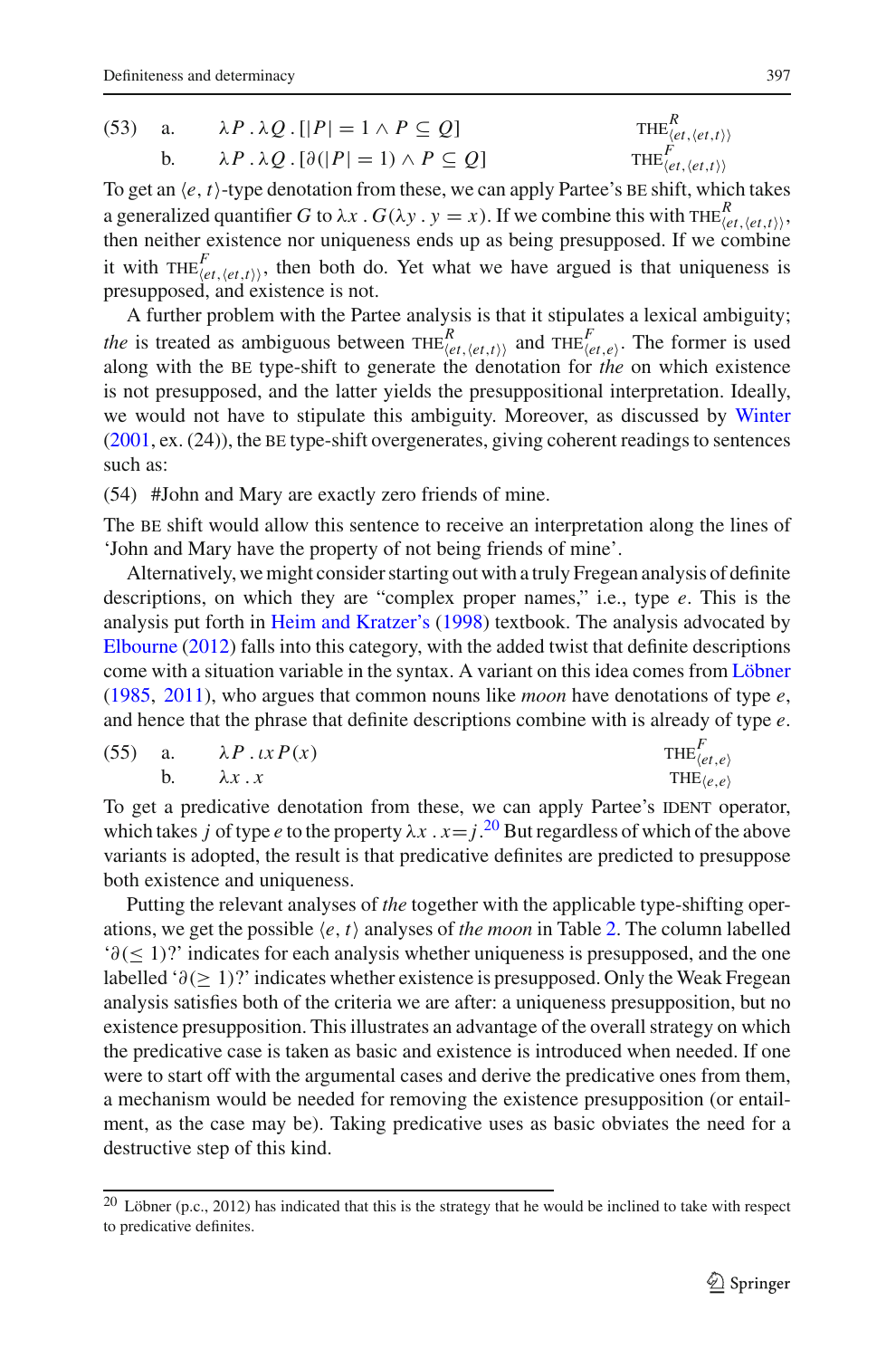<span id="page-21-1"></span>

| Analysis                                                      | Author             | $\partial$ (<1)? | $\partial (\geq 1)$ ? |
|---------------------------------------------------------------|--------------------|------------------|-----------------------|
| THE $_{\langle et, et \rangle}^{WF}$ (MOON)                   | Coppock and Beaver | Yes              | N <sub>o</sub>        |
| THE $_{\langle et, et \rangle}^R$ (MOON)                      | Winter, Fara       | N <sub>0</sub>   | N <sub>0</sub>        |
| THE $_{\langle et, et \rangle}^F$ (MOON)                      | Winter             | Yes              | Yes                   |
| $BE(THE_{\langle et, \{et, t\} \rangle}^R(MOON))$             | Partee             | N <sub>0</sub>   | N <sub>0</sub>        |
| $BE(THE^{F}_{\langle et, \langle et, t \rangle)}(MON))$       |                    | Yes              | Yes                   |
| IDENT(THE $_{\langle et,e \rangle}^{F}$ (MOON))               | Partee             | Yes              | Yes                   |
| $\text{IDENT}(\text{THE}_{\langle e,e\rangle}(\textbf{M}_e))$ | Löbner             | Yes              | Yes                   |

**Table 2** Predicative analyses of *the moon* showing uniqueness and existence presuppositions

### <span id="page-21-0"></span>**2.5 Analysis of** *the only*

With the lexical entry for *the* in [\(50\),](#page-18-2) we can explain why a sentence like [\(15b\),](#page-8-0) repeated in [\(56\),](#page-21-2) gives rise to the inference that there are multiple authors of *Waverley*.

<span id="page-21-2"></span>(56) Scott is not the only author of *Waverley*.

<span id="page-21-5"></span>We use the following lexical entry for *only*<sup>21</sup>:

(57) **Lexical entry:** *only*  $\partial$ *only*  $\leadsto \lambda P \cdot \lambda x \cdot [\partial(P(x)) \wedge \forall y[x \neq y \rightarrow \neg P(y)]]$ 

Representing the extension of 'author of *Waverley*' as author(w), we have that the extension of 'only author of *Waverley*' is:

(58)  $\lambda x \cdot [\partial(\text{AUTHOR}(W)(x)) \wedge \forall y[x \neq y \rightarrow \neg \text{AUTHOR}(W)(y)]]$ 

The non-presupposed content says that nothing other than *x* is an author.

On this analysis, adjectival *only*, like adverbial *only*, has a positive component and a negative component. The negative component is the universal, or 'exclusive' part of the meaning, and this is typically at issue. The positive component, which is presupposed, is typically what is referred to as the 'prejacent', viz. the proposition that would be expressed by the clause containing adverbial *only*, if the *only* were not there. For adjectival *only,* we analyze the presupposition analogously, as a proposition derived from the nominal that *only* modifies[.22](#page-21-4) Evidence for the presuppositional status of

$$
only \rightsquigarrow \lambda P \cdot \lambda x \cdot [\partial(P(x)) \wedge \forall y[x \prec y \rightarrow \neg^*P(y)]]
$$

<span id="page-21-3"></span><sup>21</sup> [Coppock and Beaver](#page-56-23) [\(2012a\)](#page-56-23) incorporate plurality into the system and define *only* as follows:

where  $\prec$  denotes the proper sub-individual (sometimes called part-of) relation, and \* is a cumulativity operator, so \**P* denotes the closure of *P* over the individual sum operation. This accounts for anti-uniqueness effects with plurals, as in *Scott and Ballantyne are not the only authors of 'Waverley'*.We restrict our attention to the singular case in the present article.

<span id="page-21-4"></span><sup>&</sup>lt;sup>22</sup> In general, [Coppock and Beaver](#page-56-24) [\(2011](#page-56-24), [2014\)](#page-56-15) argue that exclusives all presuppose that there is some true answer to the current question under discussion (CQ) that is at least as strong as *p*, and assert that there is no true answer that is stronger than *p*, where *p* is the prejacent. Exclusives differ with respect to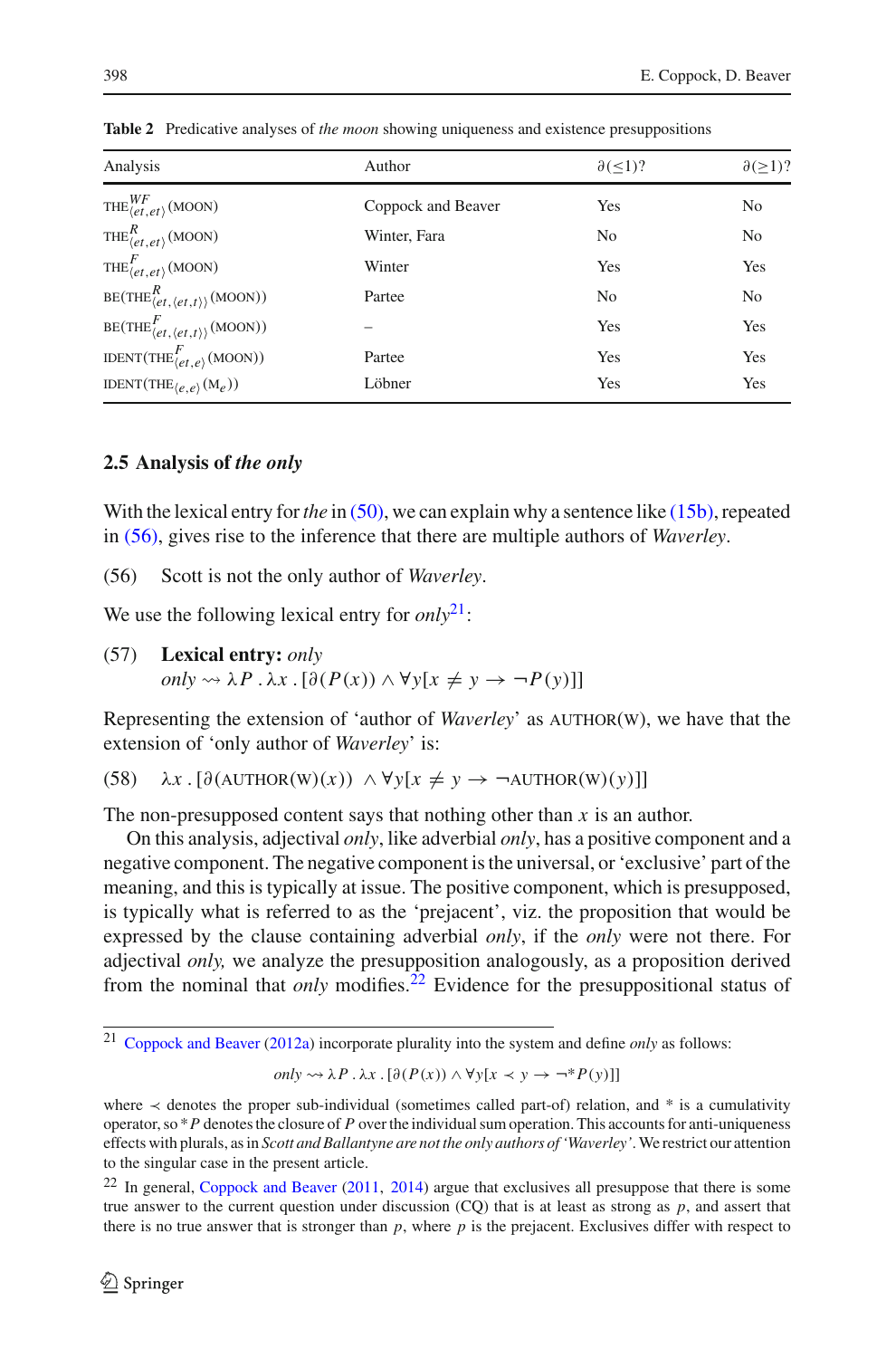this meaning component comes from sentences we have already seen: a negated *only* predication as in [\(56\)](#page-21-2) implies that the subject bears the nominal property.

Putting this together with our proposed lexical entry for *the,* we have the following denotation for *the only author* (using only as an abbreviation for the translation of *only*, and abbreviating the translation for *the* as  $THE)^{23}$  $THE)^{23}$  $THE)^{23}$ :

<span id="page-22-1"></span> $(59)$  THE(ONLY(AUTHOR(W)))  $\equiv \lambda x \cdot [\partial (|\text{ONLY(AUTHOR(W)})| \le 1) \wedge \text{ONLY(AUTHOR(W)}(x)]$ 

Note that we intend the  $\equiv$  symbol as an expression of the meta-language signifying that the object-language expressions it joins are semantically equivalent. (Here the 'object language' is the logical representation language IL3, defined in the appendix.)

The presupposition of the definite article (the first conjunct in the second line in [\(59\)\)](#page-22-1) will be satisfied if there is no more than one 'only author'. This is true by definition. Thus  $ONLY(AUTHOR(W))$  always satisfies the presuppositional requirements of the definite article, and the presupposition of the definite article does not add to the meaning. We therefore have the following equivalence for all  $\pi$ :

(60) THE(ONLY( $\pi$ ))  $\equiv$  ONLY( $\pi$ )

In words, *the only P* means the same thing as *only P*. In general, when the uniqueness presupposition is trivially satisfied, *the* has no impact on the denotation.

Now let us consider the example with negation, [\(56\).](#page-21-2) We can assume that *not* is a predicate-modifier that introduces negation, and that the copula is an identity function on predicates:

- (61) **Lexical entry:** *not*  $not \rightsquigarrow \lambda P \cdot \lambda x \cdot \neg P(x)$
- (62) **Lexical entry:** *is*  $is \rightsquigarrow \lambda P \cdot P$

And we represent Scott with the individual constant s. The derivation for the whole sentence is in [\(63\).](#page-23-0) Note that all of the right-hand daughter nodes have type  $\langle e, t \rangle$ .

Footnote 22 continued

semantic type (adjectival exclusives like *only* and *mere* being of type  $\langle et, et \rangle$ ) and constraints imposed on the CQ. Adjectival *only* requires the question to be 'What things are *P*?', where *P* is the property denoted by the modified nominal, so the way that it instantiates the general schema for exclusives is equivalent to the lexical entry in [\(57\).](#page-21-5)

<sup>&</sup>lt;sup>23</sup> The representation in  $(59)$  can be expanded as follows:

<span id="page-22-0"></span> $\lambda x \cdot \partial(|\lambda z \cdot \partial(\text{AUTHOR(W)}(z)) \wedge \forall y[z \neq y \rightarrow \neg \text{AUTHOR(W)}(y)]| \leq 1) \wedge \partial(\text{AUTHOR(W)}(x)) \wedge \forall y[x \neq y \rightarrow \neg \text{AUTHOR(W)}(y)]| \leq 1$  $y \rightarrow \neg$ AUTHOR(W)(y)].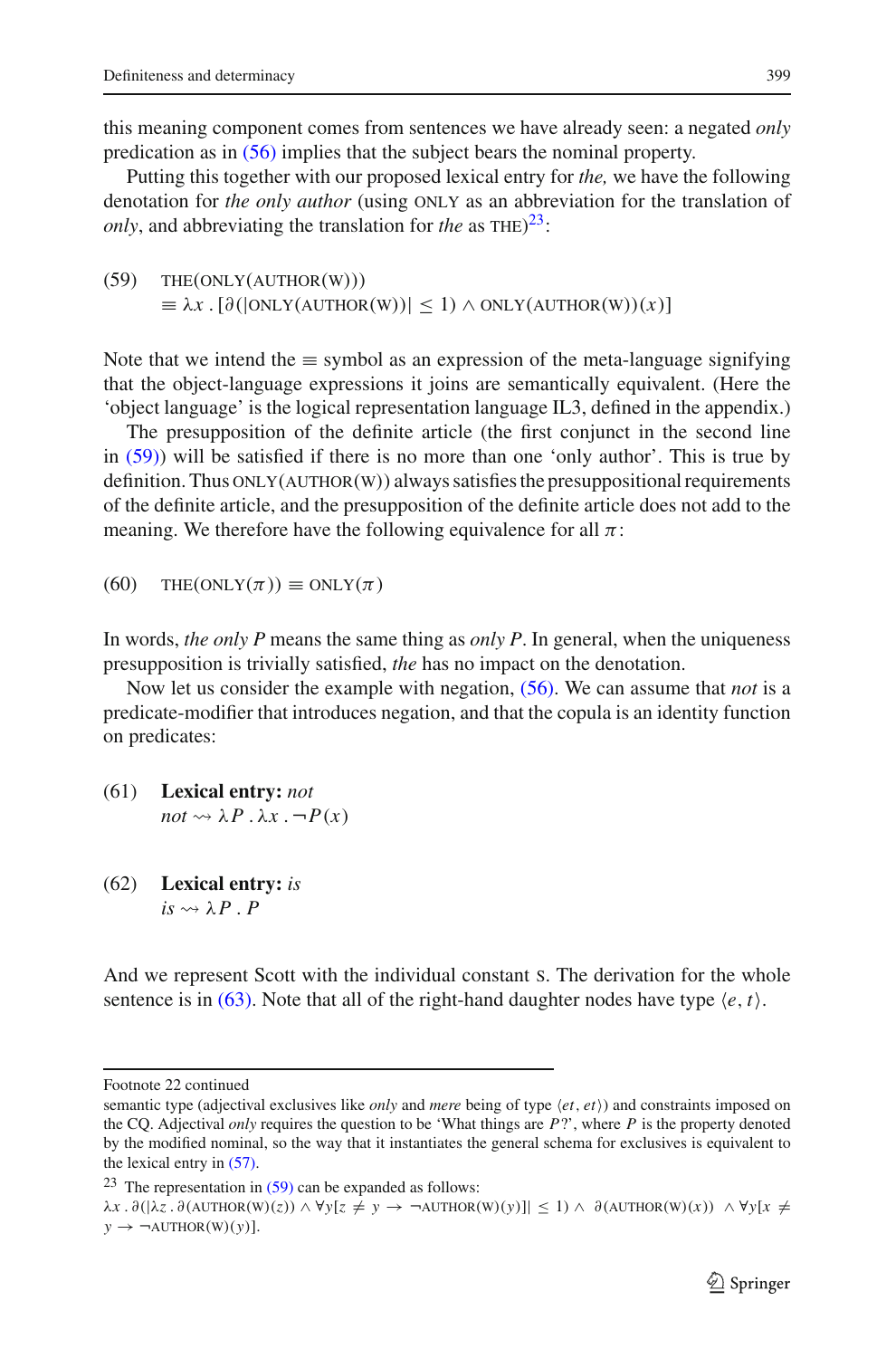<span id="page-23-0"></span>

The sentence is then predicted to have two presuppositions:

$$
- |ONLY(AUTHOR(W))| \le 1 (from the)
$$

– author(w)(s) (from *only*).

The first is trivial, as there is never more than one sole author of a given book. So [\(56\)](#page-21-2) just presupposes that Scott is an author of *Waverley*, and denies that there are no others:

(64) ∂(AUTHOR(W)(S))  $\land \neg \forall y$ [S  $\neq y \rightarrow \neg \text{AUTHOR}(W)(y)$ ]

The sentence thus implies that there are multiple *authors* of the book, even though there is no *only author* of the book. So there is no inherent conflict in the meaning, and we get the anti-uniqueness inference, namely, that Scott is an author of *Waverley* and so is somebody else.

# <span id="page-23-2"></span>**2.6 Predicative** *a***, and how** *the* **can block it**

Let us now observe a consequence of this proposal. We have argued that predicative definite descriptions are type  $\langle e, t \rangle$ , and signal a uniqueness presupposition but no existence presupposition. The kind of uniqueness involved, which we have labelled 'weak uniqueness', is independent of existence.

If we took away the uniqueness presupposition as well, what we would have left is what some have proposed for predicative *indefinites*. [Winter](#page-58-2) [\(2001](#page-58-2), p. 146), for example, proposes that the indefinite article is a vacuous identity function on predicates.<sup>24</sup> We follow this line as well.

<span id="page-23-1"></span><sup>24</sup> [Heim and Kratzer](#page-56-22) [\(1998](#page-56-22), p. 62) also give this entry, and ideas to this effect are expressed by [Fara](#page-56-8) [\(2001](#page-56-8)). A more distant precedent comes from [Partee](#page-57-0) [\(1986](#page-57-0)), who allows the indefinite article to acquire this meaning through the type-shifting operation be, applied to the basic meaning of *a(n)* as an existential quantifier. Partee's analysis is a variation on Montague's approach to predication, as discussed by [Winter](#page-58-2) [\(2001](#page-58-2), p. 139ff.).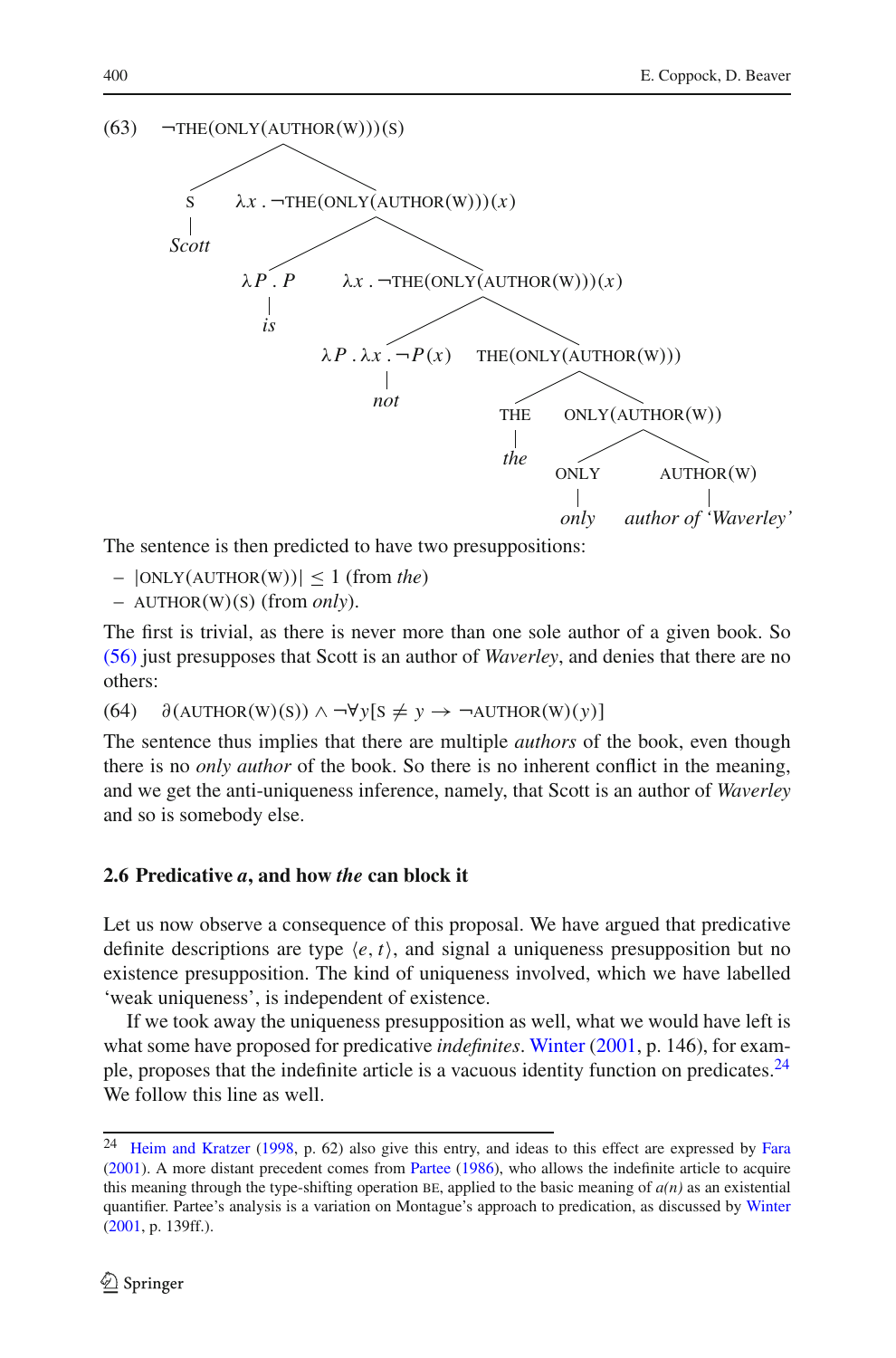Under this assumption, the definite and the indefinite articles are both identity functions on predicates, but the definite article has a smaller domain, restricted to those predicates satisfying weak uniqueness.<sup>25</sup>

If definites and indefinites are presuppositional variants, then the principle Maximize Presupposition should yield a ceteris paribus preference for the presuppositionally stronger variant, which is the definite article in this case. (See below for a technical implementation.) Given what we have said so far about *only*, this predicts that, absent material which intervenes between the determiner and the exclusive semantically, *only* cannot occur with indefinite determiners. This prediction is borne out.

(66) Scott is {the/\*an} only author of *Waverley*.

This fact supports the view that definite and indefinite determiners have the same semantic type and at-issue content. It also provides indirect evidence for the presence of a uniqueness presupposition with predicative definites despite the absence of an existence presupposition; if there were no uniqueness presupposition then there would be no difference in meaning between *the* and *a* and this fact could not receive the same kind of explanation.

The picture is not quite so simple, however, because the prohibition against indefinite articles with *only* is not absolute. The most idiomatic counterexample is *an only child*, and there are variants on this: *an only son*, *an only grandchild*. We will offer a tentative analysis of such cases below, but it is as well to note first that these are not counterexamples to our blocking analysis *per se*. The reason is that in all such cases it is manifest that weak uniqueness need not be satisfied. For example, it is perfectly reasonable to utter [\(67\),](#page-24-1) in which it is manifest that *only child* applies to multiple entities:

<span id="page-24-1"></span>(67) In China it is common for every student in a class to be an only child.

The issue is not then that sometimes indefinites are used even though weak uniqueness is satisfied, but rather that sometimes exclusive DPs lack weak uniqueness in the first place. Thus these examples do not directly challenge our analysis of definiteness marking and blocking; the problem they pose has more to do with the analysis of how *only* combines semantically with the head noun in such cases.

Another case in which indefinite articles can combine with *only* is when a further indefinite noun phrase is contained inside the nominal. Consider the following naturally occurring example (which matches an archetype pointed out to us by Roger Levy):

<span id="page-24-2"></span>(68) Over the past 29 years, I've tried to contact everyone I can around the world who's been an only survivor of a large plane crash.

<span id="page-24-0"></span><sup>&</sup>lt;sup>25</sup> We will ignore dynamic aspects of meaning, in particular the introduction and picking up of discourse referents, throughout this paper; we hope to develop a dynamic version of the theory in future work.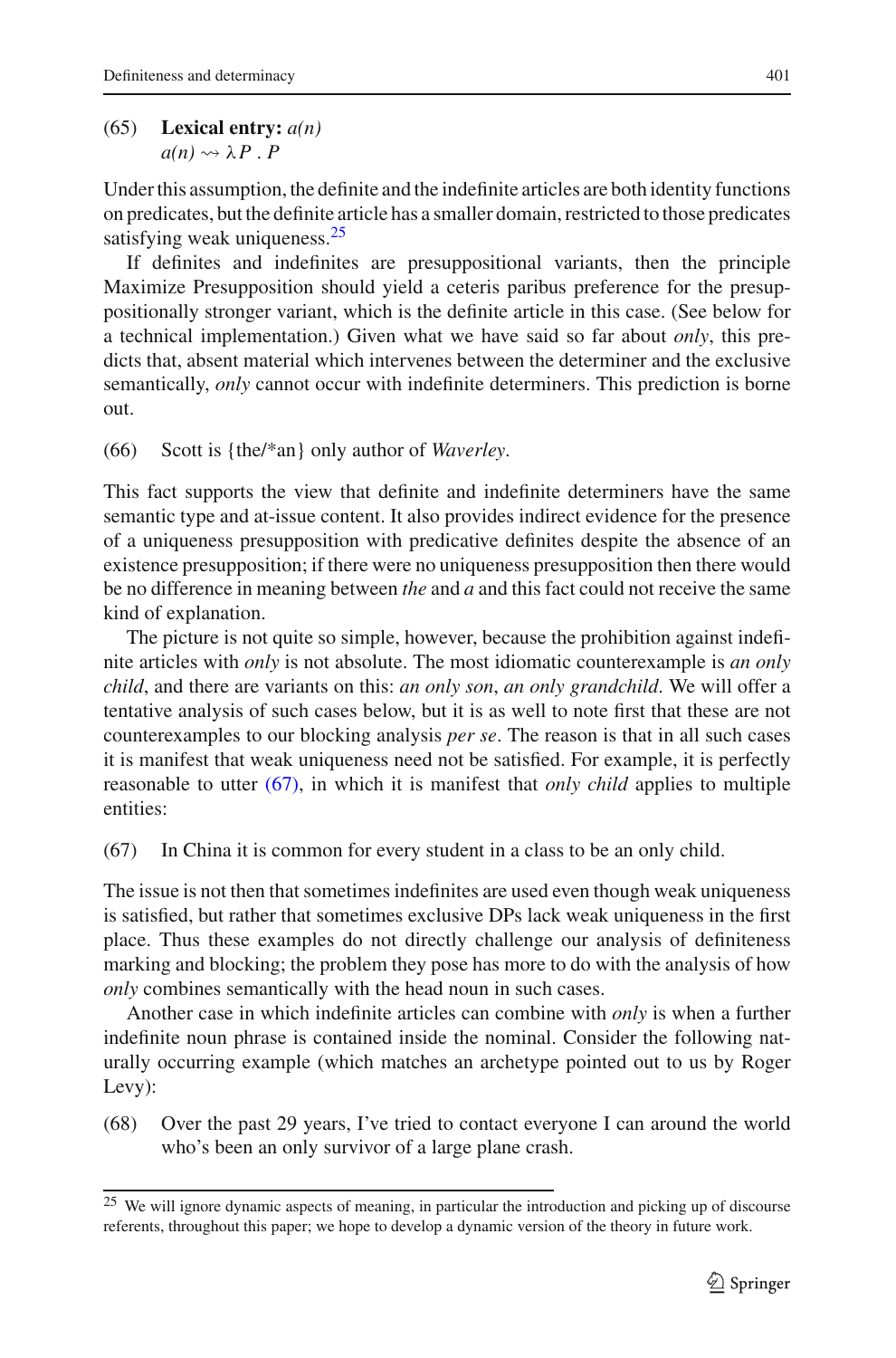The nominal *an only survivor of a large plane crash* is clearly interpreted to mean: a person such that there is a large plane crash of which that person is the only survivor. This paraphrase makes it clear that *a large plane crash* must take semantically wider scope than *only*[26:](#page-25-0)

# <span id="page-25-1"></span>(69) *only survivor of a plane crash* - <sup>λ</sup>*<sup>x</sup>* . <sup>∃</sup>*z*[plane-crash(*z*) <sup>∧</sup> only(λ*<sup>y</sup>* . survived(*z*)(*y*))(*x*)]

Crucially, although the NP in question contains the word *only*, the meaning in [\(69\)](#page-25-1) can hold of more than one individual: it will hold of as many individuals as there are large plane crashes with a single survivor. Therefore, in this case the presuppositions of *the* are not met, so no blocking is expected to occur.

Now, notice that *the only survivor of a large plane crash* appears to be a reasonable substitute for *an only survivor of a large plane crash* in [\(68\).](#page-24-2) The definite would be licensed if *a large plane crash* scoped higher, completely outside of the DP, say to the level of the VP, or even outside of the relative clause. This would yield essentially the same truth conditions. So Maximize Presupposition must be defined in a way that is sensitive to the details of the derivation, rather than looking at sentence meanings as a whole. The implementation we offer later in this section has this property.

Let us now return to the case of *an only child*. We suggest that a crucial feature of such cases is that *child* can be understood relationally, with the family or parents implicitly occupying a possessor role that could have been made explicit with an *of* PP. Thus we speculate that *an only child* is understood not in terms of the ordinary meaning of *child*, but rather as having a meaning similar to what would be derived compositionally from *an only child of some parents*. If so, then we can follow the analysis of [\(68\):](#page-24-2) the licensing of the indefinite will be predicted provided the implicitly existentially quantified parents (or, perhaps, family situation) can be given higher scope than *only*. This has the effect that *only child* does not satisfy weak uniqueness, since there will be as many *only children* as there are families that have exactly one child. Again, the indefinite is predicted to be licensed. However, we posit that the operation that allows the implicitly quantified parents to take scope over an adjacent modifier is not freely available, but rather is derived by analogy with what would happen in the structure with explicit parents or family, and that such use of analogy is only available in restricted idiomatic uses rather than being freely available.

So *an only* is usually blocked because the property denoted by a phrase *only N* usually obeys weak uniqueness, and in all such cases Maximize Presupposition causes the speaker to prefer *the* to *an*. However, we predict a systematic class of exceptions,

 $T \mapsto \lambda Q \cdot \lambda M \cdot \lambda x \cdot Q(\lambda z \cdot M(\lambda y \cdot T(z)(y))(x))$ 

 $survivor \rightsquigarrow \lambda Q \cdot \lambda M \cdot \lambda x \cdot Q(\lambda z \cdot M(\lambda y \cdot \text{SURVIVED}(z)(y)))$ 

After combining with *of a plane crash* and then *only*, we obtain [\(69\).](#page-25-1)

<span id="page-25-0"></span><sup>26</sup> This meaning can be obtained with the following type-shift:

In our case: *T* corresponds to *survivor* (type  $\langle e, et \rangle$ ), *Q* corresponds to  $(\textit{of})$  *a plane crash* (type  $\langle et, t \rangle$ ), and *M* corresponds to *only* (type  $\langle et, et \rangle$ ). Applied to *survivor*, this produces: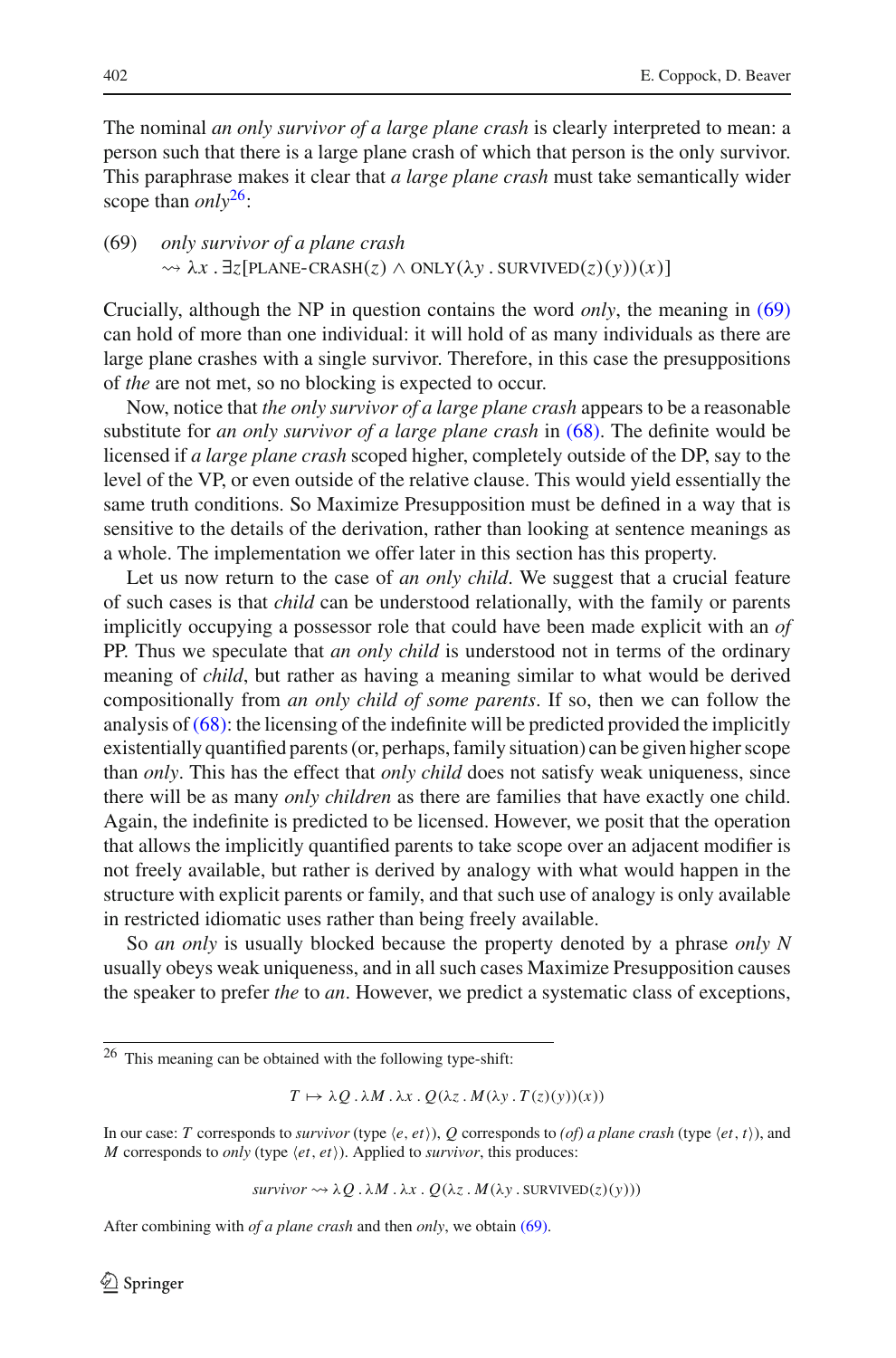cases where *an only* surfaces, occurring whenever weak uniqueness is not satisfied.<sup>[27](#page-26-0)</sup> And weak uniqueness is clearly, but perhaps sadly, not satisfied for the many people who have no siblings, or who survived crashes which killed the remaining passengers and crew. We have seen that such examples may be analyzed in terms of a further existential within the nominal, which intervenes semantically between the determiner and the exclusive, and which may be implicit.

Let us now consider how to define the Maximize Presupposition principle in a way that captures these facts. Some formulations of Maximize Presupposition (e.g. [Heim](#page-56-5) [1991;](#page-56-5) [Schlenker 2012\)](#page-57-3) are not adequate for the intended application because they are defined in terms of sentence-meanings rather than expression meanings. $^{28}$  $^{28}$  $^{28}$  Since the definite article does not contribute any meaning to an inherently unique description, the meaning of the sentence with the definite article is the same as the meaning of the sentence with the indefinite article. So the rule must compare expressions rather than sentences, as suggested by [Percus](#page-57-4) [\(2006\)](#page-57-4). Furthermore, as mentioned above, the definition must also compare alternative derivations rather closely, so that *an only survivor of a plane crash* is not blocked by *the only survivor of a plane crash*.

We begin by defining the relative presupposition strength of expressions which have the same ordinary entailments. Since entailment is standardly defined for propositiondenoting expressions, and we wish to apply the principle to expressions of other types, our first step must be to define an appropriate cross-categorial notion of equivalence with respect to classical entailment. In order that we can analyze presuppositions in a fully compositional grammar fragment, the logic defined in the appendix includes *undefined* entities of every type. We say, following [Haug](#page-56-25) [\(2013](#page-56-25)), that an entity is *defined* if it is not an undefined object and is not a function whose range includes an undefined object. We can then explicate classical equivalence as follows:

#### (70) **Classical equivalence**

Expressions  $\alpha$  and  $\beta$  are *classically equivalent* if and only if for any sequence of defined entities  $d_1, \ldots, d_n$ , model *M*, assignment *g*, and world *w* such that  $[\![\alpha]\!]^{M,g,w}(d_1)\dots(d_n)$  and  $[\![\beta]\!]^{M,g,w}(d_1)\dots(d_n)$  both yield classical truth values, the values are the same.

<span id="page-26-0"></span><sup>27</sup> A reviewer points to a class of web examples of *an only* where weak uniqueness might be argued to be satisfied, including:

<sup>(</sup>i) In this book, the author will share with you an only system that is based on his 7 years of researching, helping you cure your heartburn for good.

<sup>(</sup>ii) But sorry, I personally would not suggest that, it's just not a good investment as an only system… unless you know your need REALLY well and …

These are not grammatical according to our own intuitions, but their existence could be explained under the assumption that the producers of these sentences have a lexical entry for *only* on which it is a synonym of what [Coppock and Beaver](#page-56-15) [\(2014,](#page-56-15) p. 43) call 'relational *sole*', which is a function from relational nouns to relational nouns. [Coppock and Beaver](#page-56-15) [\(2014\)](#page-56-15) suggest that the relational argument can be existentially bound based on cases like *Many sole proprietors require professional advice for this phase of their income tax report*. The same process would allow for the combination of *sole proprietor* with an indefinite determiner, and may be at work in cases like (i) and (ii) above. Whether or not such a meaning for *only* is available appears to be a matter of dialectal variation.

<span id="page-26-1"></span><sup>28</sup> Our thanks to Luka Crnic for pointing this out to us.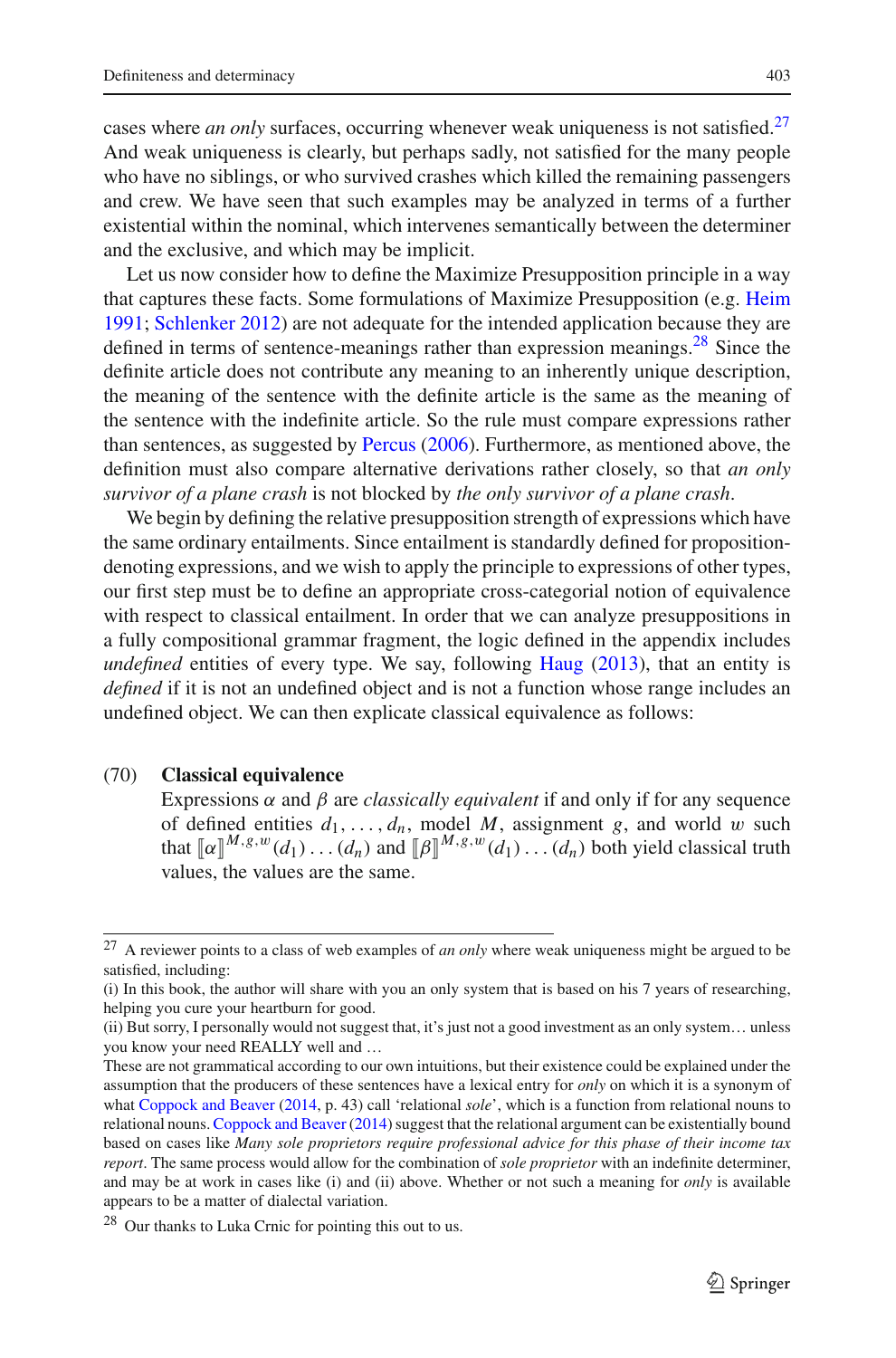It follows from this definition that the (translation of the) definite article is classically equivalent to the (translation of the) indefinite article. We introduce a similarly category-independent way of comparing presuppositions:

### (71) **Relative Presuppositional Strength**

*The presuppositions of*  $\alpha$  *are at least as strong as those of*  $\beta$  if and only if for any sequence of defined entities  $d_1, \ldots, d_n$  such that  $\llbracket \beta \rrbracket^{M,g,w}(d_1) \ldots (d_n)$  has a classical truth value,  $[\![\alpha]\!]^{M,g,w}(d_1)\dots(d_n)$  also has a classical truth value.

### <span id="page-27-2"></span>(72) **Presuppositional Domination**

Expression  $\alpha$  *presupositionally dominates* expression  $\beta$  just in case  $\alpha$  and  $\beta$ are classically equivalent, and  $\alpha$  has presuppositions at least as strong as  $\beta$  but not *vice versa*.

Since the indefinite article denotes an identity function on properties,  $AN \equiv \lambda P$ . *P*, it is clear that whenever we pick fully-defined objects  $J$  of type  $\langle e, t \rangle$  and  $k$  of type  $e$ ,  $\llbracket$ AN $\rrbracket$ (*J*)(*k*) will have a classical value (in any model). But  $\llbracket$ THE $\rrbracket$ (*J*)(*k*) does not always have a classical truth value. So (the translation of) *the* presuppositionally dominates (the translation of) *a(n)*.

In modeling how speakers choose between definites and indefinites, we must take account of the fact that the choice is dependent on context, as shown in the examples in [\(73\):](#page-27-0)

- <span id="page-27-1"></span><span id="page-27-0"></span>(73) a. I don't know how many books Frida has written. But as it happens, I'm now reading (a/#the) book she wrote.
	- b. Frida has written exactly one book. But as it happens, I'm now reading (#a/the) book she wrote.

To model the fact that the the presupposition of the definite is satisfied in [\(73b\),](#page-27-1) but not in [\(73a\),](#page-27-0) we will follow [Stalnaker](#page-58-8) [\(1978\)](#page-58-8), and define notion of a context as a set of worlds which is successively refined as new utterances are accepted:

### <span id="page-27-3"></span>(74) **Update**

The update of a context *C* (a set of worlds) with a sentential meaning *p* is defined iff *p* is defined at every world in *C*. In that case the updated context is just the subset of worlds in *C* where *p* is true.

Let us say that *replacing* an occurrence of a lexical item  $\alpha$  by  $\beta$  in a derivation yields a new derivation with  $β$  substituted for  $α$  but in which all other lexical entries are identical, and all composition rules and all sequences of type-shifting rules are applied identically. We can now define the Maximize Presupposition principle as follows:

# (75) **Maximize Presupposition**

In a context *C*, lexical item  $\alpha$  blocks  $\beta$  in a derivation iff (i)  $\alpha$  and  $\beta$  are competitors, (ii)  $\alpha$  presuppositionally dominates  $\beta$ , and (iii) replacing  $\alpha$  by  $\beta$ does not affect how *C* would be updated.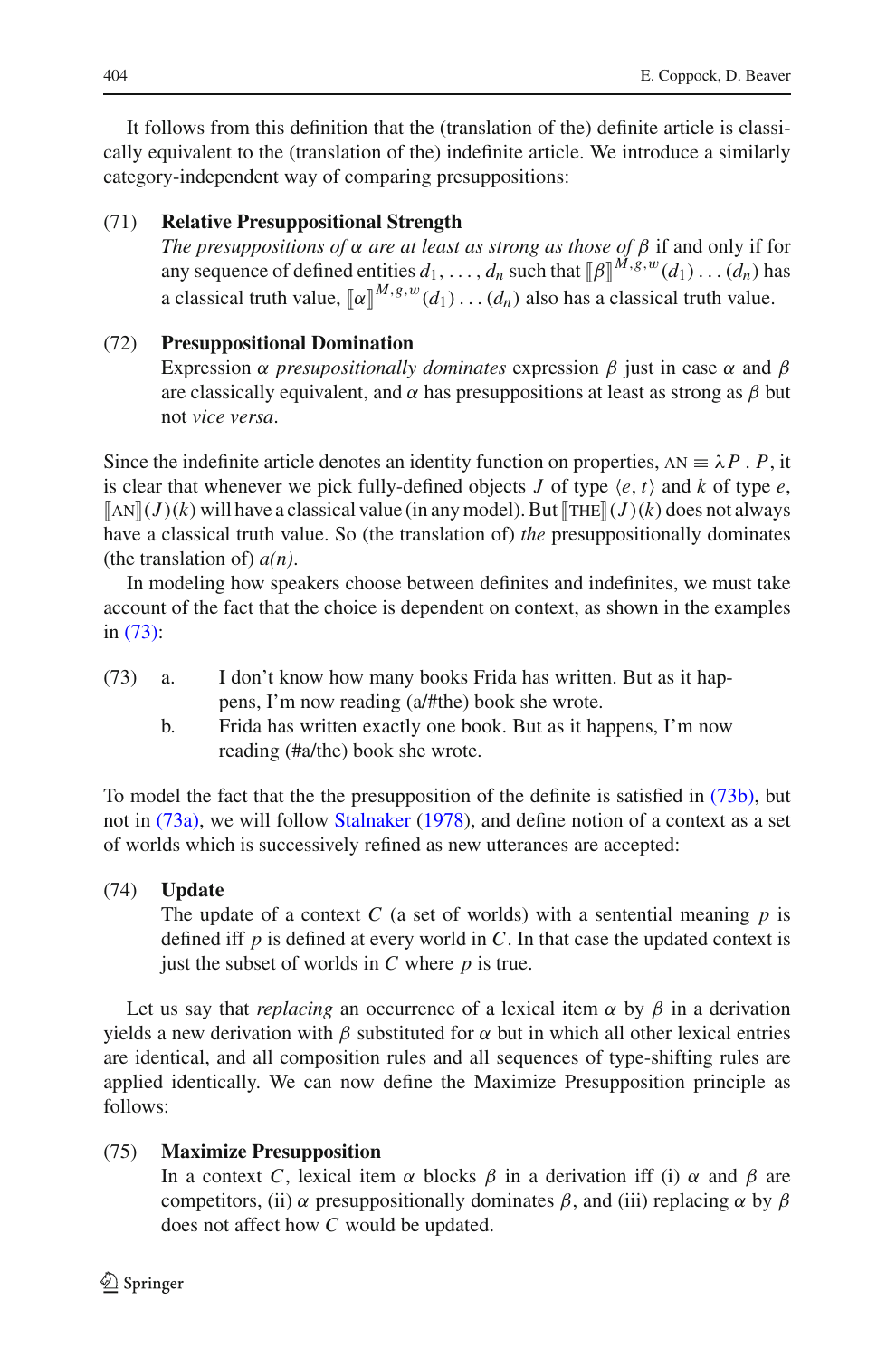It should now be clear why *a* is infelicitous in the second sentence in [\(73b\).](#page-27-1) After updating with the first sentence, the context will only contain worlds in which there is exactly one book written by Frida. In this context, updates with both the definite and indefinite versions of the second sentence are defined, and would produce an identical revision to the context (i.e. the removal of all worlds where the speaker is not reading Frida's book). However, the definite dominates the indefinite, resulting in blocking, and hence the infelicity of the indefinite.

Similarly, Maximize Presupposition correctly rules out *\*Scott is an only author of 'Waverley'*. In order to show that Maximize Presupposition as formulated here renders a sentence ungrammatical, one must consider all derivation pairs, but in this case there are not so many, as there are no quantifiers and no type-shifting operations. Since *the* presuppositionally dominates *a* and the propositions that the sentences containing them give rise to are classical, the update to the context set will always be defined, so the sentence with *the* will always block the sentence with *a*. [29](#page-28-1)

What this formulation does not rule out is for example *Scott is an only survivor of a plane crash*, even though *Scott is the only survivor of a plane crash* is also available with the same meaning. The latter acquires the same meaning through a different derivation, not the one that gives *a plane crash* scope above *only* within the description. The presuppositions that *the* would give rise to under that derivation would not be satisfied in any context in which multiple crashes have each yielded a singleton survivor.

### <span id="page-28-0"></span>**3 Putting existence and uniqueness back together**

#### <span id="page-28-2"></span>**3.1 Challenge: unifying definites and indefinites**

Now that we have separated existence and uniqueness, we need to put them back together again. The proposals we have made for predicative *the* and *a* will not suffice for argumental descriptions, because, on a standard view, a description in an argument position should denote something that can combine with a property to produce a truth value, either an individual (type  $e$ ) or a generalized quantifier (type  $\langle et, t \rangle$ ). Furthermore, both definites and indefinites give rise to existence implications in argument position. The question we explore in this section is whether there is a common set of principles giving rise to existence implications for both definites and indefinites. The answer, we suggest, is yes. This is the heart of our proposal.

Our analysis matches that of [Fara](#page-56-8) [\(2001](#page-56-8)) in two respects: first, she analyzes definite descriptions as predicates, and, second, she aims for a uniform analysis of

<span id="page-28-1"></span><sup>&</sup>lt;sup>29</sup> In this paper we make no attempt to analyze the mass/count distinction. However, it is worth noting that the indefinite article in English is more restricted than the definite article, in that it is limited to count nouns (hence *the/a thing* but *the/\*a stuff*). In extending our account to incorporate the mass/count distinction in our system, it would be crucial to implement the restriction of indefinites to count nouns syntactically, rather than as a semantic presupposition, since if it were a semantic presupposition then *the* would no longer presuppositionally dominate *a*. Thus we propose that the indefinite restriction be implemented syntactically, as an agreement or feature checking relationship between the indefinite and its complement. Support for such an analysis comes from the arbitrariness of the mass/count distinction, e.g. the fact that *furniture* has mass syntax, despite the fact that the current authors own only quantized furniture.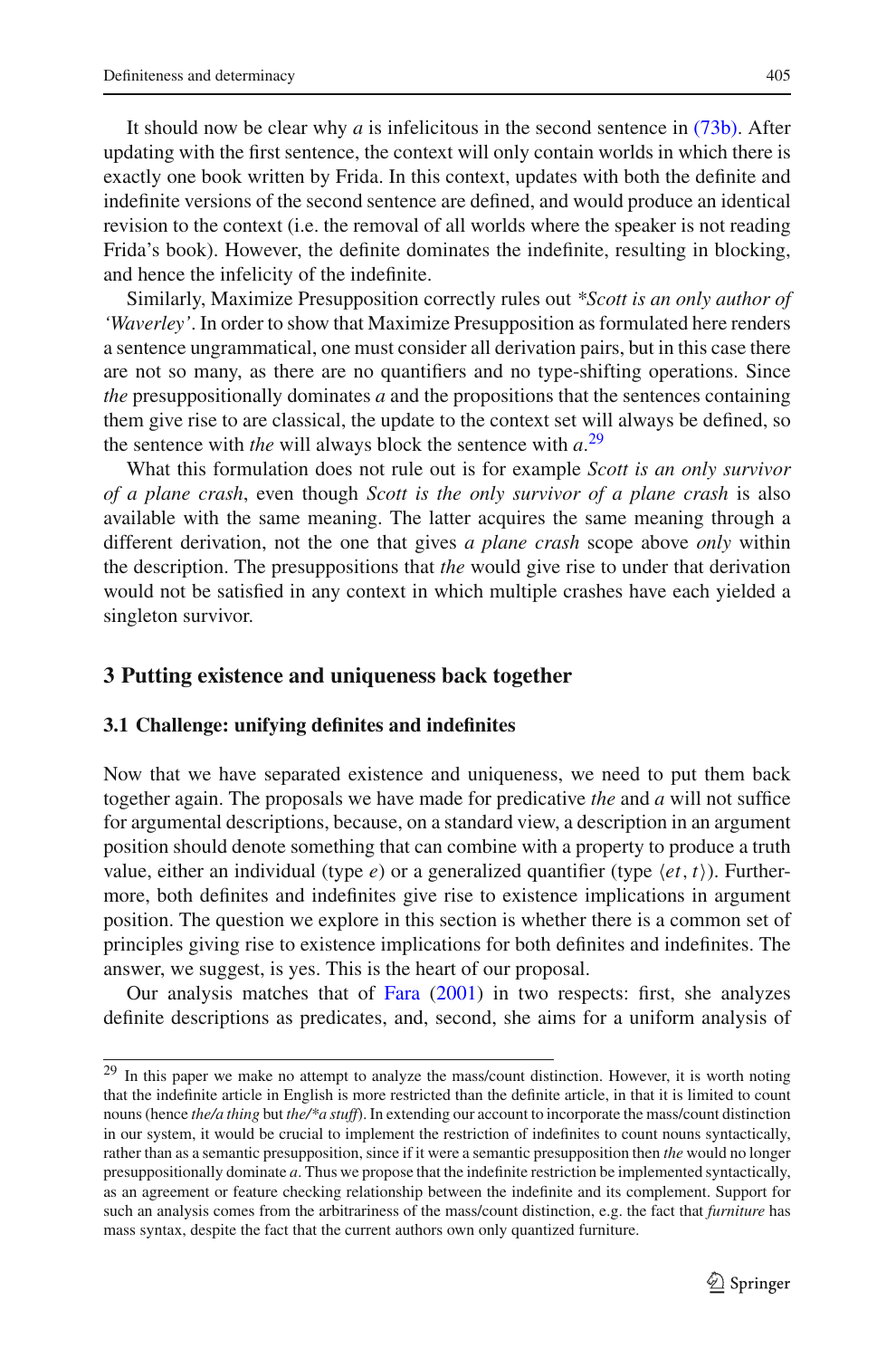existence implications for both definites and indefinites. However, we do not adopt her assumption that definite descriptions in argument position always acquire existence through existential closure. On a straightforward interpretation of her proposal, doing so leads to a Russellian analysis for argumental definites, in which existence is uniformly an entailment rather than a presupposition. As [Elbourne](#page-56-3) [\(2012](#page-56-3)) points out, [Fara's](#page-56-8) [\(2001](#page-56-8)) analysis is for that reason subject to the general problem with Russellian analyses illustrated in [\(76\):](#page-29-0) These two sentences are incorrectly predicted to entail each other.

- <span id="page-29-1"></span><span id="page-29-0"></span>(76) a. It's possible that the ghost in Hans's attic is being noisy.
	- b. It's possible that there is exactly one ghost in Hans's attic and it is being noisy.

Intuitively, they are not equivalent; [\(76a\)](#page-29-1) commits the speaker to the existence of a ghost while [\(76b\)](#page-29-0) does not.

In general, the challenge for those who would like to find a unified set of principles associating definite and indefinite descriptions with their existence implications is the fact that definites and indefinites differ as to the discourse status of the existence inference. Argumental definites typically presuppose both existence and uniqueness, so both [\(77a\)](#page-29-2) and its negated variant [\(77b\)](#page-29-3) imply that there was a single invited talk.

<span id="page-29-3"></span><span id="page-29-2"></span>

| (77) | a. | Chris saw the (only) invited talk.            |
|------|----|-----------------------------------------------|
|      |    | $\models$ There was exactly one invited talk. |
|      | h. | Chris didn't see the (only) invited talk.     |
|      |    | $\models$ There was exactly one invited talk. |
|      |    |                                               |

These examples may be contrasted with the following predicative variants; while [\(78a\)](#page-29-4) implies that there was a single invited talk (indeed, affirms it), that inference does not follow from the negated variant [\(78b\).](#page-29-5)

<span id="page-29-5"></span><span id="page-29-4"></span>

| (78) | a. | That was the only invited talk.               |
|------|----|-----------------------------------------------|
|      |    | $\models$ There was exactly one invited talk. |
|      | h. | That wasn't the only invited talk.            |
|      |    |                                               |

 $\neq$  There was exactly one invited talk.

Thus, while predicative definites do not presuppose existence, those that are arguments of verbs like *see* typically do.

Indefinite noun phrases also give rise to existence implications in argument positions, but for standard uses of indefinites, there is arguably no grammatically triggered presuppositional requirement of existence. The existence implication in [\(79a\),](#page-29-6) for example, does not survive embedding under negation as in [\(79b\).](#page-29-7)

<span id="page-29-7"></span><span id="page-29-6"></span>

| (79) | a. | Chris saw an invited talk.                         |
|------|----|----------------------------------------------------|
|      |    | $\models$ There was at least one invited talk.     |
|      |    | Chris didn't see an invited talk.                  |
|      |    | (No entailment that there were any invited talks.) |

So far the contrast between existence presuppositions of definites and indefinites seems straightforward, but there is a twist. Not all argumental definites have existence presuppositions. This is shown by the fact that anti-uniqueness effects arise with some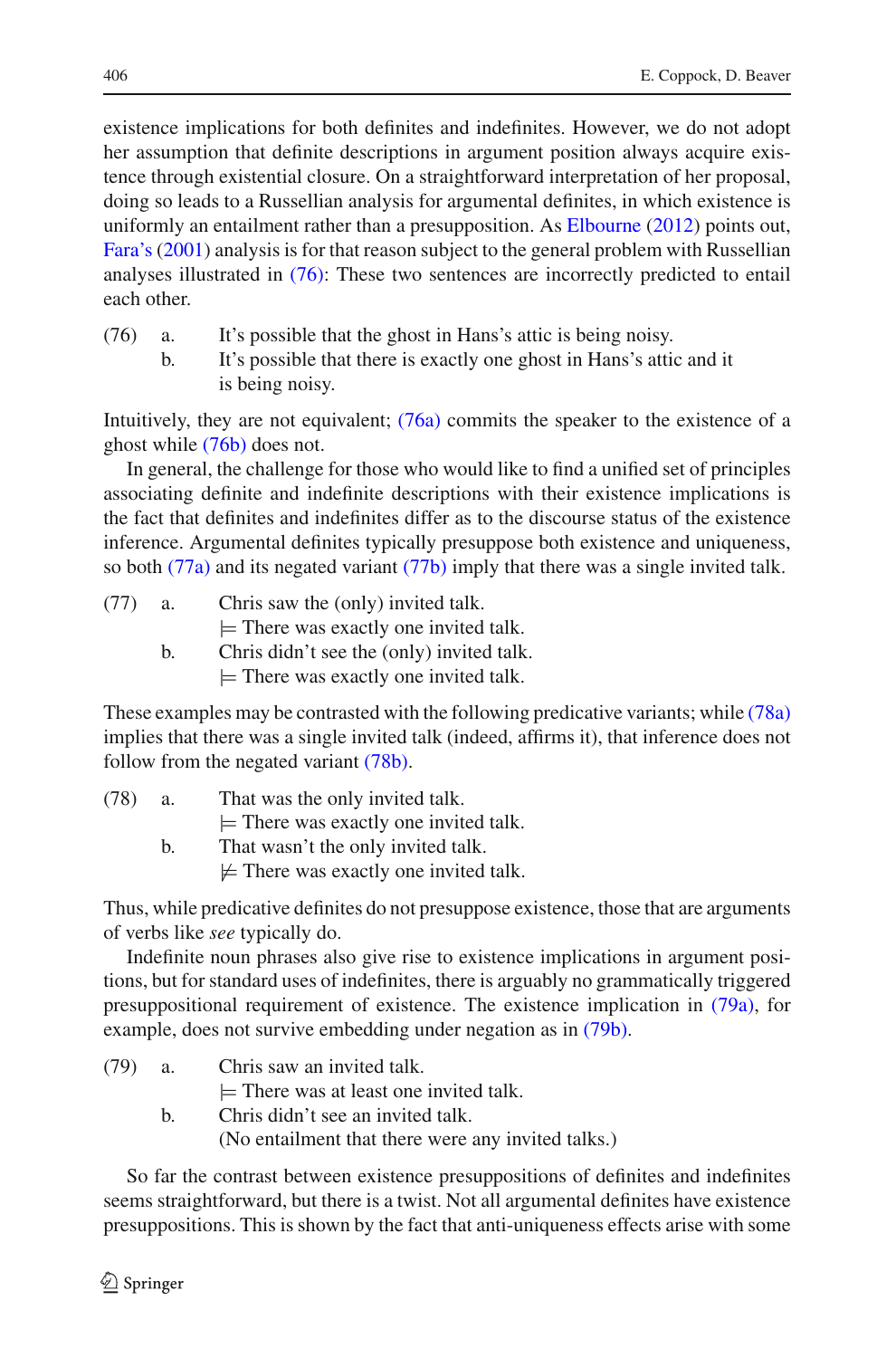argumental definites. All of the (a) examples in the following have a reading where it is implied that there are multiple satisfiers of the description following *only*. [30](#page-30-0)

<span id="page-30-2"></span><span id="page-30-1"></span>

| (80) | a. | Anna didn't give the only invited talk.<br>Anti-uniqueness reading: There was more than one invited talk<br>(one of which Anna gave).<br>Determinate reading: There was exactly one invited talk (and<br>Anna didn't give it). |
|------|----|--------------------------------------------------------------------------------------------------------------------------------------------------------------------------------------------------------------------------------|
|      | b. | Anna didn't see the only invited talk.<br>$\models$ There was exactly one invited talk.                                                                                                                                        |
| (81) | a. | Mary didn't score the only goal.<br><i>Anti-uniqueness reading:</i> There was more than one goal (one of<br>which Mary scored).<br>Determinate reading: There was exactly one goal (which Mary                                 |
|      | b. | did not score).<br>Mary didn't cheer for the only goal.                                                                                                                                                                        |

 $\models$  There was exactly one goal.

The following examples exhibit analogous contrasts.

- (82) a. Mary didn't bring the only chocolate cake.
	- b. Mary didn't taste the only chocolate cake.
- (83) a. Mary didn't have the only beautiful dress there.
	- b. Mary didn't admire the only beautiful dress there.

On the primary reading of  $(80a)$ , the speaker takes for granted that Anna gave an invited talk, and asserts that someone else gave an invited talk as well. In such a situation, there is no talk with the property 'only invited talk', so existence fails here. Let us delay the question of why anti-uniqueness readings come about in the (a) sentences but not the (b) sentences, and focus on the point that there are anti-uniqueness effects in argument position. This means that definite descriptions in argument position are not always associated with an existence presupposition.

Let us recap. So far, we have an account of predicative definite and indefinite descriptions which says that in each case the description simply denotes the same property as that given by the nominal. We now need a theory of how that description can be used to fill in an argument slot, and we need to account for the fact that sometimes there is an attendant presupposition of existence, and sometimes there is not.

# **3.2 Two sources of existential import**

We propose that the meaning of NPs in argument position can be derived from an underlying property denotation in two ways: (i) application of IOTA, so that the description

 $30$  Naturally-occurring examples of the kind in  $(80a)$  are not difficult to find, e.g.:

<span id="page-30-0"></span>i. Taissa Farmiga didn't give the only great performance this episode; Evan Peters was outstanding.

ii. The state department of conservation doesn't run the only fish hatchery in the northwest suburbs.

iii. Bach didn't write the only music for solo violin.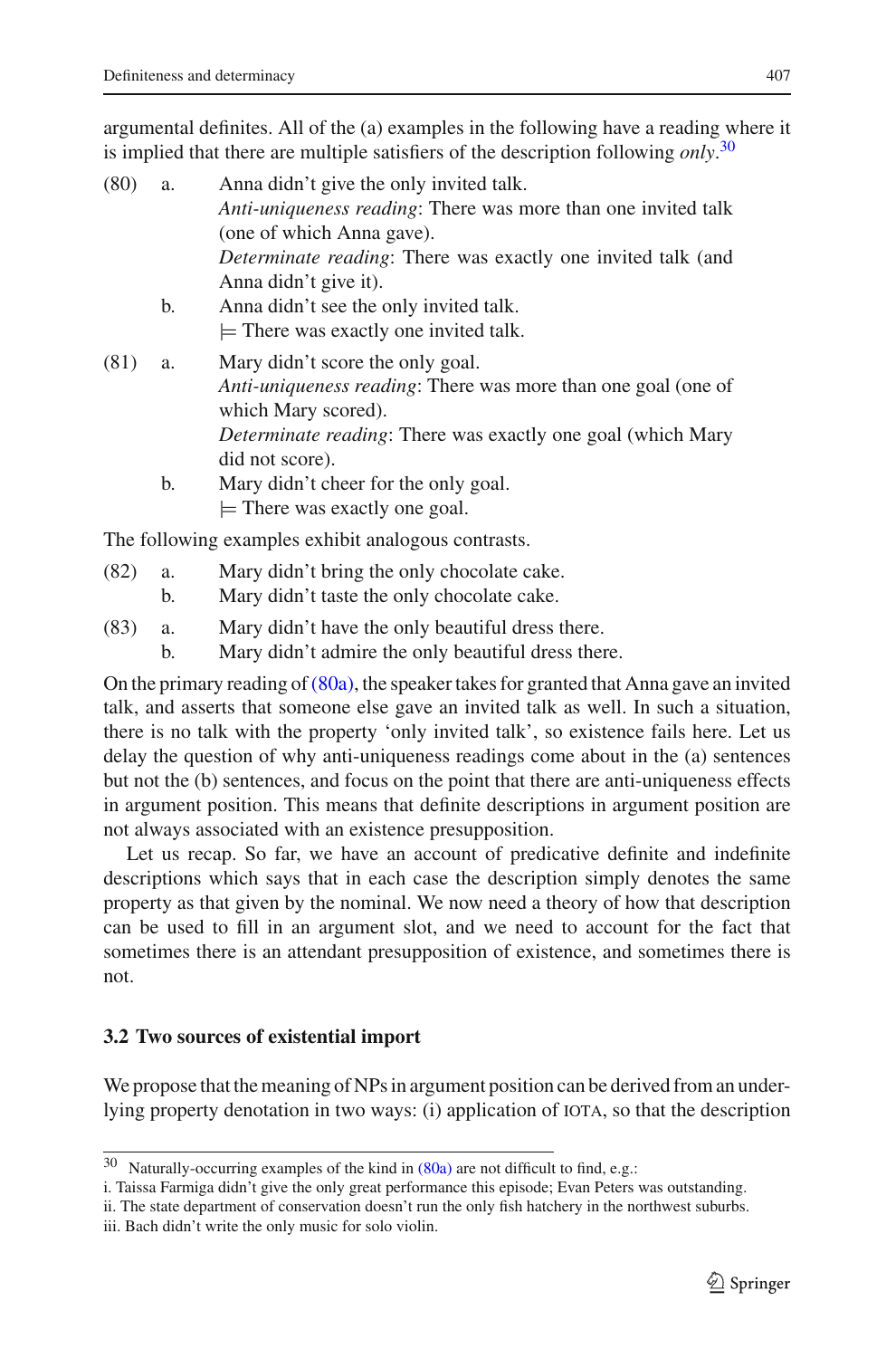denotes the unique individual satisfying the description, giving a *determinate* interpretation; (ii) application of an existential type-shift ex, which introduces an existential quantifier, giving an *indeterminate* interpretation.

- (84) **Meaning shift:** IOTA iota <sup>≡</sup> <sup>λ</sup>*<sup>P</sup>* . ι*x P*(*x*)
- (85) **Meaning shift:** ex  $EX \equiv \lambda P \cdot \lambda Q \cdot \exists x [P(x) \wedge Q(x)]$

The determinate interpretation of a definite NP of the form 'the *P*', with IOTA, is of type *e*, denoting the unique *P*. On the indeterminate interpretation, with ex, 'the *P*' is defined when *P* satisfies weak uniqueness, and would denote a generalized quantifier that accepts a predicate *Q* if its intersection with *Q* is non-empty.

We define the  $\iota$ -operator in our logic so that it denotes a special 'undefined individual' if there fails to be exactly one satisfier of the predicate. We denote the undefined individual using  $\#$ <sub>e</sub>, in the style of [Haug](#page-56-25) [\(2013](#page-56-25)).<sup>[31](#page-31-0)</sup>

# (86) **Semantic interpretation rule:** ι

 $[\![u\phi]\!] = d$  if  $\{x : [\![\phi]\!]^{M, w, g[u \to x]} = T\} = \{d\}; \#_e$  otherwise.

This undefinedness will typically 'percolate up' through a sentence to yield the 'undefined' truth value. (See the appendix for details.) Thus  $\iota$  presupposes existence and uniqueness in the sense that it yields the 'undefined' truth value when these are not satisfied, even though this cannot be read off the formula from ∂-terms.

For an example like [\(80b\),](#page-30-2) IOTA applies, so the analysis would be as follows:

$$
(87) \qquad \neg[\text{SEE}(\text{IOTA}(\text{THE}(\text{ONLY}(\text{TALK}))))(\text{A})]
$$

Here is the structure of the derivation:

 $(88)$ 



<span id="page-31-0"></span> $31$  Other notations that have been used for the undefined individual include [Kaplan's](#page-56-26) [\(1977](#page-56-26))  $\dagger$ , standing for a 'completely alien entity' not in the set of individuals, [Landman's](#page-57-25) [\(2004](#page-57-25)) **0**, and [Oliver and Smiley's](#page-57-26) [\(2013](#page-57-26)) *O*, pronounced 'zilch'.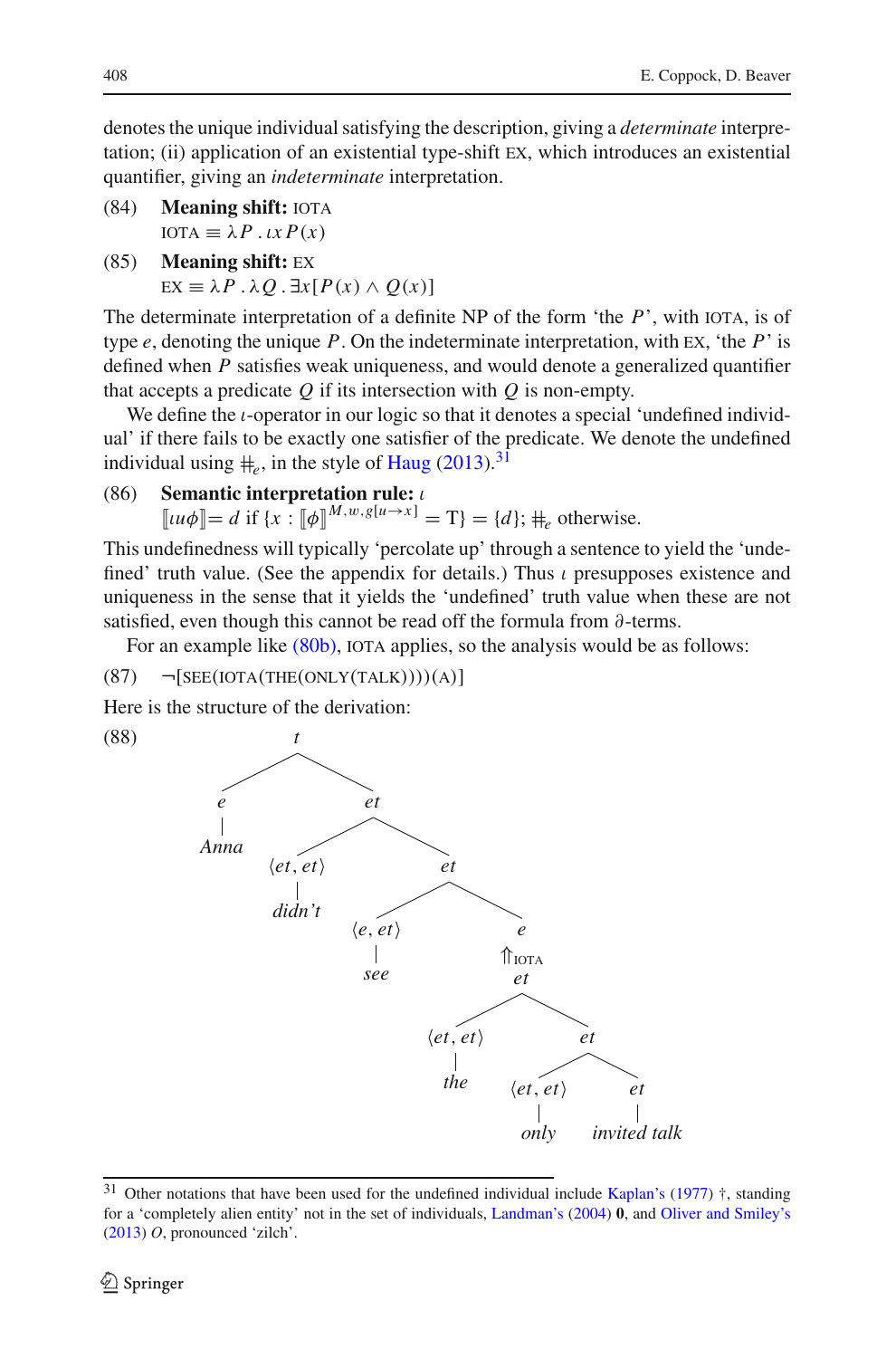This sentence will have the third truth value unless there is exactly one satisfier of the predicate *only talk*. This is the determinate reading.

But an example like [\(80a\)](#page-30-1) also has an indeterminate reading, involving ex, which gives rise to the translation in [\(89\):](#page-32-0)

<span id="page-32-0"></span>(89) ¬∃*x*[the(only(talk))(*x*) <sup>∧</sup> give(*x*)(a)]

Ways to give the existential quantifier narrow scope with respect to negation include (i) [Hendriks](#page-56-27) [\(1993](#page-56-27))-style argument raising and (ii) combining the VP-internal subject hypoth[esis](#page-56-22) [with](#page-56-22) [the](#page-56-22) [assumption](#page-56-22) [that](#page-56-22) [QR](#page-56-22) [can](#page-56-22) [target](#page-56-22) [VP](#page-56-22) [nodes](#page-56-22) [as](#page-56-22) [suggested](#page-56-22) [in](#page-56-22) Heim and Kratzer [\(1998](#page-56-22), p. 216ff). We illustrate the first strategy here, using the instantiation of [Hendriks's](#page-56-27) [\(1993\)](#page-56-27) Argument Raising rule in (92).

(90) **Meaning shift:** Object Raising  $OR \equiv \lambda R \cdot \lambda v_{\langle et, t \rangle} \cdot \lambda y \cdot v(\lambda z \cdot R(z)(y))$ 

This gives us a derivation tree that looks like this:



Expanding [\(89\)](#page-32-0) reveals a trivial presupposition that there is at most one *only talk*:

$$
(92) \quad \neg \exists x [\partial (|ONLY(TALK)| \le 1) \land ONLY(TALK)(x) \land GIVE(x)(A)]
$$

<span id="page-32-2"></span>The trivial presupposition can be eliminated, giving:

(93) ¬∃*x*[only(talk)(*x*) <sup>∧</sup> give(*x*)(a)]

After expanding the meaning of ONLY, the logic we are using, IL3 (Three-valued Intensional Logic), defined in the Appendix, allows further simplifications<sup>[32](#page-32-1)</sup> producing the meaning in [\(94\):](#page-33-0) it is presupposed that someone gave an invited talk, and at issue that some invited talk was not given by Anna.

<span id="page-32-1"></span><sup>&</sup>lt;sup>32</sup> The expanded meaning of [\(93\)](#page-32-2) is  $\neg \exists x [\partial(TALK(x)) \land \forall y[x \neq y \rightarrow \neg TALK(y)] \land GIVE(x)(A)].$  The simplifications concern the fact that [\(89\)](#page-32-0) has a negated, existentially bound presupposition. See the appendix (section introducing presuppositional properties). The equivalences proved there enable the presupposition to be separated from the negation and the quantifier.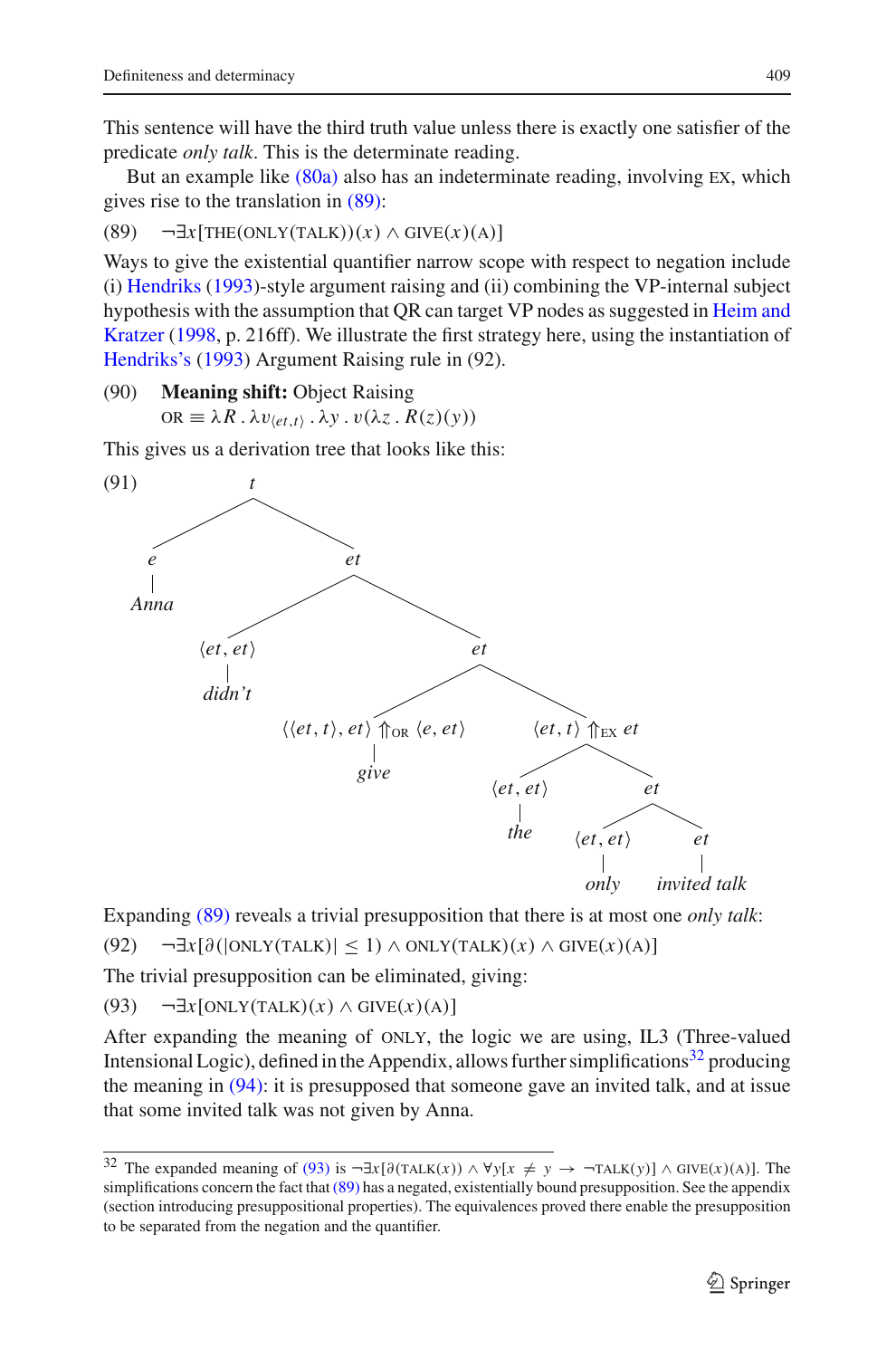<span id="page-33-0"></span>(94) <sup>∃</sup>*<sup>x</sup>* ∂(talk(*x*)) ∧ ¬∃*x*[talk(*x*) ∧ ∀*y*[*<sup>x</sup>* <sup>=</sup> *<sup>y</sup>* → ¬talk(*y*)] ∧ give(*x*)(a)] Note that conjunction takes widest scope in [\(94\),](#page-33-0) so the scope of the first existential quantifier ends with the first conjunct.

Thus it is correctly predicted that [\(80a\)](#page-30-1) presupposes that there was an invited talk, without presupposing the existence of anything satisfying the description 'only invited talk'.

Intuitively, [\(80a\)](#page-30-1) also presupposes that Anna gave an invited talk, on the antiuniqueness reading. We do not offer a formal account of this here, but we suggest that the inference is related to the placement of focus on *only*, and that the relevant alternative to *only* would be 'one of several' or 'multiple'. If the question is whether Anna gave only one talk or multiple talks, then it is common ground that she gave at least one. This reasoning assumes that there is at least one true alternative in the question under discussion, a [principle](#page-56-28) [that](#page-56-28) [has](#page-56-28) [been](#page-56-28) [codified](#page-56-28) [in](#page-56-28) [various](#page-56-28) [ways,](#page-56-28) [including](#page-56-28) Geurts and van der Sandt's [\(2004](#page-56-28)) *Background-Presupposition Rule*, ("Whenever focus gives rise to a background *P*, there is a presupposition to the effect that *P* holds of some individual"), [Isaacs and Rawlins's](#page-56-29) [\(2008](#page-56-29)) *exhaustivity constraint* ("Every world in the context set [makes](#page-55-6) [some](#page-55-6) [proposition](#page-55-6) [in](#page-55-6) [the](#page-55-6) [QUD](#page-55-6) [true"\),](#page-55-6) [and](#page-55-6) [the](#page-55-6) [first](#page-55-6) [clause](#page-55-6) [of](#page-55-6) Beaver and Clark's [\(2008\)](#page-55-6) *Current Question Rule* ("The Current Question must contain at least one true alternative."). Adopting such a principle ought to ensure that it is taken to be common ground prior to interpretation of the sentence that either Anna gave the only invited talk, or she gave one of multiple talks.

### **3.3 No determinate indefinites**

Our claim is that iota and ex are both generally available, and not inherently associated with definite descriptions in any way. In the absence of other considerations, this would predict that iota could apply to indefinites and yield determinate interpretations for indefinites. But due to the presence of other constraints, this turns out to be impossible under the present system.

In order for an IOTA shift to be applicable in a given context, existence and uniqueness have to be in the common ground. In general, the presuppositions of a sentence must be satisfied in a given context in order for the sentence to be felicitous. We implicitly gave a formal characterization of presupposition satisfaction above in connection with the definition of Maximize Presupposition, by saying what it means for an update to a context set to be defined. Building on [Stalnaker](#page-58-8) [\(1978](#page-58-8)), [Karttunen](#page-57-27) [\(1974\)](#page-57-27), and [Heim](#page-56-18) [\(1983\)](#page-56-18), we can say that the presuppositions of a sentence are satisfied by a context set *C* (a set of possible worlds) if  $C + p$  is defined, where p is the proposition corresponding to the sentence. Recall that  $C + p$  is defined if p is a function from worlds to truth values whose value is defined (i.e. classical) for all worlds in the context. Natural language sentences including descriptions that are interpreted with iota require existence and uniqueness to be satisfied in the common ground in this sense.

With this in mind, let us consider whether indefinites could ever be interpreted with an iota shift. We predict that this is not possible, given Maximize Presupposition. For example, take the following sentence:

(95) Every student saw a long film with Marlene Dietrich in it.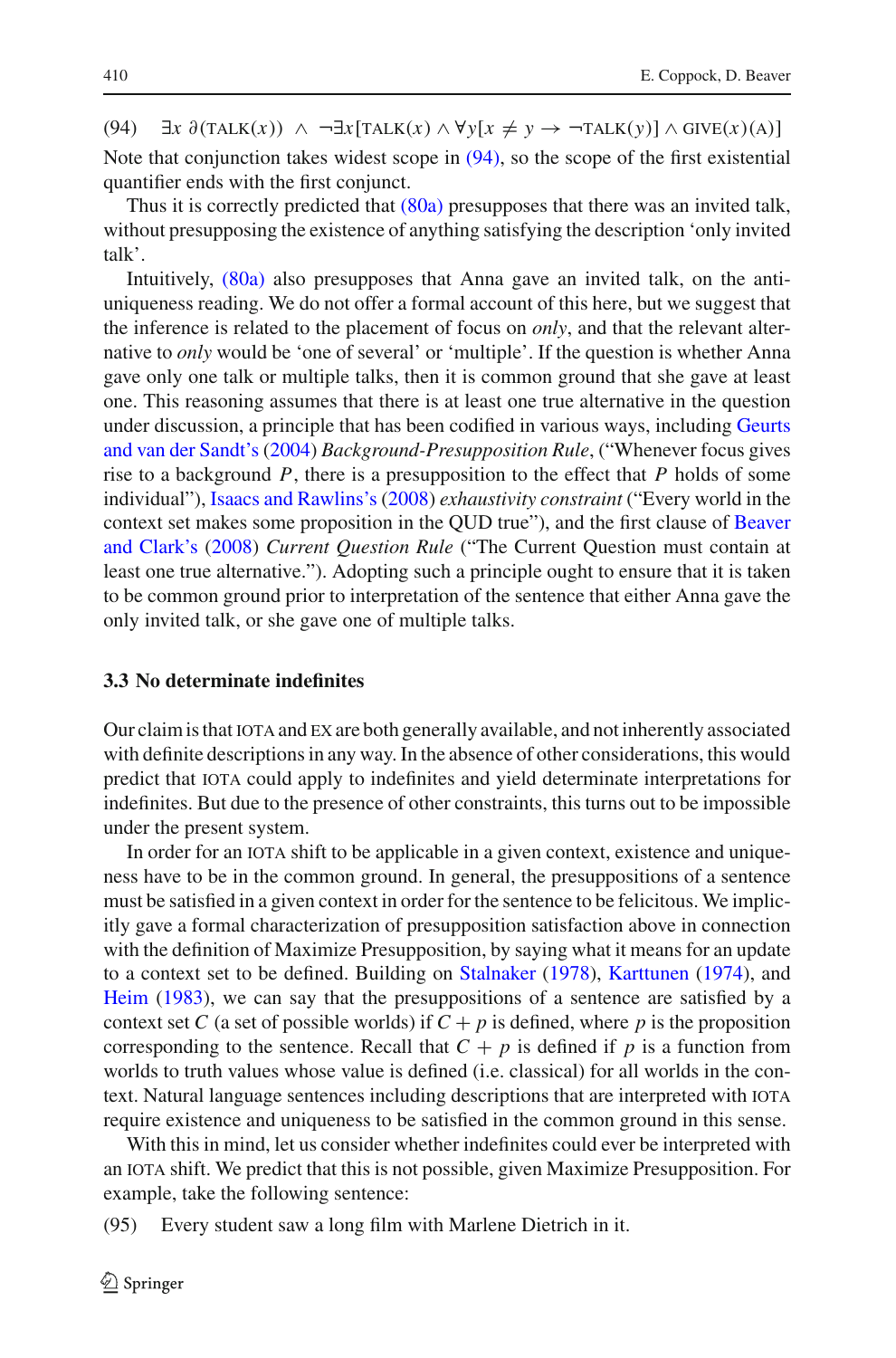Here we have a reading with *every student* taking scope over the indefinite, and in which the correct truth conditions obtain if the indefinite has existential force, i.e. an indeterminate reading. Assume that the hearer is not entirely certain as to what the speaker takes to be the discourse context, and in particular, whether existence and uniqueness are satisfied in it. The hearer can reason based on the choice of description: If uniqueness were satisfied in the common ground, then the speaker would have used *the*, by Maximize Presupposition. It follows that the discourse context does not entail existence and uniqueness, so the conditions for a determinate reading are not met. In general, whenever the article is indefinite, a determinate interpretation is impossible.<sup>33</sup>

#### **3.4 Preference for determinate interpretations**

Definite descriptions, unlike indefinite descriptions, can have both determinate and indeterminate interpretations. The reader may worry at this point that our analysis overgenerates indeterminate interpretations. Recall [Elbourne's](#page-56-3) [\(2012\)](#page-56-3) critique of [Fara's](#page-56-8)  $(2001)$  proposal involving example  $(76)$ , repeated here:

<span id="page-34-2"></span><span id="page-34-1"></span>(96) a. It's possible that the ghost in Hans's attic is being noisy. b. It's possible that there is exactly one ghost in Hans's attic and it is being noisy.

These two sentences have different uses. Whereas  $(96a)$  is naturally used by a speaker who takes there to be a ghost in Hans's attic (and is uncertain about the ghost's noisiness), [\(96b\)](#page-34-2) does not imply that the speaker believes in ghosts, or even that the speaker takes some possibly non-actual ghost to be in the discourse context. Presumably, the reason is that [\(96a\)](#page-34-1) does not have an easily accessible indeterminate reading comparable to that found for [\(96b\).](#page-34-2) It is in that sense that an account which uniformly predicted the availability of indeterminate readings for definites could be said to overgenerate. In this section, we will propose a principle that derives a preference for determinate interpretations of descriptions in argument position.<sup>[34](#page-34-3)</sup>

There are a number of factors complicating the reasoning surrounding [\(96\),](#page-34-2) which we can avoid by taking the following variants:

- <span id="page-34-5"></span><span id="page-34-4"></span>(97) a. It's possible that the grandfather clock in Hans's attic is making a noise.
	- b. It's possible that there is a grandfather clock in Hans's attic and it is making a noise.

We have changed *ghost* to *grandfather clock* for two reasons. First, there is no *a priori* reason to believe that a speaker is considering a non-actual clock, i.e., a clock which has broad but not narrow existence, whereas there is an *a priori* reason to assume that with *ghost*. The difference between broad and narrow existence is not directly relevant to the point we're making here, so we'll stick with clocks.

<span id="page-34-0"></span><sup>&</sup>lt;sup>33</sup> As we discuss in Sect. [5,](#page-46-0) it would be interesting to consider the consequences of loosening this system so that certain indefinites—those called "specific" in particular—can receive a determinate interpretation.

<span id="page-34-3"></span><sup>&</sup>lt;sup>34</sup> The principle we will introduce has effects which are comparable to those achieved by [Gendler Szabó's](#page-56-30) [\(2000](#page-56-30)) *familiarity condition* (p. 35): "For every definite description, if there is an appropriate old card in the file, update it; otherwise start a new card."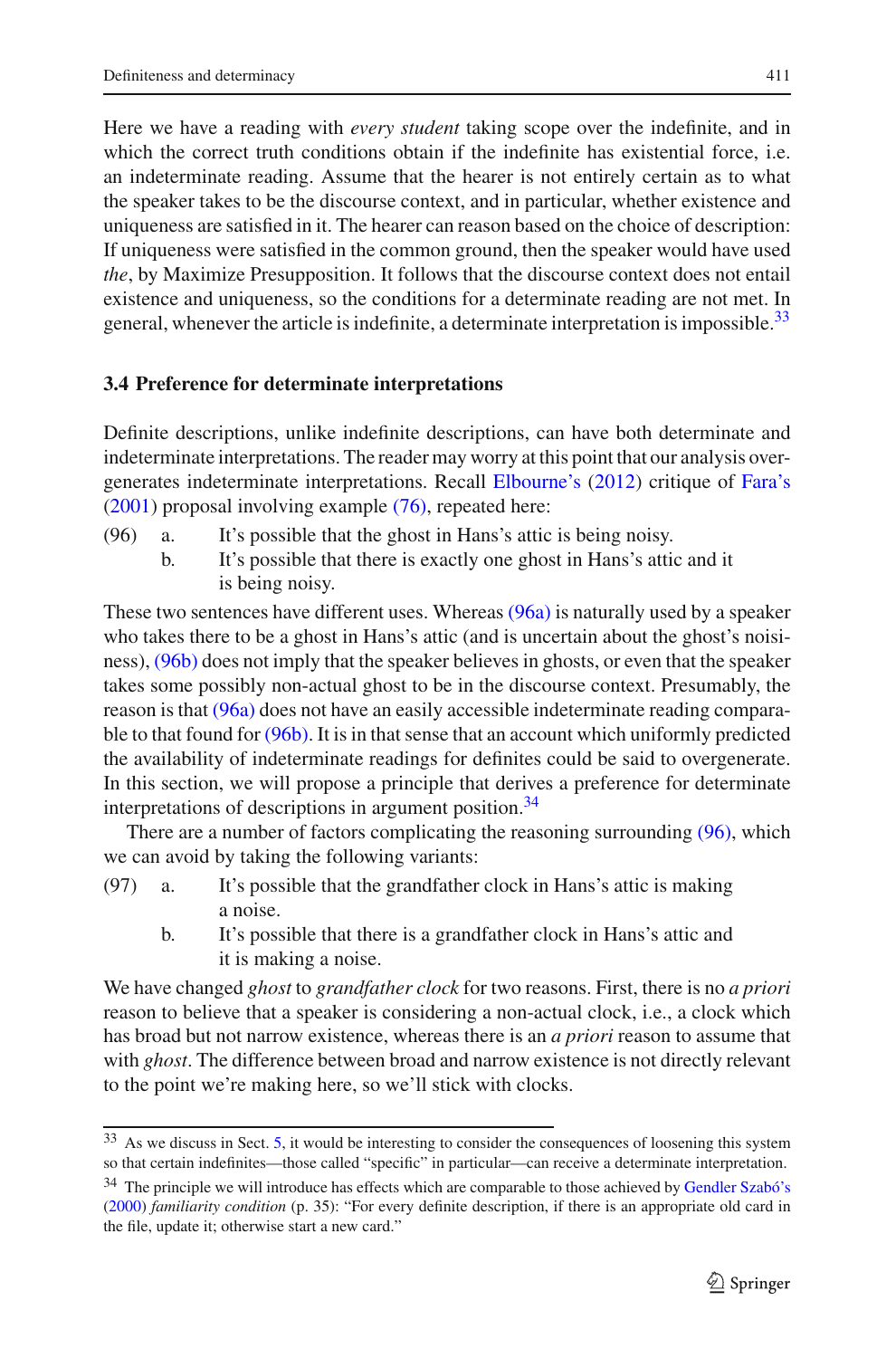Second, one typically has no more than one grandfather clock in any given attic, so weak uniqueness is plausibly satisfied in the context. This is connected to the change we have made in [\(97b\),](#page-34-4) where we have *there is a* instead of *there is exactly one*. The problem with using *there is exactly one* is that it makes uniqueness at issue, and this is not a good representation of what the indeterminate reading would yield as a paraphrase. The indeterminate reading would retain the uniqueness presupposition of the definite article, and existence is what would potentially be at issue. Using an inherently unique description allows us to give a paraphrase involving an indefinite article that conveys the right meaning, and *grandfather clock in Hans's attic* approximates such an inherently unique description.

Now, let us observe that [\(97a\)](#page-34-5) suggests that the speaker takes there to be a grand-father clock in Hans's attic (as would be predicted by an IOTA analysis), while [\(97b\)](#page-34-4) does not. If, as we have allowed, indeterminate interpretations are freely available, then  $(97a)$  should have a reading on which it is equivalent to  $(97b)$ .

Note that the choice between IOTA and EX interpretations only plays a role in cases of uncertainty about the common ground, in particular uncertainty as to whether the speaker presupposes existence or not. In contexts where existence is clearly presupposed, iota and ex readings will have the same effect. In contexts where existence is clearly not presupposed, IOTA readings are ruled out. The key observation here is that in a context where it is not clear whether the speaker presupposes existence, use of [\(97a\)](#page-34-5) can be interpreted as a signal that he or she does. This suggests that there may be a preference for IOTA interpretations over EX interpretations in cases of uncertainty about the context.

There is a precedent for such a preference. As background, in his seminal paper on type-shifting and the interpretation of bare nominals, [Chierchia](#page-56-0) [\(1998](#page-56-0)) argues for a principle according to which his 'nominalization' shift  $\cup$  is ranked over what we refer to here as IOTA and EX, grounded in the notion of *meaning preservation*: since nominalization does not introduce existential import, and the other shifts do, it is more 'meaning-preserving'. [Dayal](#page-56-31) [\(2004\)](#page-56-31) then argues for a ranking principle on which ∪ and iota are both ranked above ex, justified on the grounds that the former two do not introduce quantificational force. We do not see  $\cup$  as part of the same paradigm as IOTA and EX because nominalization operates on properties (type  $\langle s, et \rangle$ ) and IOTA and EX operate on predicates (type  $\langle e, t \rangle$ ). However, the data we have just seen supports the [Dayal](#page-56-31) [\(2004](#page-56-31)) proposal insofar as IOTA is ranked above EX. We assume that this preference is grounded in a general preference for simpler types like *e* over more complex types like  $\langle et, t \rangle$ .<sup>[35](#page-35-0)</sup> So, rather than 'Meaning Preservation', we will call the principle 'Type Simplicity'.

It is crucial to articulate the nature of this preference ranking carefully. It must not be so strong that it can lead hearers to give interpretations that are incompatible with what they know independently, but it must be sufficiently strong that it can lead hearers to accommodate the presuppositions of the favored interpretations. We formulate it as follows:

<span id="page-35-0"></span><sup>35</sup> Assuming that quantified NPs must move to be interpreted, this preference might alternatively (or additionally) be cast as a kind of faithfulness constraint dispreferring LF movement, preferring interpretation *in situ* if possible.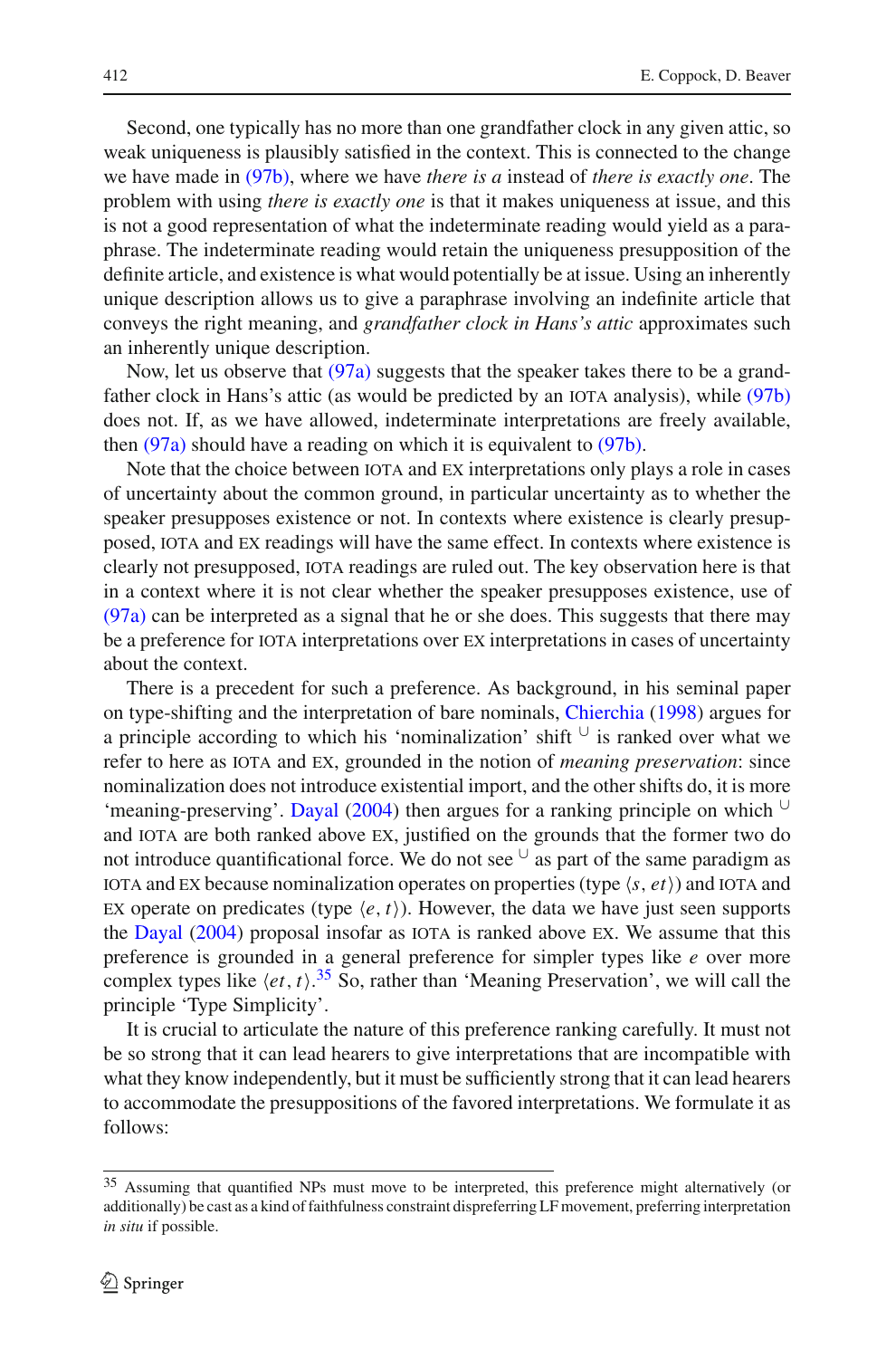# (98) **Principle: Type Simplicity**

Given a choice between two type-shifting operations, a hearer should choose the one resulting in the simpler type and accommodate any associated presuppositions if they are consistent with the available evidence as to what the speaker presupposes.

Notice that this principle will not predict a preference for determinate interpretations of predicative definites, because no type-shifting needs to take place for the interpretation of those.<sup>36</sup> The principle will derive the contrast between  $(97a)$  and  $(97b)$ , though: Assuming that there is no evidence to suggest that the speaker does *not* presuppose existence of a grandfather clock in Hans's attic, a hearer should adopt an iota interpretation and the associated existence presupposition. In the next section, we discuss some kinds of evidence regarding what the speaker presupposes that would be inconsistent with a determinate interpretation.

# **3.5 Argumental anti-uniqueness effects**

<span id="page-36-1"></span>Recall [\(80a\),](#page-30-1) repeated here as [\(99a\).](#page-36-1)

- (99) a. Anna didn't give the only invited talk. *Anti-uniqueness reading*: There was more than one invited talk (one of which Anna gave). *Determinate reading*: There was exactly one invited talk (and Anna didn't give it). b. Anna didn't see the only invited talk.
	- $\models$  There was exactly one invited talk.

<span id="page-36-2"></span>This data becomes more intricate once intonation is considered. In particular, when *only* receives nuclear stress (corresponding, presumably, to marking of *narrow focus*), the anti-uniqueness reading is the only one available for [\(99a\),](#page-36-1) and becomes at least marginally available for [\(99b\).](#page-36-2) In this section we will first describe how this effect of intonation can be predicted, and then describe how the difference between [\(99a\)](#page-36-1) and [\(99b\)](#page-36-2) can be accounted for in the absence of such a marked stress pattern.

Let us assume that when focus is on *only* in [\(99a\),](#page-36-1) the alternatives are 'only' and 'multiple' as discussed above, and further assume [Beaver and Clark](#page-55-6) [\(2008](#page-55-6)) Current Question Rule (or its second clause, to be precise), corresponding to what [Roberts](#page-57-28) [\(1996\)](#page-57-28) calls the 'non-triviality constraint':

# (100) **Principle: Non-triviality of the Current Question**

The Current Question contains multiple alternatives which are not resolved as true or false in the common ground.

In [\(99a\),](#page-36-1) there are only two alternatives, 'only' and 'multiple', so this principle requires that neither is resolved as true or false in the common ground. In particular, the common

<span id="page-36-0"></span><sup>&</sup>lt;sup>36</sup> To ensure that no type-shifting takes place in predicative cases, one might need to invoke the principle of 'type-shifting as a last resort' if be is treated an allowable type-shift, but this is actually not necessary given our assumptions, because we do not include be in our inventory of type-shifting operations, so we do not derive an interpretation of predicative definites involving iota no matter how many type-shifts apply.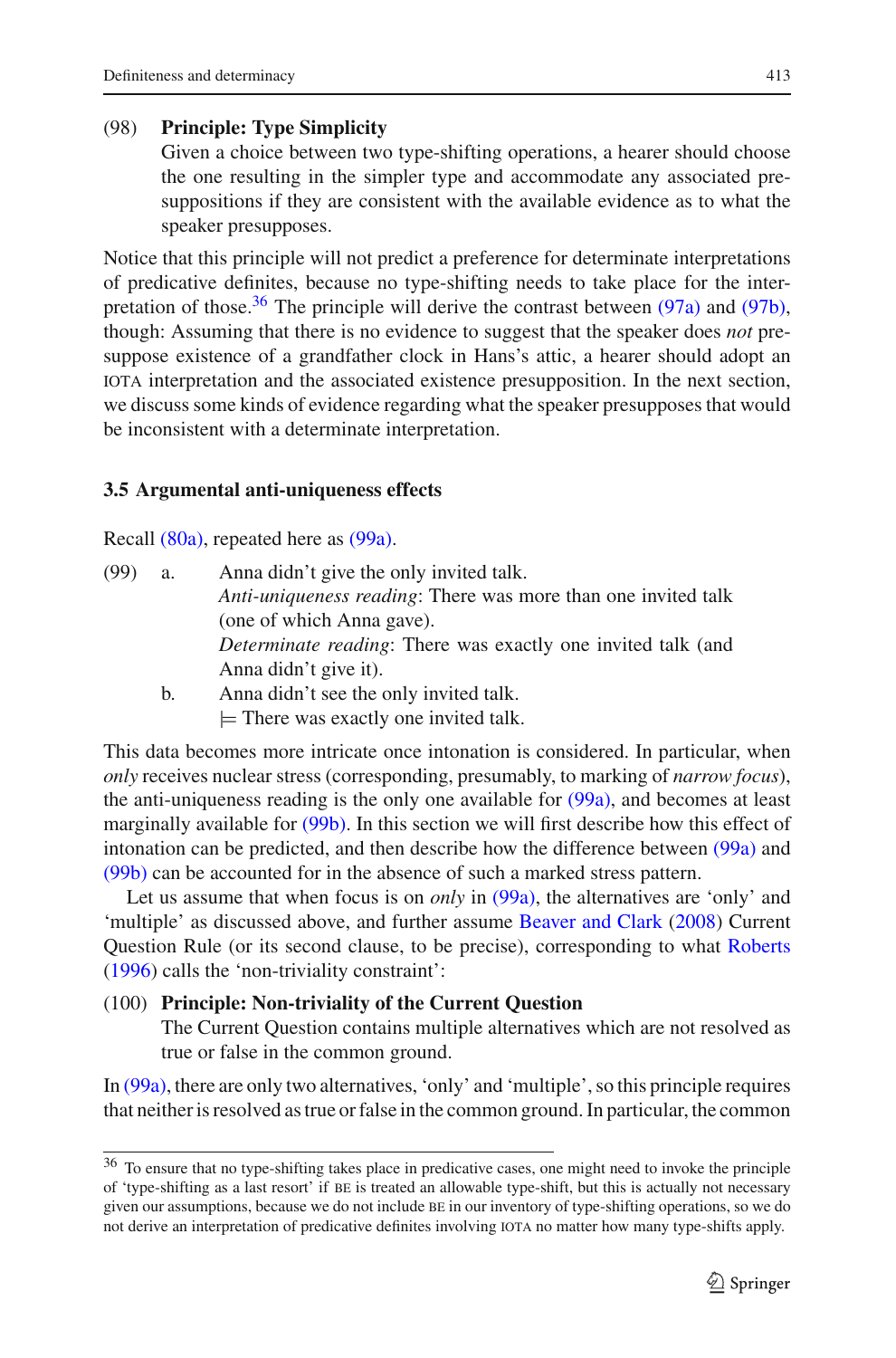ground must allow for the possibility that Anna gave multiple talks. Existence of a unique invited talk therefore cannot be in the common ground. This constitutes evidence, in the sense of Type Simplicity, that the hearer should not take it to be given that the description *(the) only invited talk* has a non-empty extension. Given that the discourse context does not ensure existence of an appropriate entity, it follows that the conditions for the IOTA-shift are not met, and that a determinate interpretation is not available for [\(99a\)](#page-36-1) when focus is placed on *only*. So iota is blocked from applying, making way for ex.

We now turn to the question of why the anti-uniqueness reading is preferred for [\(99a\),](#page-36-1) and, more generally, the lexical semantic factors that lead to the availability of such readings. $37$  Above, in Sect. [3.1](#page-28-2) (cf. also fn. [30\)](#page-30-0), we noted that anti-uniqueness readings are available for objects of at least the following verbs: *give (a talk)*, *score (a goal)*, *bring*, *run (an operation/business)*, *write*, and *have*. We suggest that what unifies these is that they allow existence to plausibly be at issue. The subclass of verbs for which this is perhaps most obviously the case is verbs of creation: *give (a talk)*, *score* and *write* in the above list[.38](#page-37-1) Similar effects can be observed with other verbs of creation, including *bake*, *paint (a picture)*, *make*, and *build*. Further, it is easy to construct minimal pairs of verbs which are similar in other respects, but differ in that only one is a verb of creation, and in such cases the anti-uniqueness reading is generally only available for the verb of creation. Thus, e.g.[\(101a\)](#page-37-2) implies the existence of multiple decent papers, but, in the absence of further supporting context, [\(101b\)](#page-37-3) does not:

- <span id="page-37-3"></span><span id="page-37-2"></span>(101) a. Mary didn't write the only decent paper.
	- b. Mary didn't read the only decent paper.

Other than verbs of creation, the list of anti-uniqueness verbs above contains *bring*, *run*, and *have*, to which we might add *wear*, *find* and *own*. We will now offer some diagnostics which suggest that all of these verbs, like verbs of creation, are used to introduce objects into the domain of discourse. Let us say that a verb V is an *entityintroducing verb* (in some frame, with some sense) if and only if "to V an N" tends to increase the number of salient Ns. Our first diagnostic, then, is that inferences involving this simple arithmetic inference are felicitous, and the following examples (in which the verb being tested is italicized) show how this may be applied:

- <span id="page-37-4"></span>(102) a. There are at least seven cakes. If Maria *brings* a cake, that will make eight.
	- b. There are at least seven cakes. #If Maria *takes* a cake, that will make eight.

<span id="page-37-0"></span><sup>&</sup>lt;sup>37</sup> The generalization we advocate here makes similar predictions to [Coppock and Beaver](#page-56-4) [\(2012b](#page-56-4)) '1-to-1 generalization', but connects more immediately to the principles governing the availability of indeterminate readings.

<span id="page-37-1"></span><sup>38</sup> The class of *intensional verbs* like *look for*, *seek*, *need* and *want* [\(Moltmann 1997](#page-57-29)) has in common with this class that existence of the object at the beginning of the event is not required; the difference is that intensional verbs do not entail the existence of the object at all.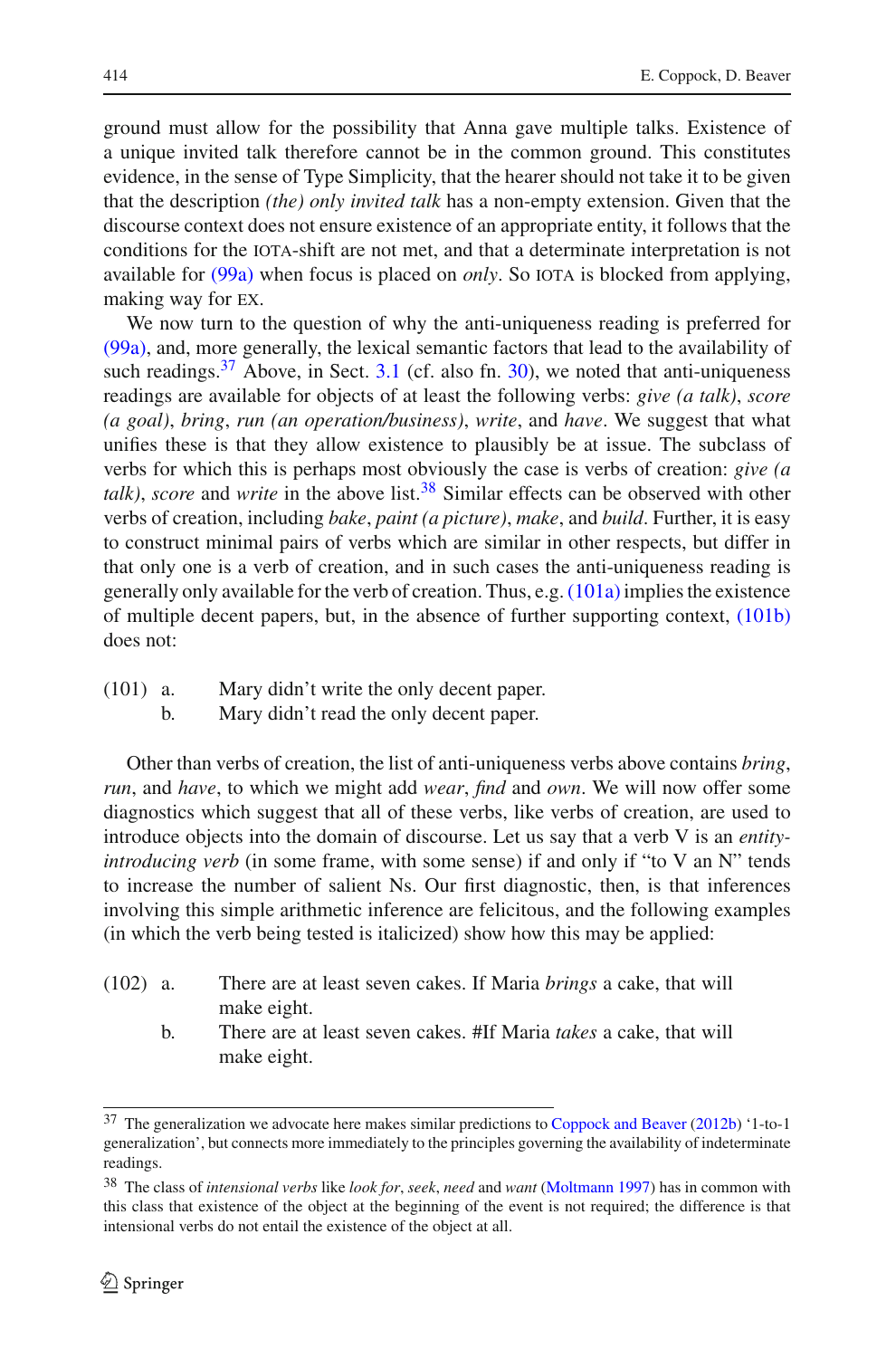- (103) a. There are at least seven books. If Maria *writes* a book, that will make eight.
	- b. There are at least seven books. #If Maria *reads* a book, that will make eight.
- (104) a. There have been at least seven strapless dresses on the runway. If Maria *wears* a strapless dress, that will make eight.
	- b. There have been at least seven strapless dresses on the runway. #If Maria *likes* a strapless dress, that will make eight.
- (105) a. There are at least seven BMWs in the neighborhood. If Maria *has* a BMW, that will make eight.
	- b. There are at least seven BMWs in the neighborhood. #If Maria *cleans* a BMW, that will make eight.

The above examples show that *bring*,*write*,*wear*, and *has* are entity-introducing verbs, but that *take*, *read*, *like*, and *clean* are not.

The reverse side of the same coin is that when an entity-introducing verb is under the scope of negation, there is no existence implication for an indefinite object argument, whereas for other verbs the implication tends to survive negation. This leads to patterns like the following, which provide evidence that the underlined verbs in the (a) examples (*bake, paint, find*, and *run*) are entity-introducing in these uses, while the underlined verbs in the (b) examples (*taste, dislike, scratch*, and *oppose*) are not.

| $(106)$ a. | b. | Nobody baked any brownies. #Some of them are made with nuts.<br>Nobody tasted any brownies. Some of them are made with nuts.                    |
|------------|----|-------------------------------------------------------------------------------------------------------------------------------------------------|
| $(107)$ a. | b. | Nobody <i>painted</i> any pictures. #They were landscapes.<br>Nobody <i>disliked</i> any pictures. They were landscapes.                        |
| $(108)$ a. | b. | Nobody found any foreign cars. #All of them were made in Italy.<br>Nobody <i>scratched</i> any foreign cars. All of them were made in<br>Italy. |
| $(109)$ a. |    | Nobody ran any businesses. #They were well-established and<br>profitable.                                                                       |
|            | b. | Nobody <i>opposed</i> any businesses. They were well-established<br>and profitable.                                                             |

<span id="page-38-0"></span>The diagnostics in  $(102)$ – $(109)$  provide evidence as to the degree to which a verb can felicitously be used to introduce new entities. To put this in terms of the Type Simplicity principle, the diagnostics illustrate the degree to which use of a verb provides evidence preventing the hearer from taking the preconditions for a determinate interpretation to be met.

Note that this is not a purely lexical property. For example, the verb *see* does not introduce entities in the frame *see a talk*, but it can be used as an entity-introducing verb. Imagine a bird-watching expedition, and the participants are keeping track of how many birds have been seen. The following would be felicitous in that context:

(110) If John sees a sparrow, that will make eight.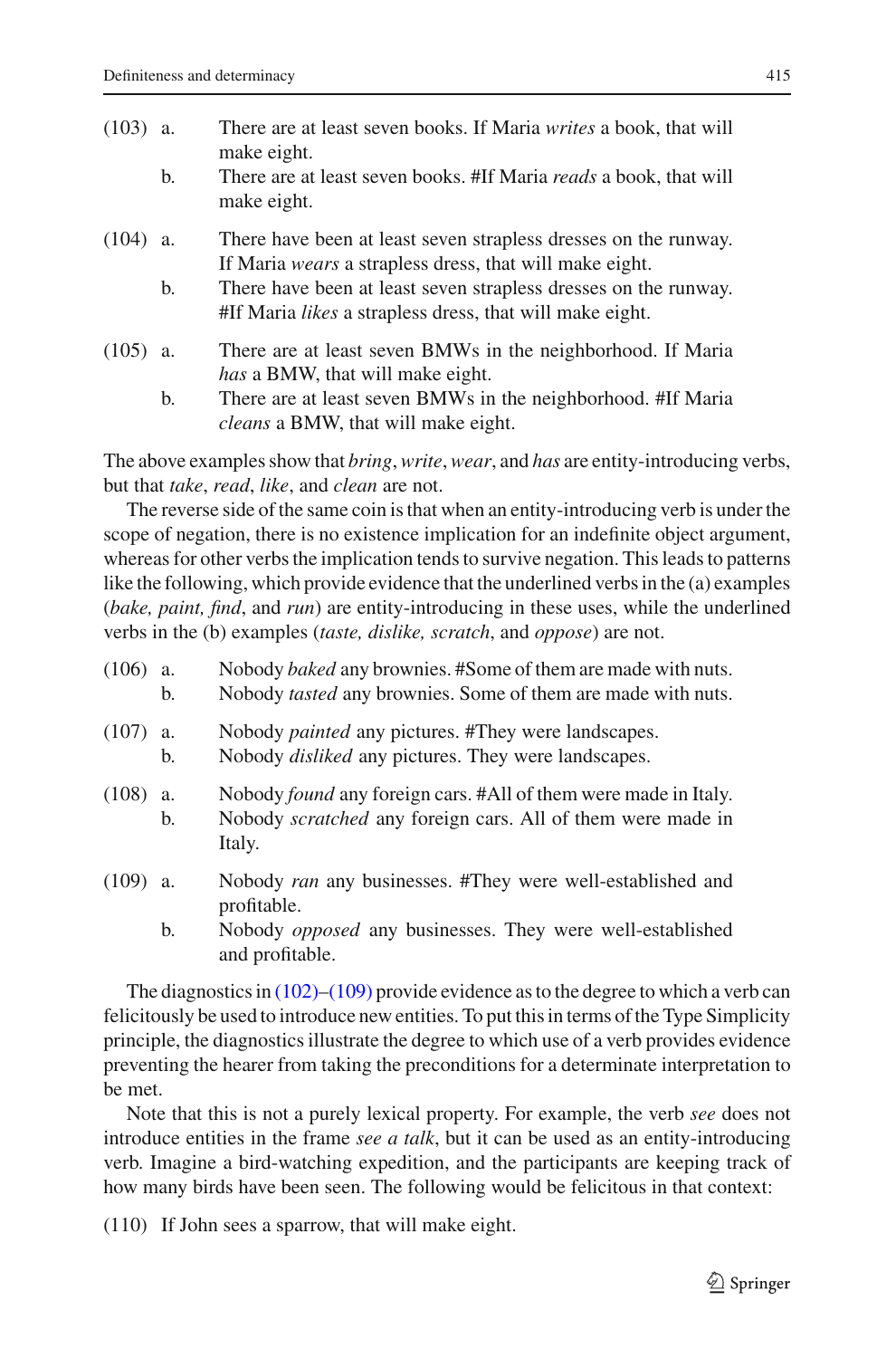And we find anti-uniqueness readings with *see* in this sense as well<sup>39</sup>:

(111) He indeed saw that sparrow. But he didn't see the only sparrow—Sue had seen another one earlier!

So *see* is flexible with respect to its entity-introducing status.

Our claim is that the stronger the tendency of a verb (in a given sense) to introduce entities in a given position, the greater the availability of indeterminate readings when the relevant argument is of the form *the only N*. Conversely, the weaker the tendency of a verb (in a given sense) to introduce entities in a given position, the greater the tendency for such arguments to yield determinate readings, with no anti-uniqueness effects. This is borne out by the contrasts we have just seen. The existence of such tendencies also bears on the fact that for verbs which are not entity introducers, antiuniqueness readings remain marginal even with stress on *only*: we suggest that for some speakers, the tendency of some verbs not to be used to introduce entities is sufficiently strong that even focal stress cannot override it.

Let us summarize. Together with Maximize Presupposition, the Type Simplicity principle implies an important difference between the inferences associated with indefinite and definite descriptions occurring in argument positions. Even when a definite description occurs in an embedded position (e.g. under a possibility operator or negation), global implications of existence and uniqueness will follow. In such a case, the meaning is always determinate, with the meaning being derivable using an IOTA-shift. For indefinites, on the other hand, Maximize Presupposition implies that uniqueness is not satisfied, and IOTA cannot apply. In such a case, only an indeterminate reading, generated by type-raising with ex, is possible. Hence argumental uses of *the* are typically determinate and associated with presuppositions of existence and uniqueness, while argumental uses of *a*, while they may or may not be associated with an existence presupposition, are indeterminate, and do not yield a uniqueness presupposition.

# <span id="page-39-0"></span>**4 Possessives**

In this section, we will demonstrate the generality of the concepts 'determinate' and 'indeterminate' by arguing that possessive descriptions, like definite descriptions, can be either. The possessive noun phrases we are focussing on are those that begin with a genitival noun phrase or a possessive pronoun ("Saxon genitives"). We will refer to these as "possessive descriptions", or "possessives" for short, such as *Mary's mother*, *at least one child's pet rabbit(s)*, *everyone's grandmother*, and *my former roommate's father's law firm*.

As [Peters and Westerståhl](#page-57-30) [\(2013](#page-57-30)) discuss, it is often suggested that possessive descriptions contain a hidden *the*. For example, [Partee and Borschev](#page-57-31) [\(2003](#page-57-31), fn. 6) say "the prenominal genitive in English seems to combine the 'basic' genitive [the post-nominal form] with an implicit definite article." [Vikner and Jensen](#page-58-9) [\(2002](#page-58-9), p. 201) say that a possessive "behaves as if it had an implicit definite article… associated with [the possessed noun]". [Kamp](#page-56-32) [\(2001,](#page-56-32) p. 220) analyzes possessives using a null definite

<span id="page-39-1"></span><sup>&</sup>lt;sup>39</sup> Thanks to a reviewer for this example and the related point.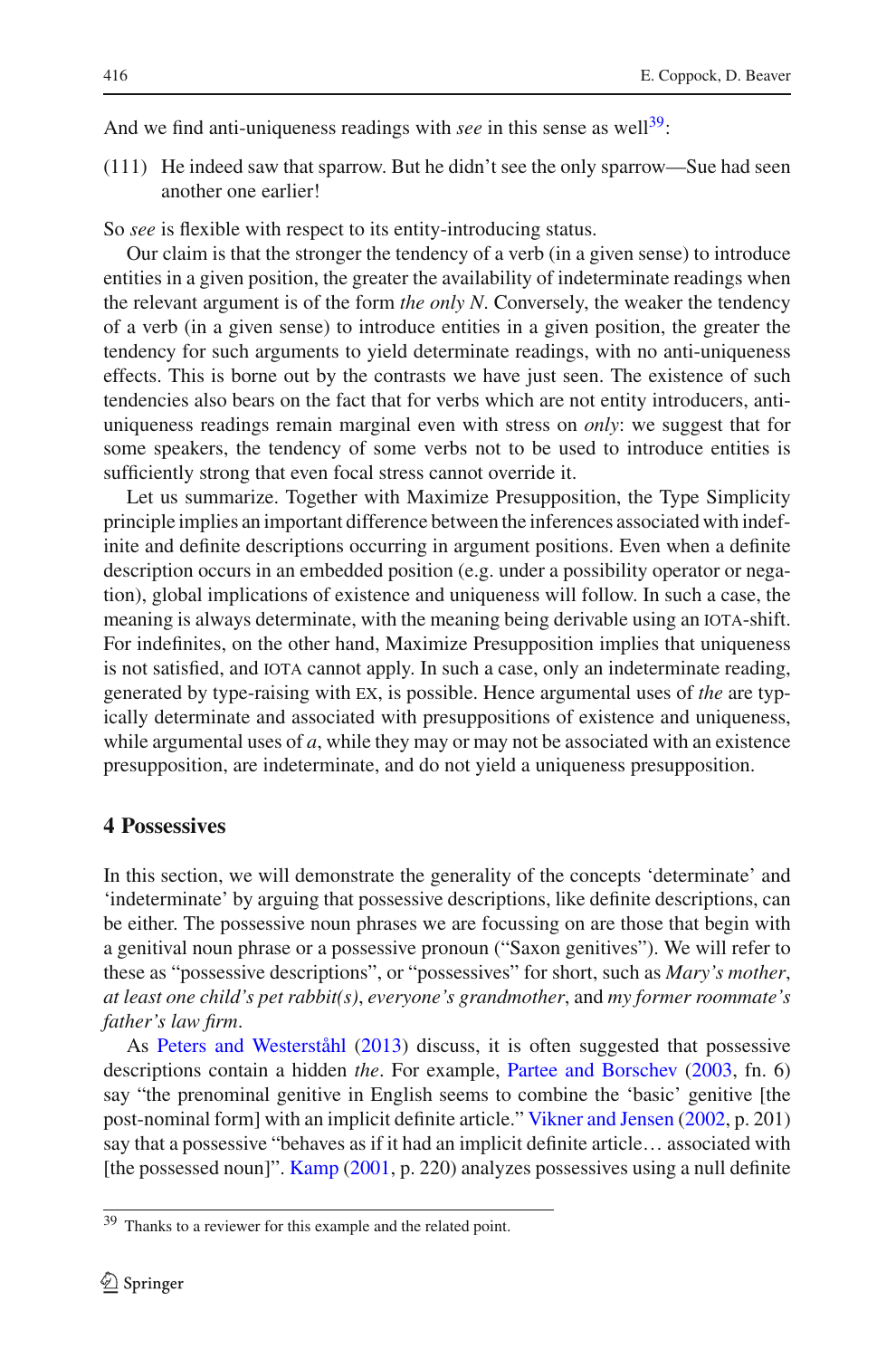determiner preceding the overt possessive pronoun. In contrast, [Peters and Westerståhl](#page-57-30) [\(2013\)](#page-57-30) argue emphatically that possessives are *not* definite.

Our position is in the middle. We will argue that possessives are not exactly like definites, and not exactly like indefinites, although all three are subject to the same inventory of shifting operations and are fundamentally predicative. Possessives, unlike definites, do not encode a weak uniqueness presupposition, as we can see from predicative uses. Unlike the indefinite article, however, Saxon genitives like *John's* are not classically equivalent to the definite article, so they do not compete with it under Maximize Presupposition. Therefore, possessives have determinate readings; in fact, due to the preference for simpler types, this is the usual case. We may summarize our position as follows: possessive descriptions are not marked for definiteness, but are typically determinate.

#### **4.1 Presuppositions of possessives**

One *prima facie* reason for believing that possessives are definite is that possessive descriptions with definite possessors in argument position typically behave like (constant) terms, i.e., behave as if they have denotations of type *e*. [Löbner](#page-57-1) [\(2011](#page-57-1)), building on [Löbner](#page-57-17) [\(1985\)](#page-57-17) i.a., gives two tests for when an expression behaves as if it has a denotation of type *e*:

<span id="page-40-0"></span>(112) Negation test

- a. Mary's pet rabbit is in the cage and Mary's pet rabbit is outside the cage. (contradictory)
- b. Some rabbit is in the cage and some rabbit is outside the cage. (not contradictory)

#### <span id="page-40-1"></span>(113) Conjunction test

- a. Mary's pet rabbit is from South Africa and Mary's pet rabbit is a secret agent.
	- ≡ Mary's pet rabbit is a secret agent from South Africa.
- b. Some rabbit is from South Africa and some rabbit is a secret agent.

≡ Some rabbit is a secret agent from South Africa.

The 'negation test' illustrated in  $(112)$  is based on the observation that if NP denotes an individual, then 'NP VP' should be false if and only if 'NP  $\neg VP$ ' is true, where  $\neg$  represents predicate negation. As a consequence, 'NP VP and NP  $\neg$ VP' should be contradictory (cf. [Heim and Kratzer's 1998](#page-56-22) test involving the Law of Contradiction, pp. 133–134). The 'conjunction test' illustrated in [\(113\)](#page-40-1) is based on the observation that 'NP  $[VP_1$  and  $VP_2]$ ' should be true if and only if 'NP VP<sub>1</sub>' is true and 'NP VP<sub>2</sub>' is true (on a purely conjunctive reading of *and*), if NP denotes an individual. As shown in [\(112\)](#page-40-0) and [\(113\),](#page-40-1) possessives with definite possessors come out as definite according to these criteria, in contrast to, for example, *some* phrases.

The same tests applied to predicative expressions produce striking results. Compare the behavior of predicative possessives in  $(114a)$  and  $(115a)$  with that of predicative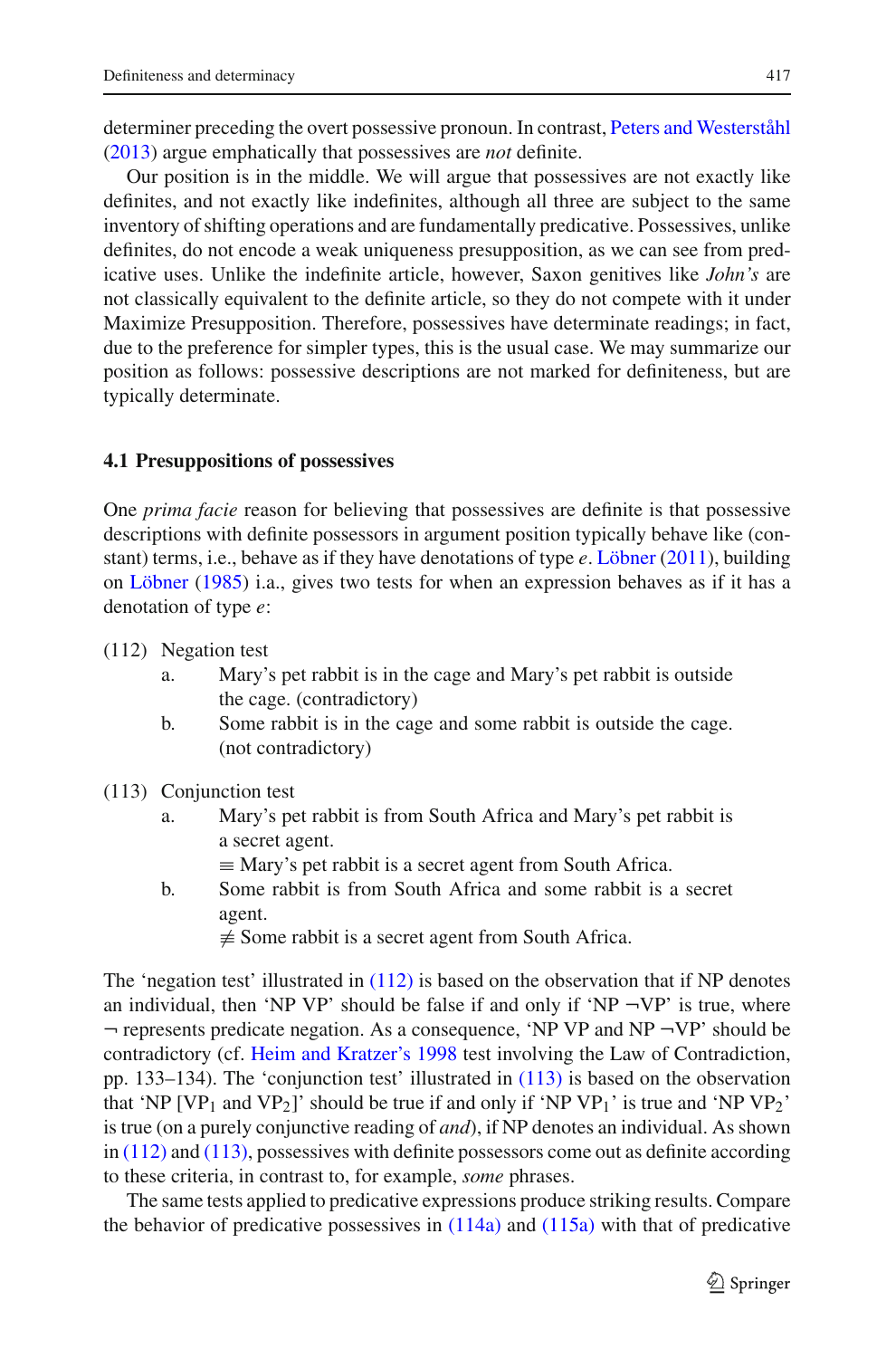indefinite descriptions in [\(114b\)](#page-41-2) and [\(115b\),](#page-41-3) and predicative definite descriptions in [\(114c\)](#page-41-4) and [\(115c\):](#page-41-5)

- <span id="page-41-2"></span><span id="page-41-0"></span>(114) Negation test (Predicative)
	- a. The rabbit in the cage is Mary's pet and the rabbit sitting just outside the cage is Mary's pet. (not contradictory)
	- b. The rabbit in the cage is a pet Mary owns and the rabbit sitting just outside the cage is a pet Mary owns. (not contradictory)
	- c. The rabbit in the cage is the pet Mary owns and the rabbit sitting just outside the cage is the pet Mary owns. (contradictory)
- <span id="page-41-4"></span><span id="page-41-3"></span><span id="page-41-1"></span>(115) Conjunction test (Predicative)
	- a. The rabbit from South Africa is Mary's pet and the Indonesian cat is Mary's pet. ≡ Mary has a South African pet rabbit which is also an Indonesian cat.
	- b. The rabbit from South Africa is a pet Mary owns and the Indonesian cat is a pet Mary owns. ≡ Mary has a South African pet rabbit which is also an Indonesian cat.
	- c. The rabbit from South Africa is the pet Mary owns and the Indonesian cat is the pet Mary owns.  $\equiv$  Mary has a South African pet rabbit which is also an Indonesian cat.

<span id="page-41-5"></span>A number of conclusions can be drawn from the paradigms in [\(114\)](#page-41-4) and [\(115\).](#page-41-5) First, although we analyze predicative definites as denoting properties, they behave in the same way as terms in these tests. It might be said that Löbner's tests are diagnostic of the unicity of the extension of an expression, rather than providing direct evidence for an individual denotation. Second, the paradigm shows that predicative possessives pattern with predicative indefinites rather than predicative definites. Thus predicative possessives lack uniqueness requirements.

The following examples again show that predicative possessives lack the uniqueness requirements of *the*:

- <span id="page-41-8"></span><span id="page-41-6"></span>(116) a. Is that your bicycle?
	- b. Is that the bicycle you own?

Example [\(116a\)](#page-41-6) does not presuppose that the hearer has only one bicycle. A felicitous reply would be:

<span id="page-41-7"></span>(117) Yes, and that one there is also mine.

But [\(117\)](#page-41-7) would not be a felicitous reply to [\(116b\).](#page-41-8) Consider also the following contrasts.

- (118) a. This is the state's property, and so is that.
	- b. #This is the property that the state owns, and so is that.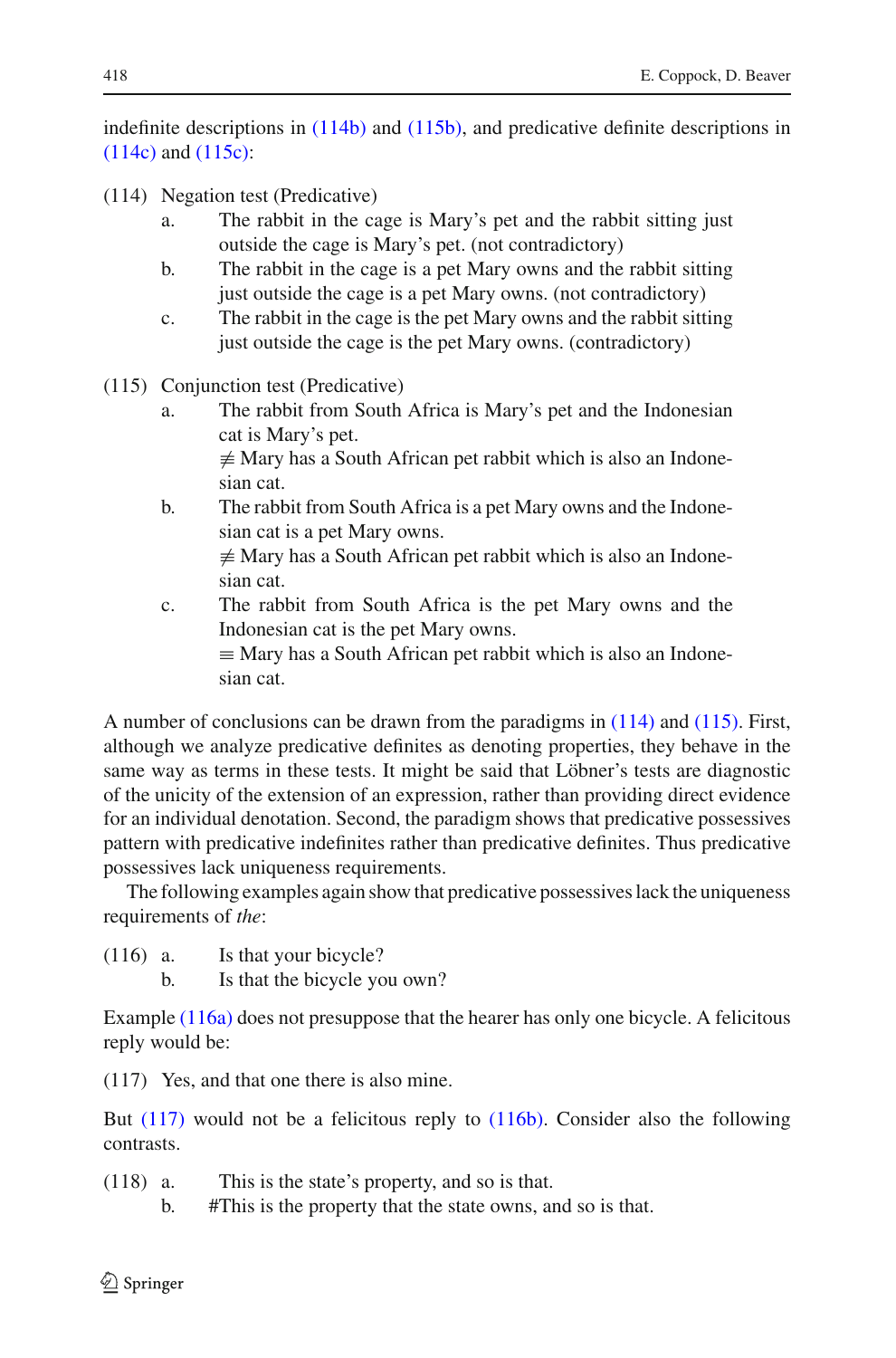- (119) a. This is Jane's work, and so is that.
	- b. #This is the work that Jane did, and so is that.

Examples like [\(116a\)](#page-41-6) and [\(116b\)](#page-41-8) are complicated somewhat by the fact that the copula can be interpreted either equatively or predicatively. Under the equative reading, a determinate reading is predicted to be available. This could lead to intuitions that [\(116a\)](#page-41-6) actually does have a uniqueness implication; in other words, a uniqueness implication could arise through interference from an equative reading. One way of guarding against this is to insert modifiers that are incompatible with the equative reading such as *to some extent* and *100%*:

- (120) Trotsky is 100% {the king's horse/#Superman}.
- (121) Trotsky is to some extent {the king's horse/#Superman}.

With these modifiers, there is clearly no uniqueness implication with the possessive; the king may well have multiple horses. Furthermore, when conjoined with unambiguously predicative expressions, possessive expressions do not give rise to a uniqueness implication:

<span id="page-42-0"></span>(122) He is tall, dark, handsome, and my cousin (alas!).

It is possible for the speaker to have multiple cousins in [\(122\).](#page-42-0) Furthermore, the *consider* construction is unambiguously predicate-taking, so there should not be any uniqueness implication at all in these kinds of constructions if possessives do not contain a hidden *the*. That prediction appears to be borne out.

- <span id="page-42-2"></span><span id="page-42-1"></span>(123) a. I consider this your problem.
	- b. I consider this the problem you have.

Whereas [\(123b\)](#page-42-1) conveys that the addressee has only one problem, [\(123a\)](#page-42-2) does not. This contrast can be brought out by considering the continuation, "… and here is another problem you have: ...", which would be felicitous after  $(123a)$  but not  $(123b)$ .

We conclude that possessive descriptions are not inherently *definite* in the sense that they do not encode a weak uniqueness presupposition, despite the fact that (in argument positions) they are typically *determinate* and thus behave like terms.<sup>[40](#page-42-3)</sup>

Of course, logically it could be the case that although predicative possessives lack any uniqueness presupposition, they do have an existence presupposition. This is not the case. Returning to a now familiar type of data, consider example [\(124\),](#page-42-4) which on a natural reading implies John made multiple contributions. This shows that predicative possessives manifest anti-uniqueness effects, and hence provides evidence that they lack an existence presupposition.

<span id="page-42-4"></span>(124) That wasn't John's only contribution.

<span id="page-42-3"></span><sup>&</sup>lt;sup>40</sup> We can also find evidence for a lack of a lexically specified uniqueness requirement from examples involving plurals, e.g. *This artist has had enormous success. Her paintings are in the Louvre, her paintings are in the National Gallery, her paintings are everywhere!* But accounting for this would require us to go into the details of the analysis of plurals, which we do not have space for in this article.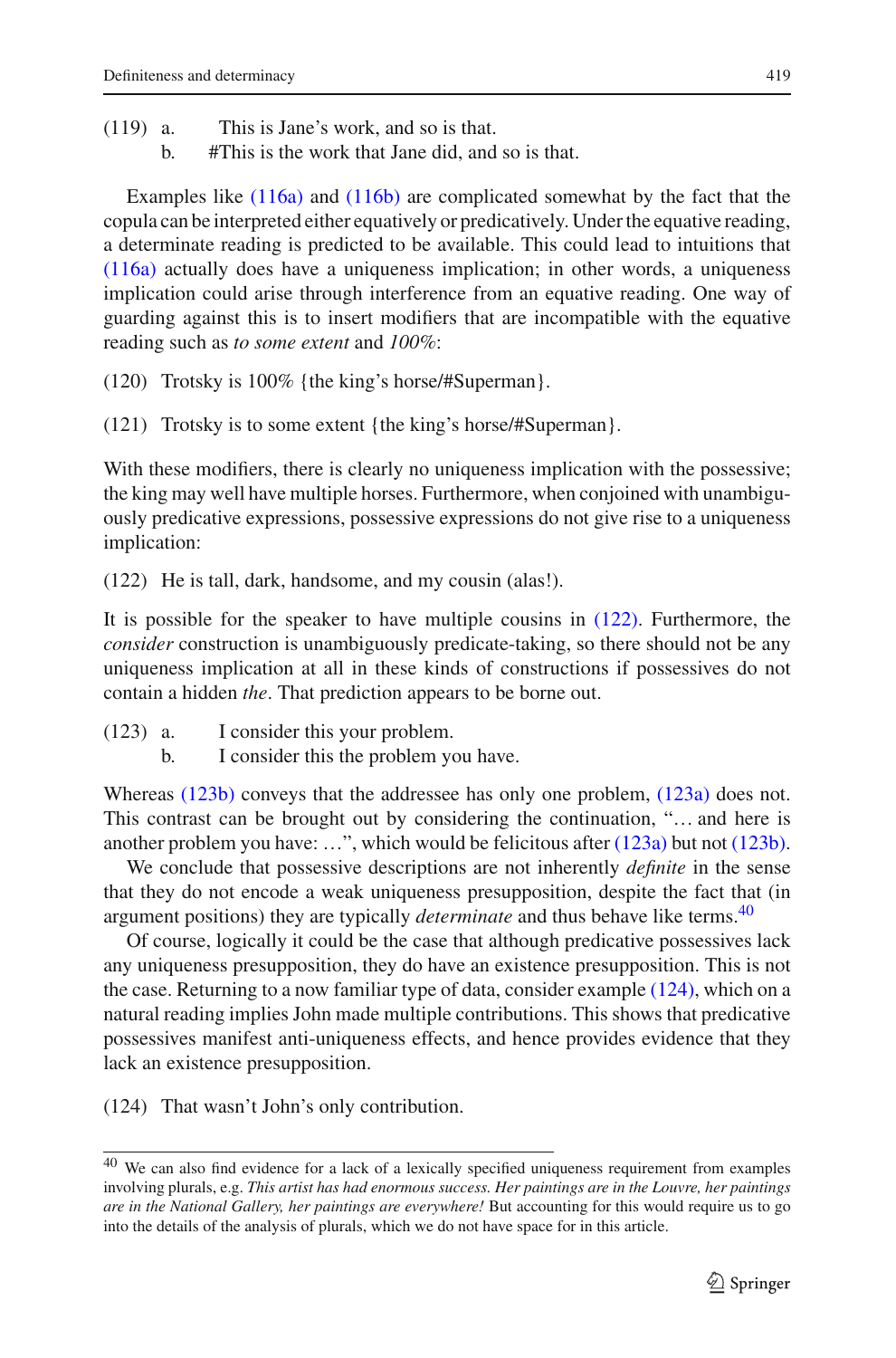Examples [\(125\)](#page-43-0) and [\(126\)](#page-43-1) further support the absence of existence presuppositions for predicative possessives. Example [\(125\)](#page-43-0) does not imply that anything was Mary's fault, and [\(126\)](#page-43-1) does not imply that speaker B owns an eighteen-wheeler. Note here that nothing in the context of these examples logically implies that Mary is not in some way at fault, or that speaker B lacks an eighteen-wheeler, so if there were an existence presupposition there would be no reason to expect it to be canceled.

- <span id="page-43-1"></span><span id="page-43-0"></span>(125) That wasn't Mary's fault!
- (126) **A:** Is that your eighteen-wheeler that's blocking the entrance? **B:** No!

The data in this section supports the view that possessive descriptions do not come with a hidden definite: possessive morphology encodes neither existence nor uniqueness. This then leaves a puzzle: how can it be that predicative possessives are not definite when argumental possessives pass standard tests for determinacy? In other frameworks, such data would seem to imply that predicative possessives and argumental possessives have underlyingly very different lexical semantics, but, of course, in the current framework there is no need to postulate such an ambiguity: the availability of iota and the Type Simplicity principle provide a strategy for accounting for the facts without postulating any lexical definiteness requirement, and without postulating any lexical ambiguity.

#### **4.2 Derivation of determinate readings for possessives**

Let us take the example *Trotsky is the king's horse*. Inspired by [Barker](#page-55-7) [\(1995](#page-55-7)), we adopt the following structure for *the king's horse*:



Following [Vikner and Jensen](#page-58-9) [\(2002](#page-58-9)), we assume that possessive *'s* forces *horse* to undergo a type-shift to a relational noun. We assume in particular that possessive *'s* itself is just an identity function on relational nouns, so that if a relational noun like *mother* comes in as an argument, the possessive construction does nothing to change it:

$$
(128) \quad 's \leadsto \lambda R_{\langle e, et \rangle} \cdot R
$$

Note that the lexical semantics we propose for possessives is original: while our analysis of the genitive as creating a type requirement follows [Vikner and Jensen](#page-58-9) [\(2002](#page-58-9)), it differs from theirs in that for them the genitive encodes definiteness, whereas for us the genitive contributes no content at all beyond its type restriction, and definiteness is derived by a separate type shift.

An  $\langle e, t \rangle$ -type noun can be shifted into a relational noun with the following shift, which we are calling R.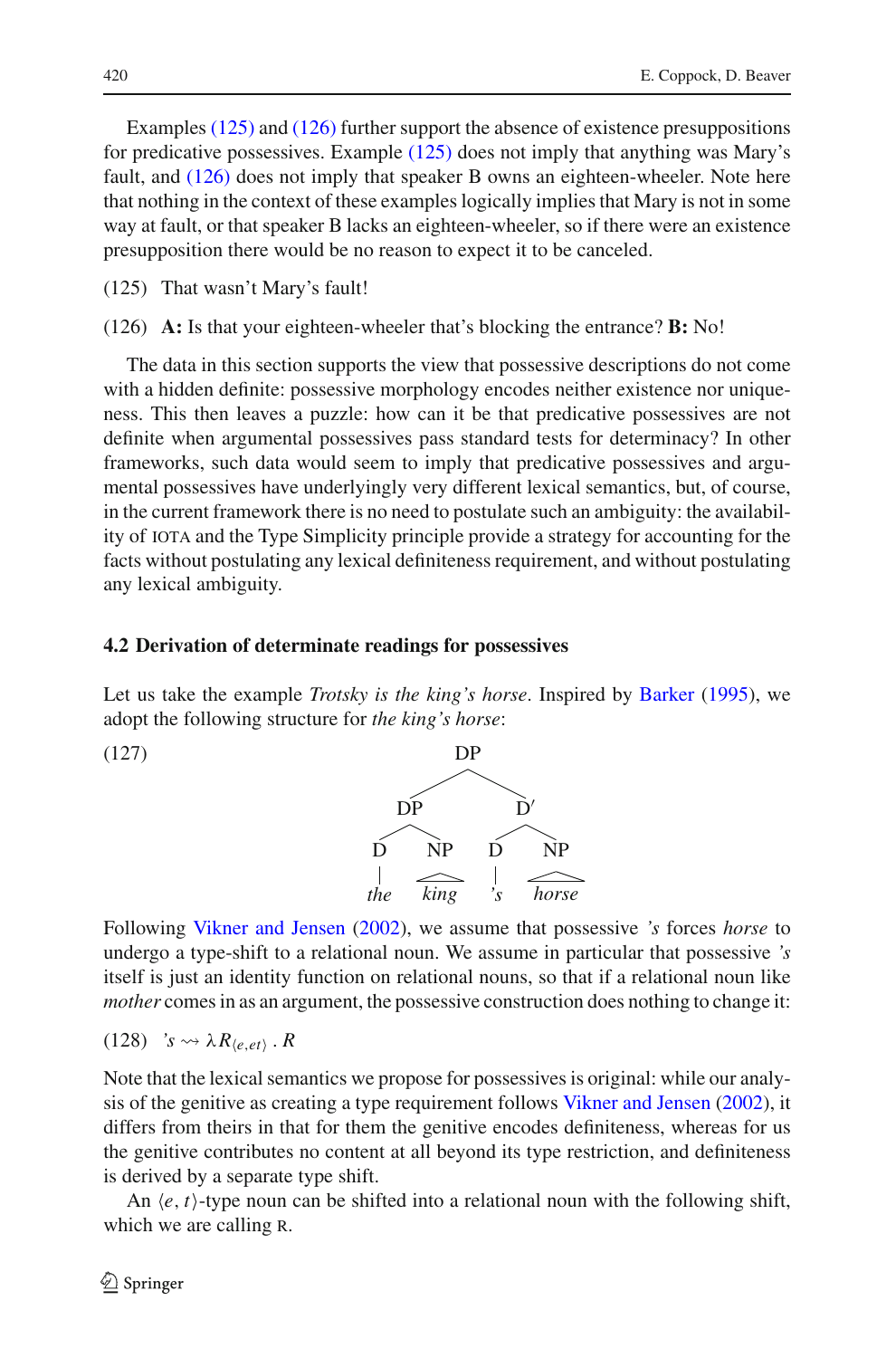# (129) **Meaning shift:** Sortal to relational noun  $R \equiv \lambda P \cdot \lambda y \cdot \lambda x \cdot [P(x) \wedge \text{Poss}(x)(y)]$

This yields  $\lambda y \cdot \lambda x$ . [HORSE(*x*)  $\wedge$  POSS(*x*)(*y*)] for *horse*. The possessor *the king* goes in for the possessor argument and out comes the property of being a horse owned by the king:



The details of the syntax of possessives are not crucial here; what is crucial is that possessives are not inherently definite, and fundamentally denote predicates that can in principle be shifted with either IOTA or EX.

### **4.3 Determinate and indeterminate readings of possessives**

Given what we have said so far, we would expect that argumental possessives can also receive both determinate and indeterminate readings. The latter are not expected to be common, due to the preference for determinate readings, but one place where they should be found is in the same kinds of environments where definites give rise to anti-uniqueness effects, namely with exclusives.

We showed above with  $(124)$  that anti-uniqueness effects arise with predicative uses of possessives. This does not show that they have indeterminate readings, because we assume that predicative uses do not involve any meaning shifts at all, just direct application of the predicate to the subject. But crucially, anti-uniqueness effects also arise with possessives in argument position. Here are two attested examples:

- <span id="page-44-0"></span>(131) Green card holders don't just take from the USA, nor do they make their only contribution through taxes. (Implies green card holders make multiple contributions.)
- <span id="page-44-1"></span>(132) The Grinch didn't make his only appearance when he attempted to steal Christmas. Dr. Seuss reprised the character in two more books: … (Implies The Grinch made multiple appearances.)

Note that both of these examples involve frames for the verb *make*, a verb of creation, which, as argued above, have a tendency to bias against determinate readings. In [\(131\),](#page-44-0)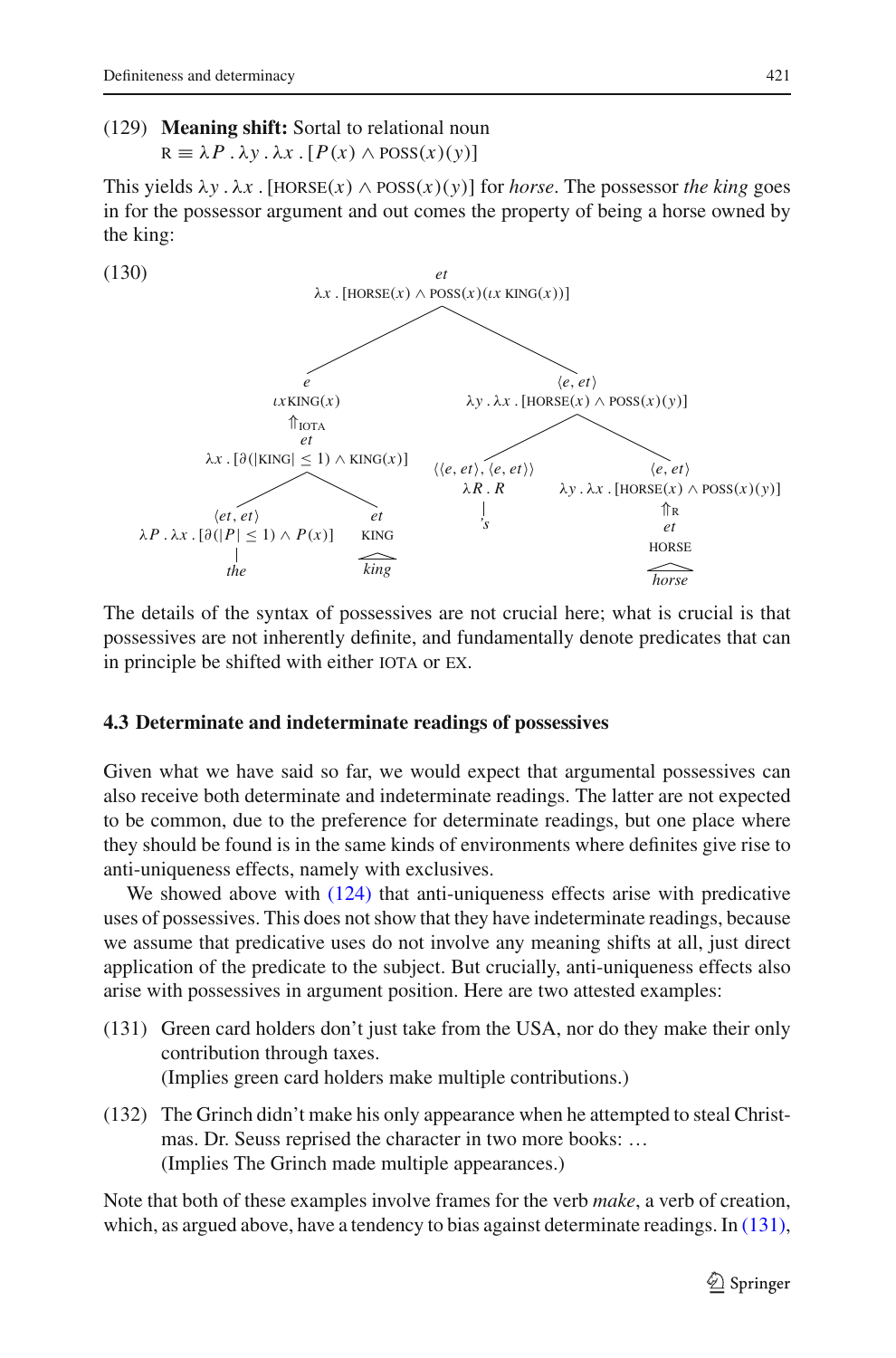it is implied that there is no satisfier of the description 'their only contribution', since there are multiple contributions, which means that the IOTA shift cannot have applied. Likewise, in [\(132\),](#page-44-1) there is no referent for 'his only appearance', since there were multiple appearances. This is inconsistent with an IOTA analysis. So possessives, like definite descriptions, can be interpreted indeterminately in argument positions.

We can capture the meaning of these examples in a parallel fashion to that by which we analyzed anti-uniqueness effects with definite descriptions, using ex. Let us consider [\(132\).](#page-44-1) All of the action lies in the phrase *make his only appearance*, so we can focus on that.<sup>[41](#page-45-0)</sup>



After negation applies and the subject goes in for *z*, the resulting meaning is (ignoring how the subject and the possessive pronoun get co-indexed):

(134) ¬∃*x*[only(app)(*x*) <sup>∧</sup> poss(*x*)(v*i*) <sup>∧</sup> make(*x*)(g)]

This correctly predicts that there were multiple appearances.

Note that the fact that possessives can combine with adjectival *only* suggests that our explanation for the impossibility of *\*an only problem* was on the right track: It is not that adjectival *only* requires a definite determiner, or one that has a weak uniqueness presupposition; rather, the indefinite article is blocked by the definite article via Maximize Presupposition. Since possessives do not compete with the definite article, they are not blocked by it.

To summarize: Possessive descriptions, like all descriptions, can be interpreted with iota (preferably) or ex (when there is evidence that existence or uniqueness is not satisfied in the discourse context). Unlike indefinite descriptions, they do not compete with the definite article, and therefore typically have determinate interpretations.

<span id="page-45-0"></span>The pronoun is interpreted using the Pronouns and Traces Rule (see Appendix).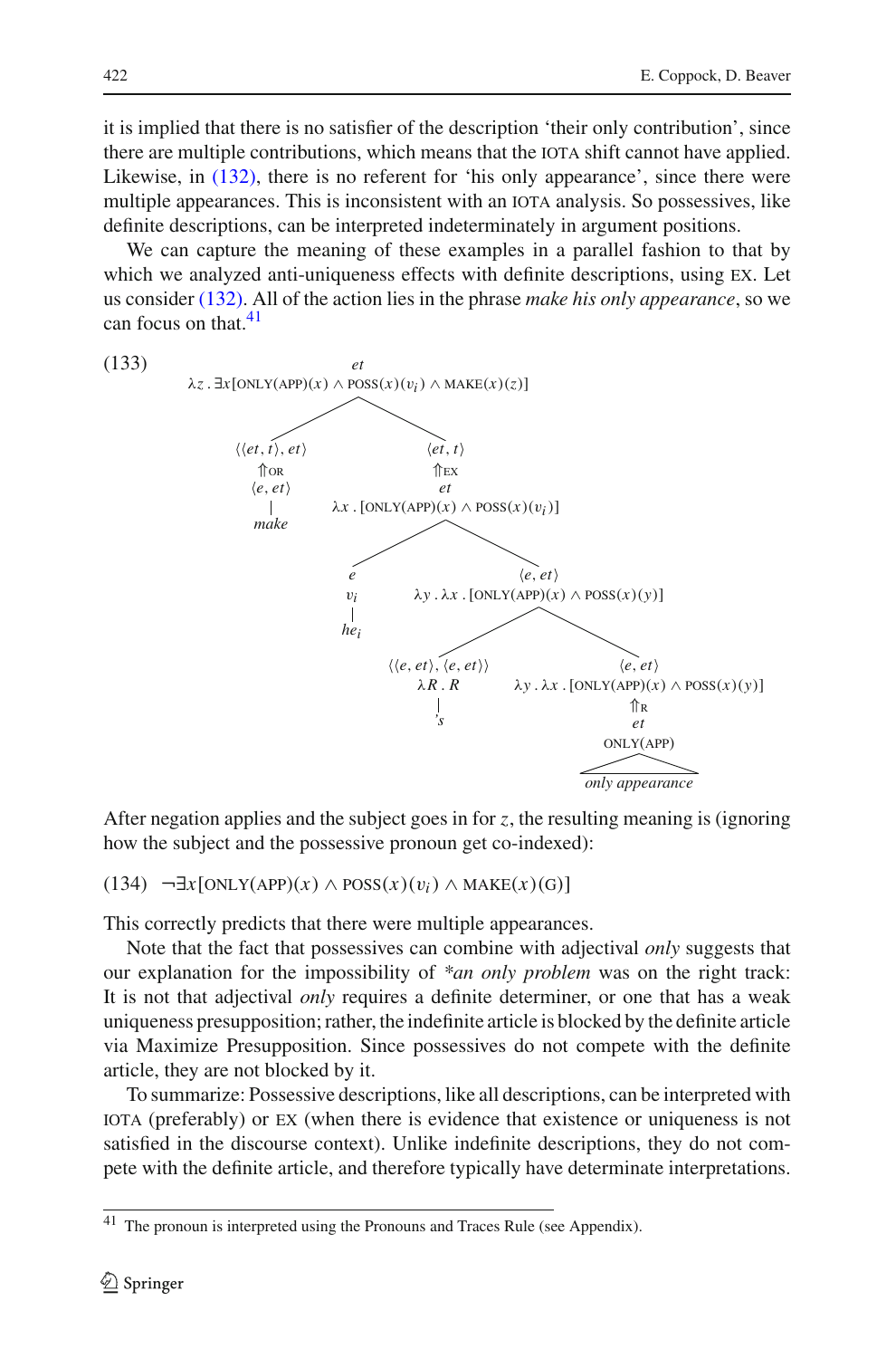Unlike definite descriptions, they do not come with a weak uniqueness presupposition, and therefore do not signal uniqueness when used predicatively.

### <span id="page-46-0"></span>**5 Summary and outlook**

We have argued that definite, indefinite, and possessive descriptions are underlyingly predicative and fill in argument roles through shifting operations. Descriptions can be interpreted either determinately (with the IOTA-shift) or indeterminately (with the EXshift). The IOTA-shift blocks the EX-shift in the absence of evidence to the contrary, and Maximize Presupposition ensures that *the* is chosen over *a* whenever weak uniqueness is satisfied. This picture is summarized in Table [3.](#page-46-1) A fragment for English can be found in the Appendix.

The principles regulating shifting operations should not be specific to English if they are, as we have suggested, grounded in functional principles. We would therefore expect them to be operative in other languages as well. In languages without overt determiners, indeterminate readings for bare nominals should be available at least wherever indeterminate readings for definite descriptions are available in English. Preliminary evidence from Croatian (for which we thank Rajka Smiljanic) supports this prediction:

(135) Rajka nije bila *jedini predavaˇc*: Megan je isto održala predavanje. 'Rajka was not *the only speaker*: Megan also gave a talk'

Bare nominals should have indeterminate interpretations under a greater range of circumstances than definite descriptions in English, though, because they are not subject to Maximize Presupposition, and this is the case, as shown by the first example in our paper. A fuller investigation of the ramifications of these ideas for article-less languages should be carried out in future work.

An issue relevant even for English that we have not dealt with fully is so-called "incomplete descriptions" like *the cat*, which of course do not presuppose that there is exactly one cat in the entire universe. Uniqueness must be somehow relativized to salience, as many authors have discussed (see [Elbourne 2012](#page-56-3) for an overview). We believe that there are a number of ways of taking salience into account which are consistent with our fundamental distinction between determinate and indeterminate readings, for example by relativizing the presupposition of *the*, the IOTA shift (and possibly ex too) to contextually restricted domains. A related issue is how indefinites

| Predicative                                          | Indeterminate                                                    | Determinate                      |  |  |
|------------------------------------------------------|------------------------------------------------------------------|----------------------------------|--|--|
|                                                      | EX(P)                                                            |                                  |  |  |
| $\lambda x \cdot [\partial (P] \leq 1) \wedge P(x)]$ | $\text{EX}(\lambda x \cdot [\partial ( P  \leq 1) \wedge P(x)])$ | IOTA(P)                          |  |  |
| $\lambda x \cdot R(x, p)$                            | $EX(\lambda x \cdot R(x, p))$                                    | IOTA $(\lambda x \cdot R(x, p))$ |  |  |
|                                                      |                                                                  |                                  |  |  |

<span id="page-46-1"></span>**Table 3** Typology of interpretations for descriptions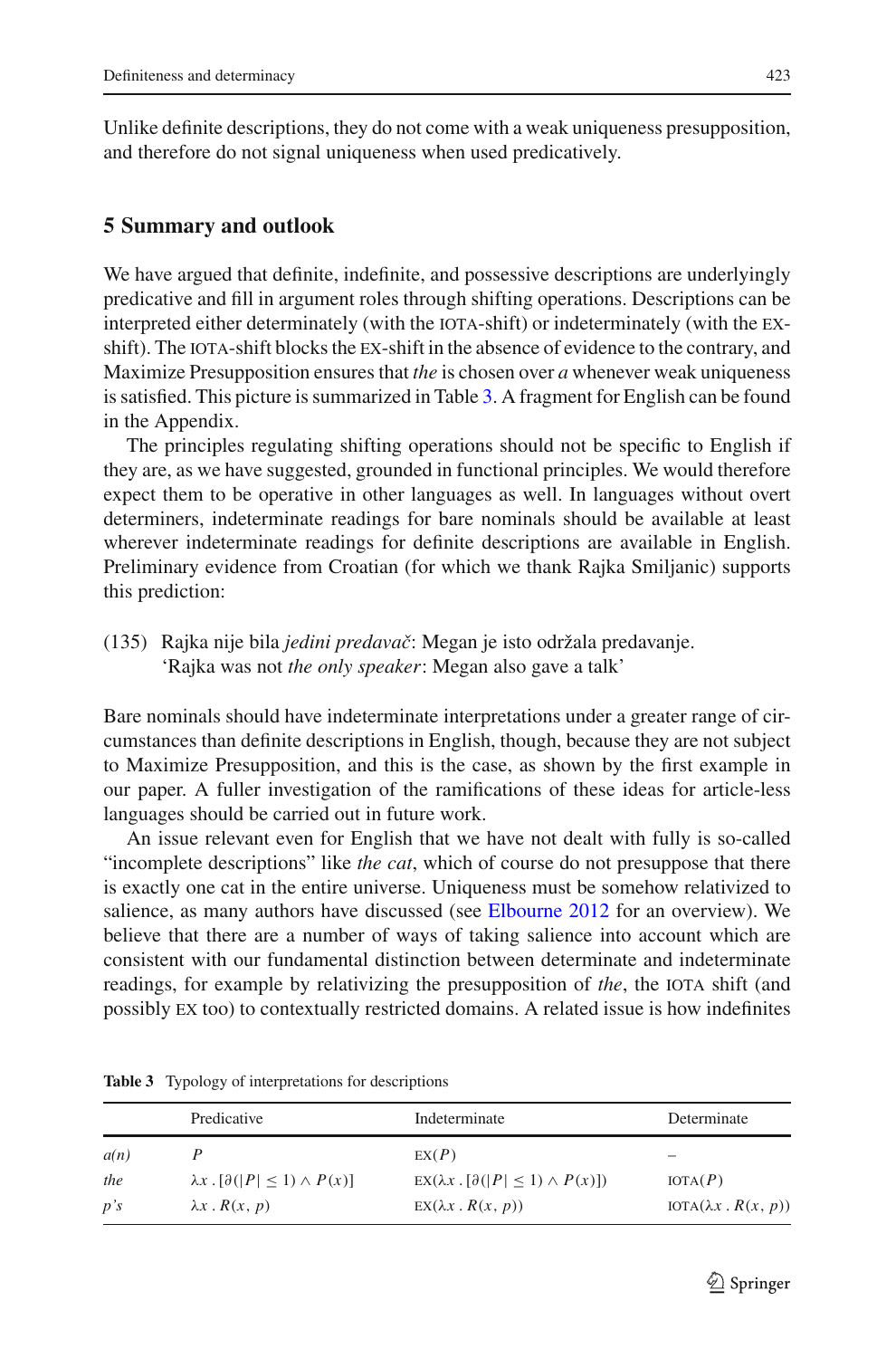introduce discourse referents and how definites pick them up; in future work we hope to offer a dynamic version of our proposal.<sup>42</sup>

Yet another question for future research is whether indefinites can ever have readings that might be called 'determinate'. According to the way we have set things up, indefinites like *a talk* never get interpreted with IOTA, because of Maximize Presupposition. Assuming that *a* and *the* compete, and that they both have vacuous ordinary semantic content, but *the* presupposes uniqueness, one should choose *the* whenever uniqueness holds in the context. The IOTA shift can only be applied when uniqueness holds in the context, so it will never be applied when *a* was chosen over *the*. But what if indefinites *can* in fact undergo something like an IOTA shift, and what if this phenomenon is what has gone under the name of 'specific indefinites'? One possible way of working this out is to construe IOTA as a special case of Hilbert's  $\epsilon$  operator (used directly or indirectly by e.g. [Reinhart 1997;](#page-57-32) [von Heusinger 1997;](#page-58-10) [Winter 2001,](#page-58-2) i.a.), and use an  $\epsilon$ -shift defined in a way that ends up as equivalent to our IOTA shift when combined with a weak uniqueness presupposition.

To conclude, let us summarize the picture that we have developed at a high level, without reference to the details of the technical implementation. There is a distinction between definiteness and determinacy. Definiteness in English is the marking of weak uniqueness, uniqueness of a kind that is independent of existence, while determinacy is the property a description has when it picks out an individual in a given context. Thus, what makes *the* definite is its weak uniqueness presupposition. But it does not thereby follow that definite descriptions are always determinate. Predicative definite descriptions have no existence implication at all, and are therefore neither determinate nor indeterminate. In argument position, on the other hand, definite descriptions can be determinate (as in *Anna didn't see the only invited talk*), or indeterminate (as in *Anna didn't give the only invited talk*). By contrast with *the*, we have argued that the Saxon genitive *'s* in possessive descriptions does not mark definiteness at all, although this fact is masked in argumental uses of possessives, which are usually determinate. We have argued that definite, indefinite, and possessive descriptions all acquire existential import in argument position through shifting operations, and in the case of possessive descriptions this process is also the source of the uniqueness presuppositions which are associated with them. These shifting operations are independently motivated on the basis of other linguistic phenomena, including languages that lack definiteness-marking. The principles regulating their application, furthermore, are also quite general and could be universals grounded in fundamental principles of communication.

**Acknowledgments** We thank Dag Haug, Reinhard Muskens, Luca Crniˇc, Cleo Condoravdi, Lucas Champollion, Stanley Peters, Roger Levy, Craige Roberts, Bert LeBruyn, Robin Cooper, Hans Kamp, Sebastian Löbner, Francois Recanati, Dan Giberman, Benjamin Schnieder, Rajka Smiljanic, Ede Zimmerman, as well as audiences at SALT 22 in Chicago, IATL 29 in Jerusalem, Going Heim in Connecticut, the Workshop on Bare Nominals and Non-Standard Definites in Utrecht, the University of Cambridge, the University of

<span id="page-47-0"></span><sup>42</sup> We presented a sketch of such a dynamic analysis at the Going Heim workshop at the University of Connecticut in 2015. There we argued that if a weak uniqueness presupposition was maintained as the sole semantic contribution of the definite article, and the indefinite remained semantically trivial, the novelty and familiarity presuppositions of [Heim](#page-56-14) [\(1982\)](#page-56-14) could be derived in a dynamic setting.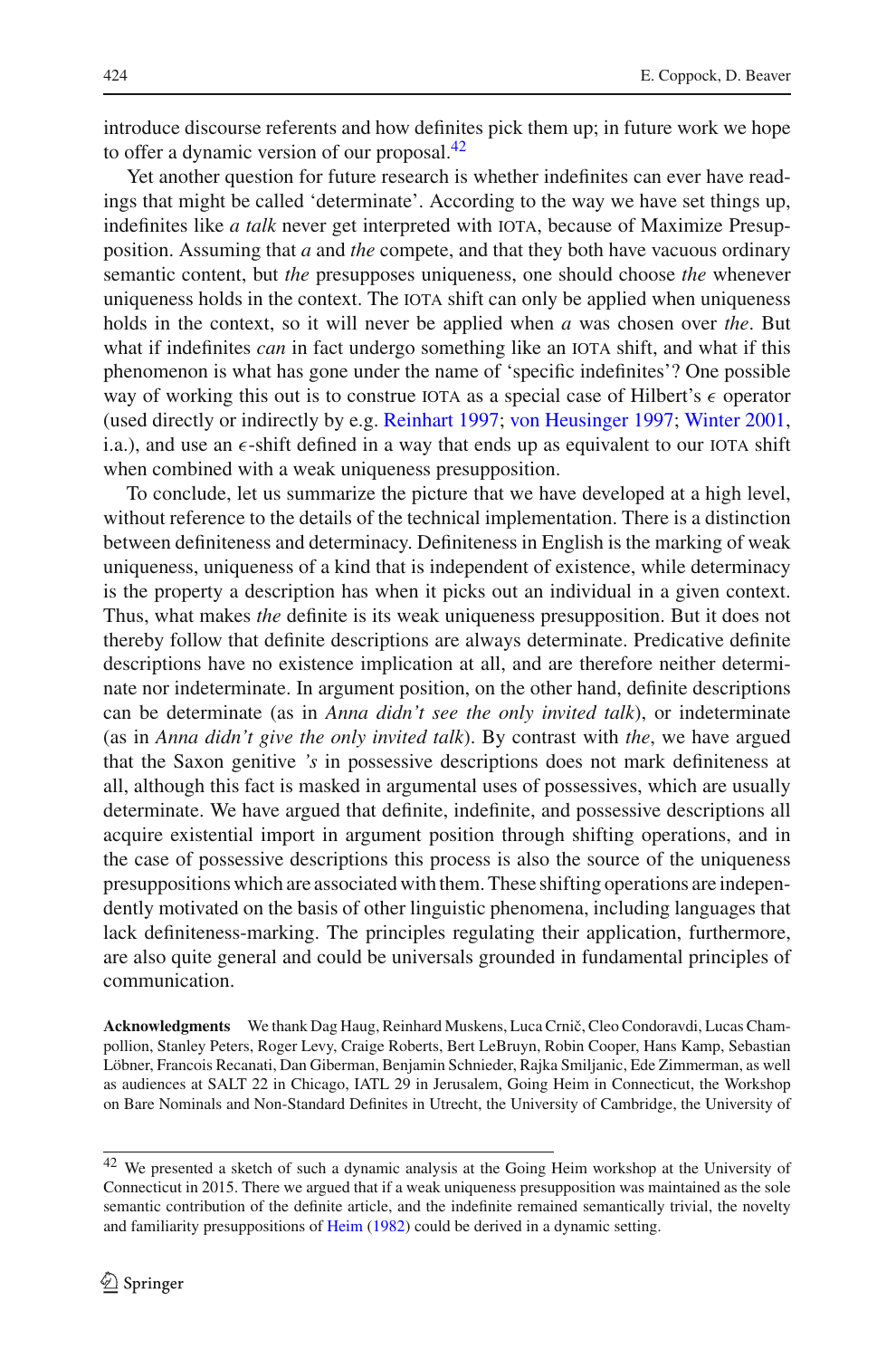Gothenburg, the University of Konstanz, New York University, the University of Oxford, Rutgers University, the University of Southern California, Stanford University, and the University of Texas at Austin. Beaver was supported by NSF grants BCS-0952862 and BCS-1452663. Coppock was supported by Swedish Research Council project 2009-1569 and Riksbankens Jubileumsfond's Pro Futura Scientia program, administered through the Swedish Collegium for Advanced Study.

**Open Access** This article is distributed under the terms of the Creative Commons Attribution 4.0 International License [\(http://creativecommons.org/licenses/by/4.0/\)](http://creativecommons.org/licenses/by/4.0/), which permits unrestricted use, distribution, and reproduction in any medium, provided you give appropriate credit to the original author(s) and the source, provide a link to the Creative Commons license, and indicate if changes were made.

### **A Appendix: Fragment of English**

#### **A.1 Three-valued Intensional Logic (IL3)**

We translate expressions of English to a logical representation language IL3, a threevalued variant of Montague's Intensional Logic.

*Types.* We have two basic types *e* and *t*. If  $\sigma$  and  $\tau$  are types, then  $\langle \sigma, \tau \rangle$  is a type. Each expression is associated with a type; an expression of type *t* is called a formula.

*Syntax of IL3.*

- syn1 For each natural number *n*,  $c_{n,τ}$  is a non-logical constant of type  $τ$ . We will use some shorthands for constants as well:
	- (a) A is  $c_{0,e}$ , B is  $c_{1,e}$  ...
	- (b) MOON is  $c_{0,\langle e,t\rangle}$ , TALK is  $c_{1,\langle e,t\rangle}$ , TEACHER is  $c_{1,\langle e,t\rangle}$ , ...
	- (c) GIVE is  $c_{0,\langle e,\langle e,t\rangle\rangle}$ , SEE is  $c_{1,\langle e,\langle e,t\rangle\rangle}$ , AUTHOR is  $c_{2,\langle e,\langle e,t\rangle\rangle}$ , POSS is  $c_{3,\langle e, \langle e, t \rangle \rangle}, \ldots$
- SYN2 For each natural number *n*,  $v_{n,\tau}$  is a variable of type *τ*. We will use the following shorthands for variables:
	- (a) *x* is  $v_{0,e}$ , *y* is  $v_{1,e}$  and *z* is  $v_{2,e}$
	- (b) *P* is  $v_{0, \langle e, t \rangle}$  and *Q* is  $v_{1, \langle e, t \rangle}$
	- (c) *R* is  $v_{0,\langle e,\langle e,t\rangle\rangle}$
- SYN3 If  $\alpha$  is an expression of type  $\langle \sigma, \tau \rangle$  and  $\beta$  is an expression of type  $\sigma$ , then  $\alpha(\beta)$  is an expression of type  $\tau$ .
- syn4 If  $\alpha$  is an expression of type  $\tau$  and  $u$  is a variable of type  $\sigma$ , then [λu .  $\alpha$ ] is an expression of type  $\langle \sigma, \tau \rangle$ .
- syn5 If  $\phi$  is a formula and *u* is a variable of type τ, then *u* $\phi$  is an expression of type  $\tau$
- syn6 If  $\alpha$  is an expression of type *e*, then  $\text{ACTUAL}(\alpha)$  is a formula.
- syn7 If α and β are expressions of the same type, then  $\alpha = \beta$  is a formula.
- SYN8 If  $\phi$  and  $\psi$  are formulas, then so are  $\lbrack \phi \wedge \psi \rbrack$  and  $\lbrack \phi \vee \psi \rbrack$ .
- syn9 If φ is a formula, then so are  $\neg φ$ ,  $\partial φ$ ,  $Aφ$ , and  $Cφ$ . For ease of parsing,  $\partial φ$  is usually rendered as  $\partial(\phi)$ .
- syn10 If  $\phi$  is a formula and *u* is a variable of type  $\tau$ , then  $\forall u \phi$  is a formula.
- syn11 For all types  $τ, \star_τ$  is an expression of type  $τ$ .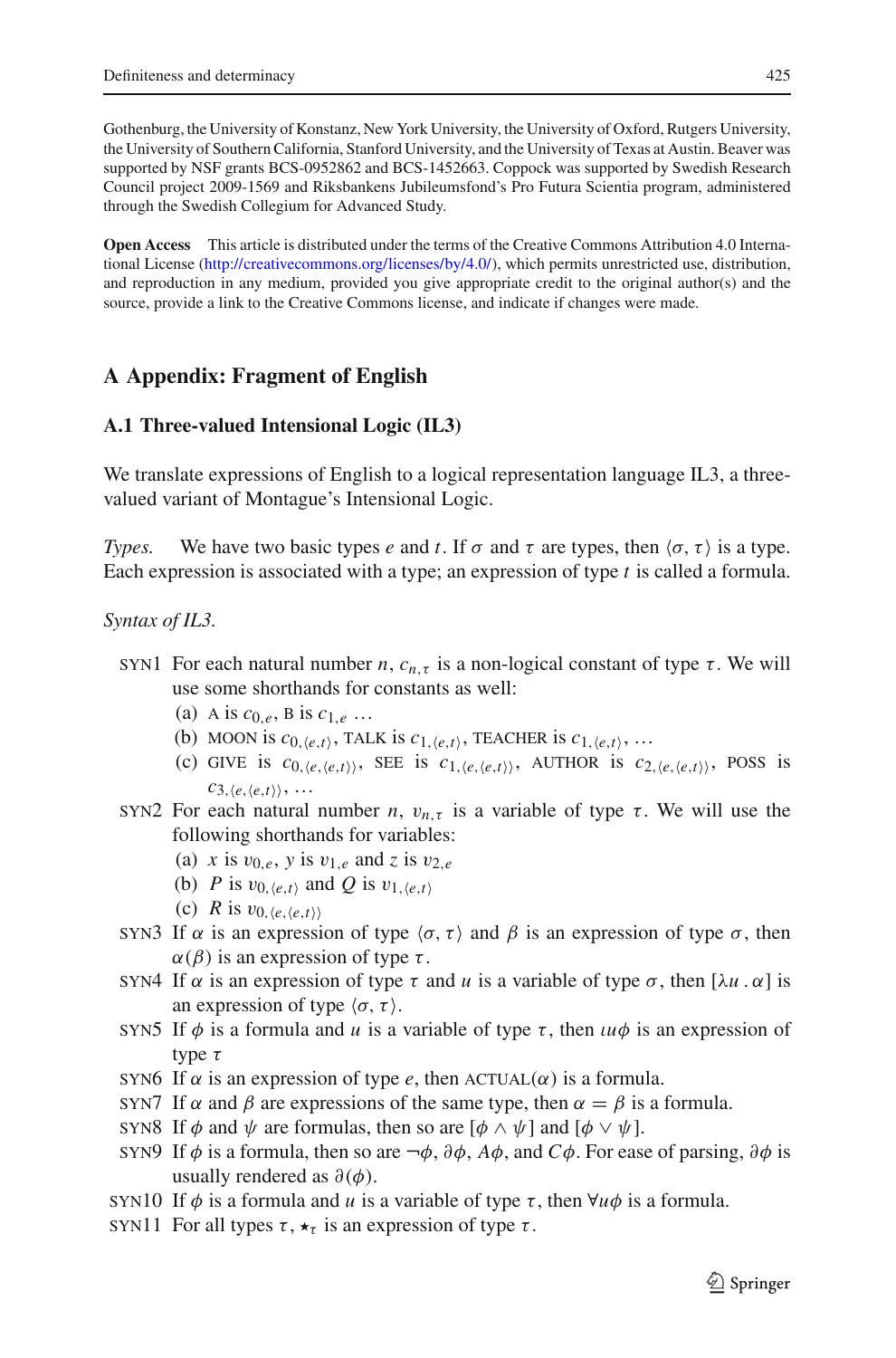Further logical constants (including the existential quantifier and  $\rightarrow$ ) will be defined via syntactic equivalences below.

Outermost square brackets can be deleted, as can brackets surrounding a lambda abstraction that serves as the value of another lambda abstraction, so  $\lambda x$ .  $\lambda y$ .  $\phi$  is a shorthand for  $[\lambda x \cdot [\lambda y \cdot \phi]]$ .

*Semantics of IL3.* Types are associated with domains. Type  $e$  is associated with the domain of individuals  $D_e$  and type *t* is associated with the domain of truth values  $D_t$ . For functional types  $\langle \sigma, \tau \rangle$ , there is a domain  $D_{\langle \sigma, \tau \rangle}$  consisting of the (total) functions from  $D_{\sigma}$  to  $D_{\tau}$ , including 'undefined individual' of that type, which we refer to as  $\#_{(\sigma,\tau)}$ . (See [Haug 2013](#page-56-25) for a principled construction of the undefined element for each type.)

Expressions are interpreted with respect to a model, a world, and an assignment. A model is a tuple  $\langle D_e, D_t, W, I \rangle$  subject to the following constraints:

- − The domain of individuals *De* contains at least one individual along with the undefined individual of type *e*, denoted by  $\#e^{43}$  $\#e^{43}$  $\#e^{43}$
- $-$  The domain of truth values  $D_t$  contains three truth values: T, F, and  $\#$ . We use  $\#$ as a shorthand for  $\#$ .
- − *W* contains at least one possible world.
- − *I* is an interpretation function, assigning an intension to all of the constants of the language. The intension of a constant of type  $\tau$  is a function from *W* to  $D_{\tau}$ .

An assignment *g* is a total function whose domain consists of the variables of the language such that if *u* is a variable of type  $\tau$  then  $g(u) \in D_{\tau}$ . We use  $g[x \to d]$  to denote an assignment function which is exactly like *g* with the possible exception that  $g(x) = d$ .

As expressions are interpreted with respect to a world of evaluation, all expressions have intensions relative to a given model and assignment function. Relative to a model *M* and an assignment function *g*, the intension of an expression  $\alpha$  is a function *f* such that for any world  $w, f(w) = [a]^{M,w,g}$ . The intension of a sentence is the proposition that it expresses. (We imagine this proposition to play an important role in the pragmatics of presupposition and assertion, not formalized here but conceived of as in [Beaver and Krahmer 2001](#page-55-0), where the update proceeds pointwise with respect to the worlds in the context set.)

Expressions are interpreted according to the following rules. The superscripts *M*, w, and *g* are sometimes suppressed.

- SEM1 If  $\alpha$  is a constant, then  $\llbracket \alpha \rrbracket^{M,w,g} = I(\alpha)(w)$ .
- SEM2 If *u* is a variable, then  $\llbracket u \rrbracket^{M,w,g} = g(u)$ .
- SEM3 If  $\alpha$  is of type  $\langle \sigma, \tau \rangle$  and  $\beta$  is of type  $\sigma$ , then  $\llbracket \alpha(\beta) \rrbracket = \llbracket \alpha \rrbracket (\llbracket \beta \rrbracket)$ .<sup>[44](#page-49-1)</sup>

<span id="page-49-0"></span><sup>&</sup>lt;sup>43</sup> As mentioned above, other notations that have been used for the undefined individual include [Kaplan's](#page-56-26) [\(1977](#page-56-26)) †, standing for a 'completely alien entity' not in the set of individuals, [Landman's](#page-57-25) [\(2004\)](#page-57-25) **0**, and [Oliver and Smiley's](#page-57-26) [\(2013\)](#page-57-26) *O*, pronounced 'zilch'.

<span id="page-49-1"></span><sup>&</sup>lt;sup>44</sup> This allows for the possibility of predicates that yield true or false given undefined inputs (such as actual), but we assume that predicates will typically be undefined for undefined inputs.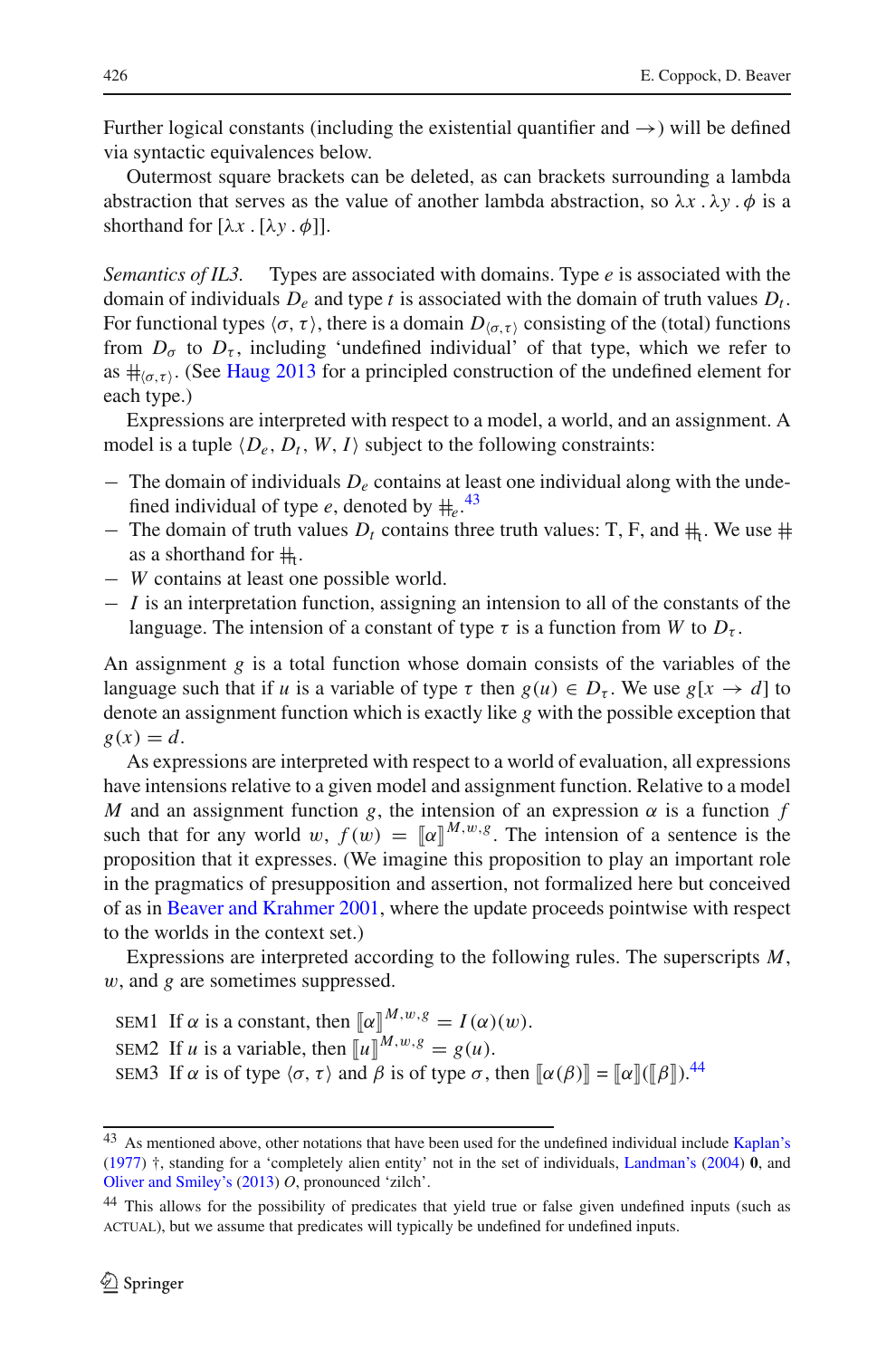<span id="page-50-0"></span>

SEM4 If *u* is a variable of type τ then  $[\lambda u \cdot \alpha]^{M,w,g}$  = the function f such that for all  $d$ :  $f(d) = [\![\alpha]\!]^{M,w,g[x \to d]}$ 

- SEM5  $\[\ [u\phi\]^{M,w,g} = d \text{ if } \{x : [\![\phi\]]^{M,w,g[u\to x]} = T\} = \{d\};\]$  +  $\]e$  otherwise.
- SEM6  $[\Delta \text{CTUAL}(\alpha)] = T \text{ if } [\alpha] \neq \#_e \text{ and } F \text{ otherwise.}$
- SEM7  $\llbracket \alpha = \beta \rrbracket = T$  if  $\llbracket \alpha \rrbracket = \llbracket \beta \rrbracket$  and F otherwise.
- SEM8 If  $\phi$  and  $\psi$  are formulas, then  $[\![\phi \land \psi]\!]$  and  $[\![\phi \lor \psi]\!]$  are defined as in Table [4.](#page-50-0) These are the 'Weak Kleene' interpretations of the connectives, according to which  $\#$  is interpreted as 'nonsense'.<sup>45</sup>
- SEM9 If  $\phi$  is a formula, then  $[\neg \phi], [\partial \phi], [A\phi],$  and  $[[C\phi]]$  are defined as in Table [4.](#page-50-0) ( $\partial \phi$  can be glossed as 'presupposing  $\phi$ ';  $A\phi$  as 'assert  $\phi$ ' and  $C\phi$  as ' $\phi$  is classical')
- sEM10 If *u* is a variable of type  $τ$  and  $φ$  is a formula then:

$$
\llbracket \forall u \phi \rrbracket^{M, w, g} = \begin{cases} \# \text{ if for all } d \in D_{\tau} : \llbracket \phi \rrbracket^{M, w, g[u \to d]} = \# \\ \mathrm{F} \text{ if there is a } d \in D_{\tau} : \llbracket \phi \rrbracket^{M, w, g[u \to d]} = \mathrm{F} \\ \mathrm{T} \text{ otherwise} \end{cases}
$$

SEM11 For all types  $\tau$ ,  $\left[\star_{\tau}\right] = \#_{\tau}$ .

We define in addition a number of abbreviations:

$$
LC1 \exists u\phi \equiv \neg \forall u \neg \phi
$$
  
\n
$$
LC2 \quad [\phi \rightarrow \psi] \equiv [\neg \phi \lor \psi]
$$
  
\n
$$
LC3 \quad \alpha \neq \beta \equiv \neg \alpha = \beta
$$
  
\n
$$
LC4 \quad |\pi| = 1 \equiv \exists x [\pi(x) \land \forall y [\pi(y) \to x = y]]
$$
  
\n
$$
LC5 \quad |\pi| \leq 1 \equiv \forall x [\pi(x) \to \forall y [\pi(y) \to x = y]]
$$
  
\n
$$
LC6 \quad \pi \subseteq \pi' \equiv \forall x [\pi(x) \to \pi'(x)]
$$

Finally, let us define some abbreviations for the type-shifting operations that we will use:

TS1 IOTA  $\equiv \lambda P \cdot \iota x P(x)$ TS2 EX  $\equiv \lambda P \cdot \lambda Q \cdot \exists x [P(x) \wedge Q(x)]$ TS3  $R = \lambda P \cdot \lambda y \cdot \lambda x \cdot [P(x) \wedge \text{Poss}(y)(x)]$ TS4 OR  $\equiv \lambda R \cdot \lambda v_{\langle et, t \rangle} \cdot \lambda y \cdot v(\lambda z \cdot R(z)(y))$ 

<span id="page-50-1"></span><sup>&</sup>lt;sup>45</sup> The reader may worry that this logic is not sufficiently expressive since it is based on the Weak Kleene connectives. But with the help of the other unary operators in Table [4,](#page-50-0) the Strong Kleene connectives can be reconstructed, so this logic is just as expressive. A brute-force way of reconstructing Strong Kleene conjunction from Weak Kleene conjunction is as follows (where ∧*<sup>W</sup>* stands for Weak Kleene conjunction and ∧*s* stands for Strong Kleene conjunction):

 $[\phi \wedge_S \psi] \equiv [A[\phi \wedge_W \psi] \wedge_W \partial[\neg A\phi \vee_W C\phi] \wedge_W \partial[\neg A\phi \vee_W C\phi] \wedge_W \partial[C\phi \vee_W C\psi]]$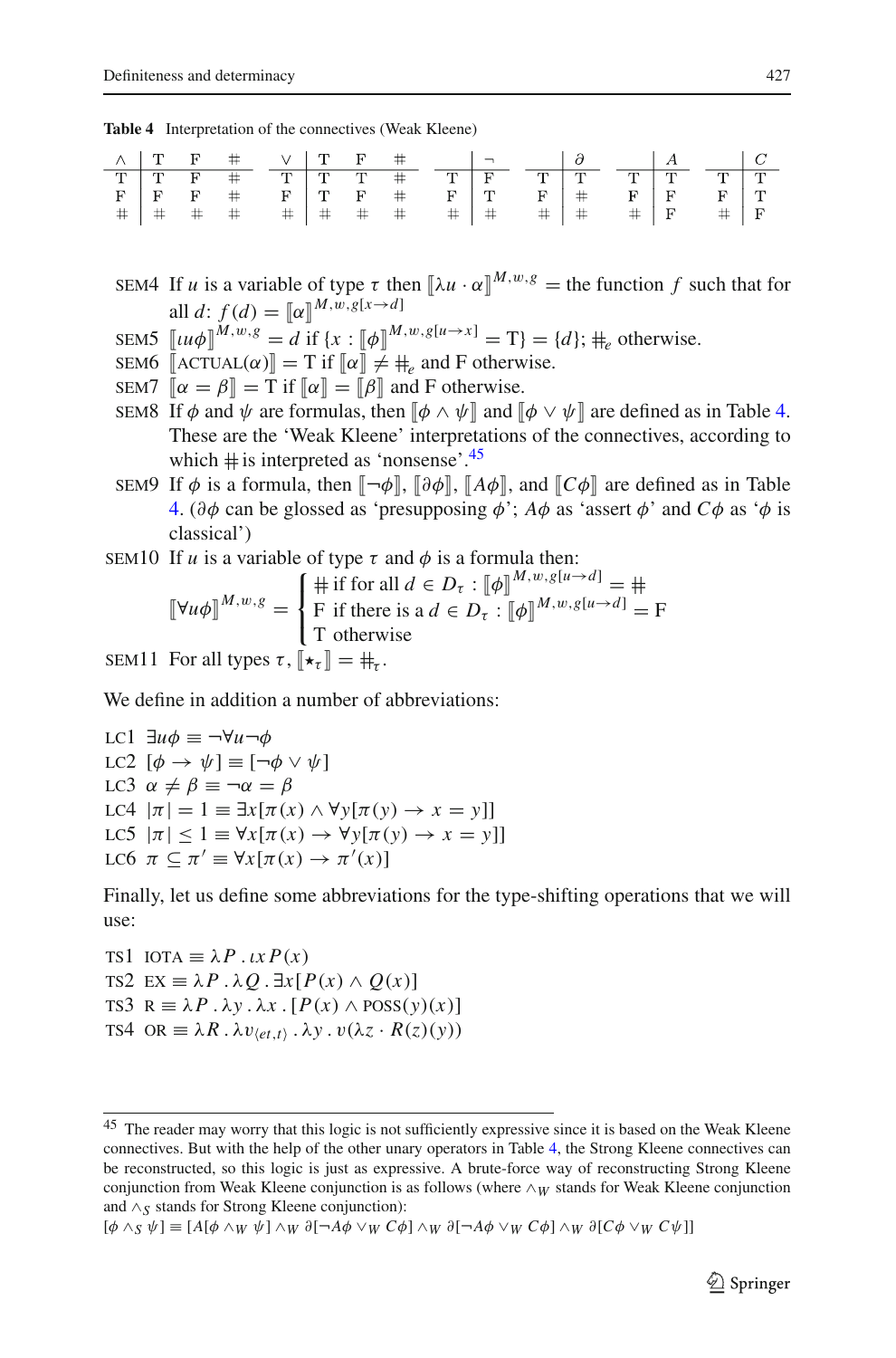# **A.2 English**

# *A.2.1 Syntactic trees*

For the most part, our particular syntactic assumptions do not play a major role, because our semantic interpretation rules are type-driven. However, for concreteness, let us assume the following simple grammar, assuming traces and quantifying-in as implemented in [Heim and Kratzer](#page-56-22) [\(1998\)](#page-56-22).

*Phrase structure rules.*

| $_{\rm IP}$ | $\rightarrow$ | DPI                                          |
|-------------|---------------|----------------------------------------------|
| I           | $\rightarrow$ | I PredP                                      |
| PredP       | $\rightarrow$ | (Neg) VP AP PP                               |
| <b>VP</b>   | $\rightarrow$ | $V$ (DP AP PP)                               |
| AP          | $\rightarrow$ | $A$ (PP)                                     |
| DP          | $\rightarrow$ | (GenDP) $D'$                                 |
| GenDP       | $\rightarrow$ | DP Poss                                      |
| D'          | $\rightarrow$ | D NP                                         |
| NP          | $\rightarrow$ | D(N')                                        |
| N'          | $\rightarrow$ | $N'$ (PP CP)                                 |
| N'          | $\rightarrow$ | A N'                                         |
| N'          | $\rightarrow$ | N                                            |
| <b>PP</b>   | $\rightarrow$ | P DP                                         |
| $_{\rm IP}$ | $\rightarrow$ | $IP$ $IP$                                    |
| JP          | $\rightarrow$ | J IP                                         |
| $_{\rm IP}$ | $\rightarrow$ | $DP \lambda P$                               |
| $\lambda$ P | $\rightarrow$ | $\lambda_i$ IP (where i is a natural number) |
|             |               |                                              |

*Lexical insertion rules.*

| J    | t.                        | and, or                                                               |
|------|---------------------------|-----------------------------------------------------------------------|
| I    |                           | is, does, did                                                         |
| V    | $\mathbb{R}^{\mathbb{Z}}$ | smoke, love, exist, give, see                                         |
| Neg  | $\therefore$              | not                                                                   |
| A    |                           | : only, female                                                        |
| N    | ÷.                        | talk, teacher, rabbit, grandmother                                    |
| D    | ÷                         | the, a, every, some, no                                               |
| D    | $\mathbb{R}^{\mathbb{Z}}$ | Scott, 'Waverley', Anna                                               |
| D    |                           | : he <sub>i</sub> , she <sub>i</sub> it <sub>i</sub> , t <sub>i</sub> |
| Poss | $\cdot$ :                 | $\cdot$ s                                                             |
| P    | $\mathbb{R}^{\mathbb{Z}}$ | <i>of, with, from</i>                                                 |
| C    |                           | that                                                                  |

The subscript *i* in the above stands for any natural number. The reader may have noticed that, among its many deficiencies, this grammar does not generate *gave*, only *did give*; all Vs are non-finite.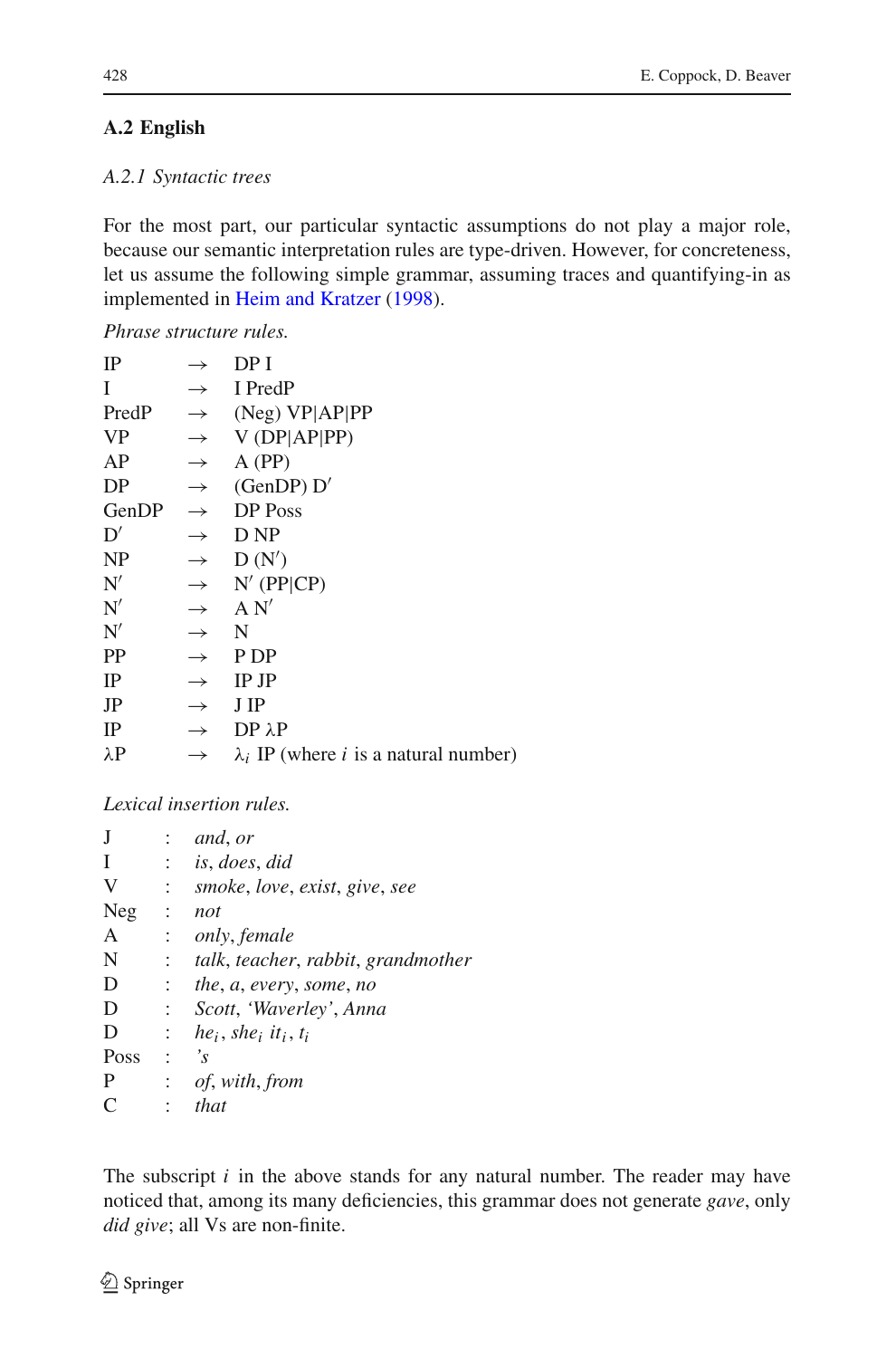### *A.2.2 Translations*

For each tree  $\chi$  we define a set of translations  $\chi'$  by induction on the translation relation  $\rightsquigarrow$ .

*Basic expressions.*

1. *and*  $\leadsto \lambda p_t \cdot \lambda q_t \cdot [p \wedge q]$ 2. *or*  $\leadsto \lambda p_t \cdot \lambda q_t \cdot [p \vee q]$ 3. *not*  $\leadsto \lambda P \cdot \lambda x \cdot \neg P(x)$  $4.$  *the*  $\leadsto \lambda P \cdot \lambda x \cdot [\partial(|P| \leq 1) \wedge P(x)]$ 5.  $a \rightsquigarrow \lambda P \cdot P$ 6. *every*  $\leadsto \lambda P \cdot \lambda Q \cdot \forall x [P(x) \rightarrow Q(x)]$ 7. *no*  $\leadsto \lambda P \cdot \lambda Q \cdot \forall x [P(x) \rightarrow \neg Q(x)]$ 8. *some*  $\rightsquigarrow \lambda P \cdot \lambda Q \cdot \exists x [P(x) \wedge Q(x)]$ 9. *Scott*  $\rightsquigarrow$  s 10. *'Waverley'*  $\rightsquigarrow$  w 11.  $Anna \leadsto A$ 12. *teacher*  $\leadsto \lambda x$ . **TEACHER** $(x)$ 13.  $talk \rightsquigarrow \lambda x \cdot \text{TALK}(x)$ 14. *horse*  $\leadsto \lambda x$ . HORSE(*x*) 15.  $author \rightsquigarrow \lambda y \cdot \lambda x \cdot \text{AUTHOR}(y)(x)$ 16. *'s*  $\leadsto \lambda R_{\langle e, et \rangle}$ . *R* 17. *of*  $\rightsquigarrow \lambda x \cdot x$ 18. *with*  $\leadsto \lambda y \cdot \lambda x \cdot \text{WITH}(y)(x)$ 19.  $from \rightarrow \lambda y \cdot \lambda x \cdot FROM(y)(x)$ 20. *only*  $\rightsquigarrow \lambda P \cdot \lambda x \cdot [\partial(P(x)) \wedge \forall y[x \neq y \rightarrow \neg P(y)]$ 21. *is/are/do/did*  $\rightsquigarrow$   $\lambda P$  . *P* 22.  $exist \rightarrow \lambda x \cdot \text{ACTUAL}(x)$ 23. *give*  $\leadsto \lambda y \cdot \lambda x \cdot \text{GIVE}(y)(x)$ 24.  $\text{see} \rightsquigarrow \lambda y \cdot \lambda x \cdot \text{SEE}(y)(x)$ 

*Composition rules.* Complex trees are translated using the following type-driven rules (this fragment might profitably be extended with suitably adapted versions of [Beaver and Krahmer 2001](#page-55-0) other composition rules):

#### 1. **Functional Application**

If  $\alpha \leadsto \alpha'_{(\sigma,\tau)}$  and  $\beta \leadsto \beta'_{\sigma}$ , and  $\gamma$  is an expression consisting of  $\alpha$  and  $\beta$ , then:

$$
\gamma \rightsquigarrow \alpha'(\beta')
$$

#### 2. **Predicate Modification**

If  $\alpha \leadsto \alpha'_{(e,t)}$  and  $\beta \leadsto \beta'_{(e,t)}$ , and  $\gamma$  is an expression consisting of  $\alpha$  and  $\beta$ , then:

$$
\gamma \rightsquigarrow \lambda u \cdot [\alpha'(u) \wedge \beta'(u)]
$$

where *u* is a variable of type *e* not free in  $\alpha'$  or  $\beta'$ .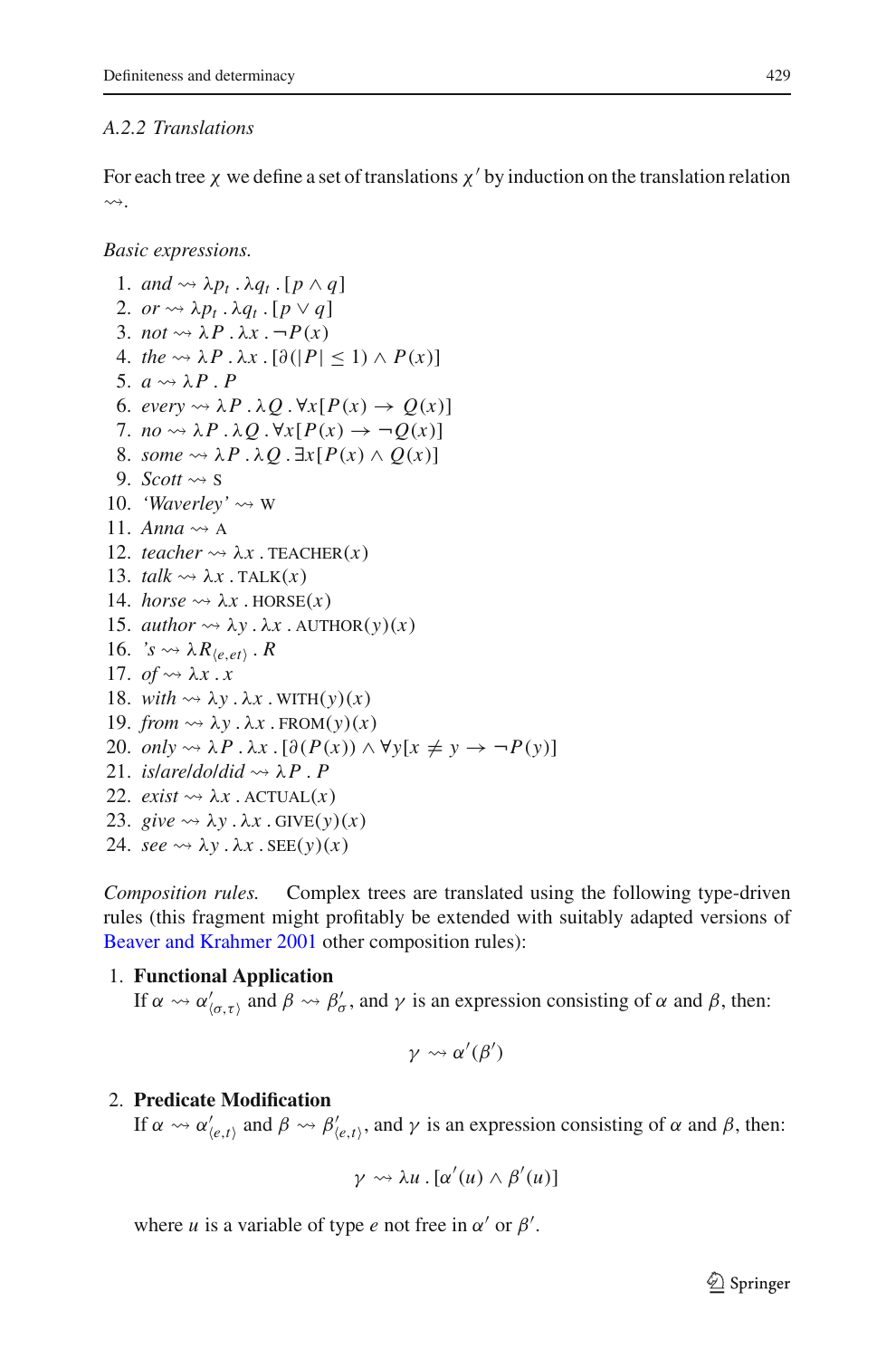# 3. **Predicate Abstraction**

If  $\gamma$  is an expression of the form  $\alpha_i$ , where *i* is a natural number and  $\alpha$  is a relative pronoun or  $\lambda$ , and  $\beta$ , and  $\beta \leadsto \beta'$ , then:

$$
\gamma \rightsquigarrow \lambda v_{i,e} \, . \, \beta'
$$

# 4. **Non-branching Nodes**

If  $\alpha \leadsto \alpha'$ , and  $\beta$  is an expression whose only daughter is  $\alpha$ , then  $\beta \leadsto \alpha'$ .

5. **Pronouns and Traces**

If  $\alpha$  is a trace or a pronoun,  $\alpha_i \leadsto v_{i,e}$ 

# 6. **Shifting Rule**

If  $\delta \in \Delta$  (where  $\Delta$  is the set of shifting operations in the language), and  $\delta$  is of type  $\langle \sigma, \tau \rangle$ , and  $\alpha \leadsto \alpha'_{\sigma}$ , then:

 $\alpha \leadsto \delta(\alpha')$ 

*A.2.3 Inventory of shifting operations*

$$
\Delta_{English} = \{IOTA, EX, OR, R\}
$$

# **A.3 Semantic principles**

# 1. **Maximize Presupposition**

In a context *C*, lexical item  $\alpha$  blocks  $\beta$  in a derivation iff (i)  $\alpha$  and  $\beta$  are competitors, (ii)  $\alpha$  presuppositionally dominates  $\beta$ , and (iii) replacing  $\alpha$  by  $\beta$  does not affect how *C* would be updated.<sup>46</sup>

2. **Type Simplicity**

Given a choice between two type-shifting operations, a hearer should choose the one resulting in the simpler type and accommodate any associated presuppositions if they are consistent with the available evidence regarding what the speaker presupposes.

# **A.4 Remarks on the logic**

# *A.4.1 Quantification and presupposition*

We have followed [Haug's](#page-56-25) [\(2013](#page-56-25)) semantics for the universal quantifier, which effectively implements an existential presupposition, as suggested by [Beaver](#page-55-8) [\(1994](#page-55-8)). This has the ugly consequence that the universal quantifier is not the natural generalization of conjunction. The universal quantifier that would be the natural generalization of

<span id="page-53-0"></span><sup>46</sup> See [\(72\)](#page-27-2) and [\(74\)](#page-27-3) in Sect. [2.6](#page-23-2) for the definitions of presuppositional domination and update. We assume that if the speaker produces a sentence containing an expression  $\alpha$ , and there happens to be a high frequency lexical item β which is classically equivalent to α, then the speaker will also have considered producing the variant sentence with  $\beta$  for  $\alpha$ .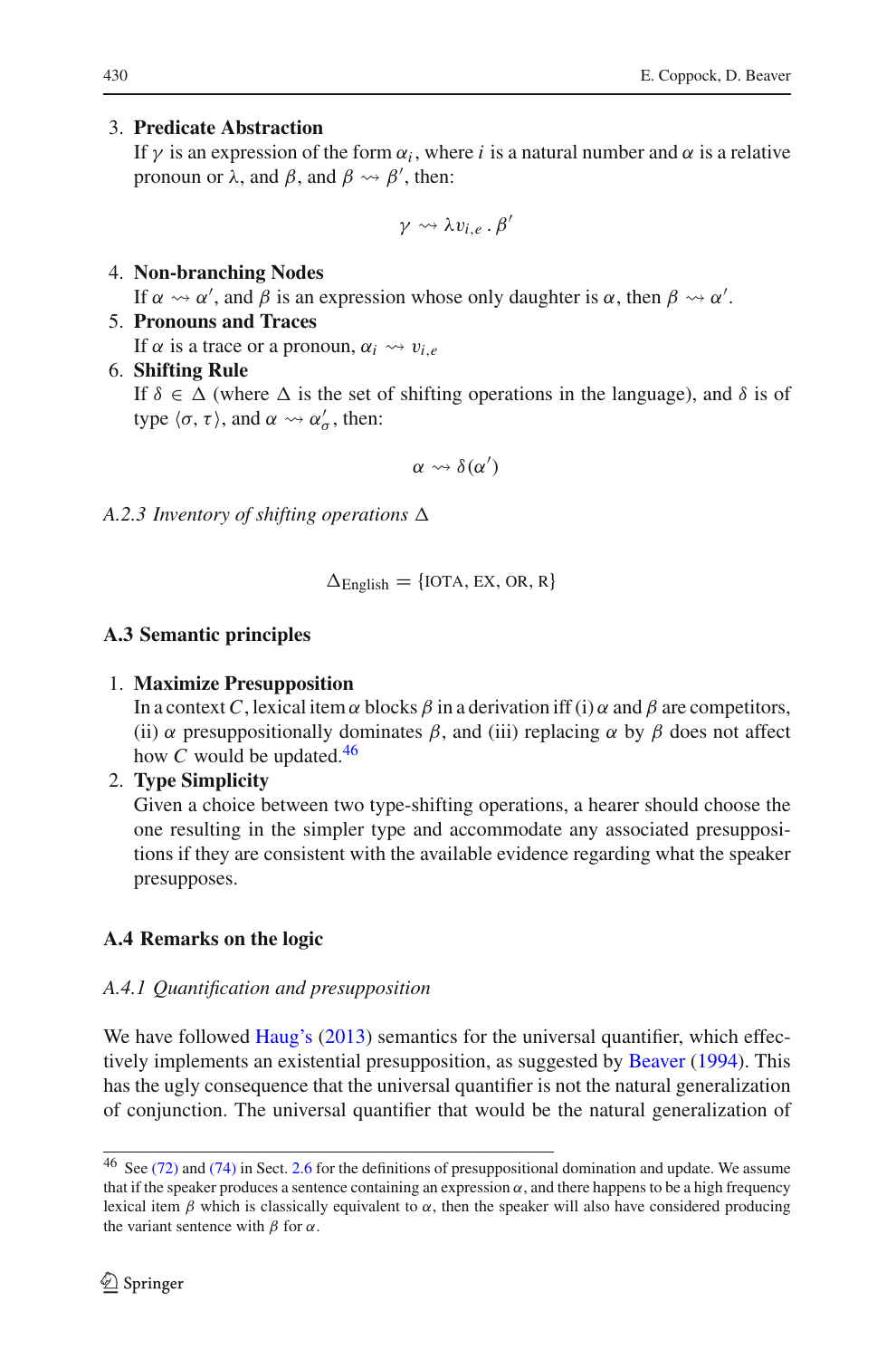conjunction would be the following, since conjunction yields  $#$  whenever one of the conjuncts is undefined:

<span id="page-54-0"></span>(136) 
$$
\[\nabla u \phi\]^{M,g} = \begin{cases} \# \text{ if for any } d \in D_{\tau}, \llbracket \phi \rrbracket^{M,g[u \to d]} = \# \\ \text{F if not, and there is a } d \in D_{\tau} \text{ such that } \llbracket \phi \rrbracket^{M,g[u \to d]} = \text{F} \\ \text{T otherwise} \end{cases}
$$

The problem with this is that it gives us a universal presupposition for all quantified sentences containing presuppositions. In particular, it predicts that *Anna didn't give the only invited talk* presupposes that everything in the domain of discourse is an invited talk.

The sacrifice of a tight connection between conjunction and universal quantification might not be a bad thing from a linguistic perspective: "Sweden cherishes its king and France cherishes its king" doesn't seem to have quite the same status as "every nation cherishes its king." The logical purists among our readers may, however, consider [\(136\)](#page-54-0) the true universal quantifier in our logic, and consider how the one we defined above can be defined in terms of more elementary bits and pieces. For what it's worth, our universal quantifier is the natural generalization of a binary connective that yields undefined when both conjuncts are undefined and otherwise treats  $\#$  as F. This connective (call it ◦) can be defined as follows:

(137)  $[\phi \circ \psi] \equiv [\partial(C\phi \vee C\psi) \wedge A\phi \wedge A\psi]$ 'It is presupposed that either  $\phi$  or  $\psi$  has a classical value and it is appropriate to assert  $\phi$  and it is appropriate to assert  $\psi'$ 

This connective yields the undefined value only when both conjuncts are undefined; this is much like an existence presupposition.

Another more standard approach that we have opted not to take would involve a ranking of truth values  $T > # > F$  [\(Muskens 1995](#page-57-33); [Beaver and Krahmer 2001](#page-55-0)). On this approach,  $\forall x \phi$  is defined as the lowest value that  $\phi$  takes on for any value of *x*. This approach also makes some potentially counterintuitive predictions. Imagine a circumstance  $w$  in which there are 10 nations which have a king and cherish him, one nation which has no king, and one nation which has a king but does not cherish him. Then "every nation cherishes its king", understood as  $\forall x$ [NATION(*x*)  $\rightarrow$ CHERISH(*ty* KING(*y*)(*x*))(*x*)], would be false in w, because there is one value of *x* for which the universal comes out false, namely the nation that does not cherish its king. If, perhaps as the result of peace talks, the situation is changed so as to eliminate this ungrateful nation, the statement is undefined. Yet if one sees 'undefined' as 'nonsense', then intuitively, the source of the undefinedness is present under both scenarios. If it is undefined in one, then, one might think that it should be undefined in the other. The existential presupposition approach avoids this counterintuitive prediction.

Note further that our semantics implies that in a case like *The mother of every girl waved to her*, discussed by [Mates](#page-57-2) [\(1973](#page-57-2)) and [Glanzberg](#page-56-1) [\(2007\)](#page-56-1), where a quantifier occurs within a description, an existential rather than a universal uniqueness presupposition is projected: that there is a girl with at most one mother. This prediction seems a bit too weak for this case.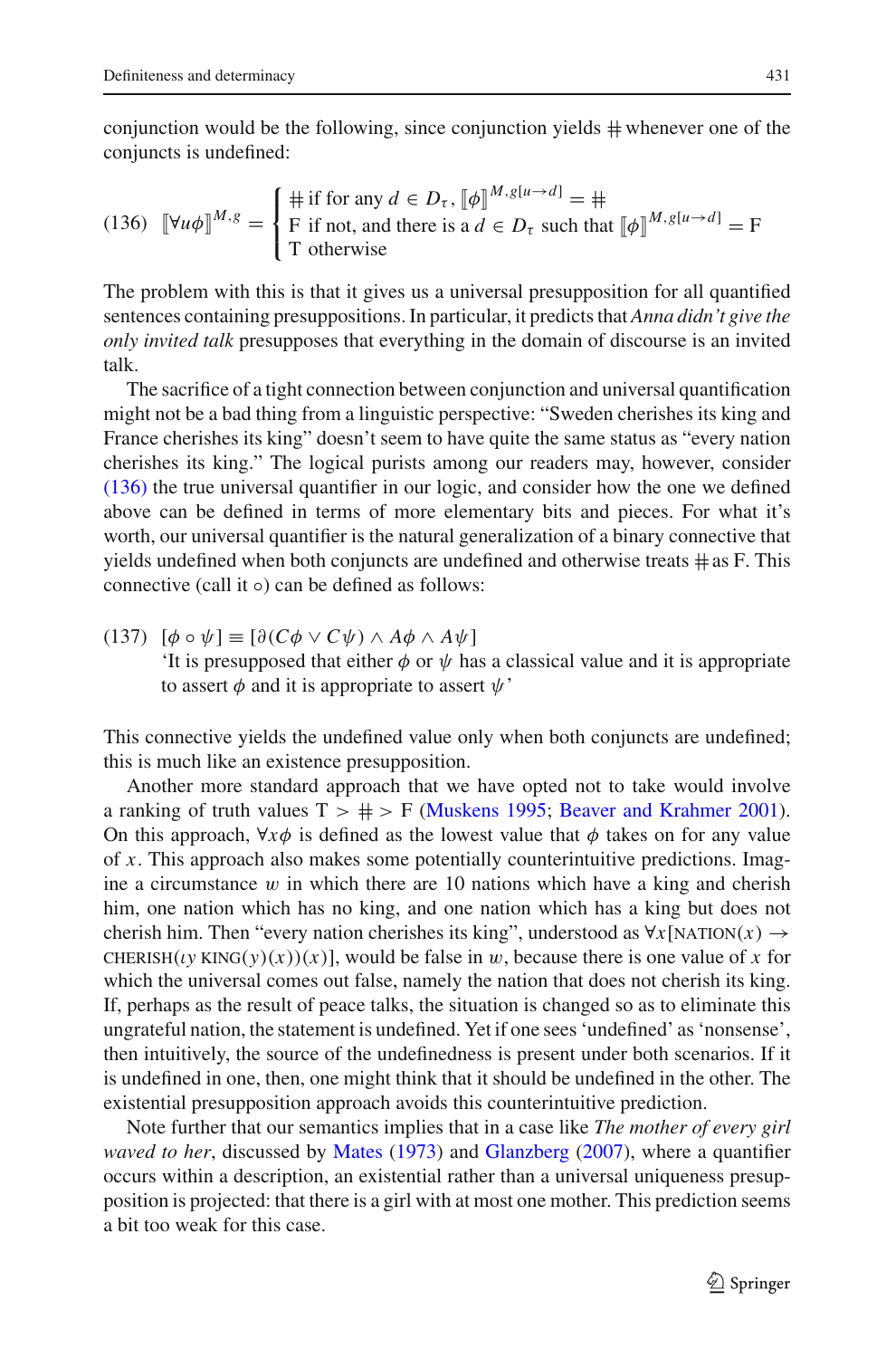#### *A.4.2 Presuppositional properties*

Here we state two useful equivalences. If  $\phi$  and  $\psi$  are classical, then:

Quantifier Projection ∃*u*[∂φ ∧ ψ]≡∃*u*[∂φ]∧∃*u*[φ ∧ ψ] Negation Projection  $\neg \exists \partial \phi \land \psi$  =  $[\partial \phi \land \neg \psi]$ 

Here, a formula  $\phi$  is classical if  $[\![\phi]\!]^{M,g} \in \{\text{T},\text{F}\}$  for all  $M, w, g$ . Proof of first property:

- 1. Let  $A = \exists u[\partial \phi \land \psi]$ , and  $B = \exists u[\partial \phi] \land \exists u[\phi \land \psi]$ .
- 2. Note that since  $\psi$  is classical and conjunctions have defined truth values *iff* both conjuncts have defined values,  $\partial \phi \wedge \psi$  has defined truth value *iff*  $\partial \phi$  has defined truth value.
- 3.  $[A]^{\,M,w,s} = \# \, \text{iff}$  $[\![\partial \phi \wedge \psi\!]^{M,w,g[\![u \to d]\!]} = \# \text{ for all } d \in D_\tau \text{ iff }$  $[\![\partial \phi\]]^{M,w,g[u\rightarrow d]} = \# \text{ for all } d \in D_{\tau}.$
- 4. Thus *A* and *B* have the same undefinedness conditions.
- 5.  $[A]^{\{M,w,g\}} = T$  *iff* for some  $d \in D_{\tau}$ ,  $[\partial \phi]^{\{M,w,g\{\mu \to d\}}} = T$  and  $[\![\psi]\!]^{\{M,w,g\{\mu \to d\}}} = T$ . These two hold *iff*  $[\![\phi]\!]^{M,w,g[\![u \to d]} = T$  and  $[\![\psi]\!]^{M,w,g[\![u \to d]} = T$ .
- 6.  $\llbracket B \rrbracket^{M,w,g} = \text{T} \text{ iff (i) for some } d \in D_{\tau}, \llbracket \phi \rrbracket^{M,w,g[\mu \to d]} = \text{T} \text{ (from its first conjunct)}$ and (ii) for some  $d \in D_{\tau}$ ,  $[\![\phi\]]^{M,w,g[\mu \to d]} = T$ , and  $[\![\psi\]]^{M,w,g[\mu \to d]} = T$  (from its second conjunct).
- 7. But since (ii) implies (i), it is clear that  $[A]^{\mathcal{M},w,g} = T$  *iff*  $[B]^{\mathcal{M},w,g} = T$ .
- 8. Since *A* and *B* have the same undefinedness and truth conditions (and thus also the same falsity conditions), it follows that these formulae are equivalent, and thus the Quantifier Projection property holds.

Proof of the second property proceeds by inspection of the semantics for negation, conjunction, and the presupposition operator.

### **References**

- <span id="page-55-3"></span>Aguilar-Guevara, A., & Zwarts, J. (2010). Weak definites and reference to kinds. In *Proceedings of SALT 20*, eLanguage (pp. 179–196).
- <span id="page-55-7"></span>Barker, C. (1995). *Possessive descriptions*. Stanford: CSLI Publications.
- <span id="page-55-2"></span>Barker, C. (2004). Possessive weak definites. In Y. Kim, Y. Lander, & B. H. Partee (Eds.), *Possessives and beyond: Semantics and syntax* (pp. 89–113). Amherst: GSLA Publications.
- <span id="page-55-5"></span>Barwise, J., & Cooper, R. (1981). Generalized quantifiers and natural language. *Linguistics and Philosophy*, *4*, 159–219.
- <span id="page-55-4"></span>Beaver, D. (1992). The kinematics of presupposition. In P. Dekker & M. Stokhof (Eds.), *Proceedings of the eighth Amsterdam colloquium* (pp. 17–36). Amsterdam: ILLC, University of Amsterdam.
- <span id="page-55-8"></span>Beaver, D. (1994). When variables don't vary enough. In M. Harvey & L. Santelmann (Eds.), *Proceedings of SALT IV* (pp. 35–60). Ithaca: Cornell University.
- <span id="page-55-6"></span>Beaver, D. I., & Clark, B. Z. (2008). *Sense and sensitivity: How focus determines meaning*. Chichester: Wiley-Blackwell.
- <span id="page-55-0"></span>Beaver, D., & Krahmer, E. (2001). A partial account of presupposition projection. *Journal of Logic, Language and Information*, *10*, 147–182.
- <span id="page-55-1"></span>Beaver, D., & Zeevat, H. (2007). Accommodation. In *The Oxford handbook of linguistic interfaces* (pp. 503–539). Oxford: Oxford University Press.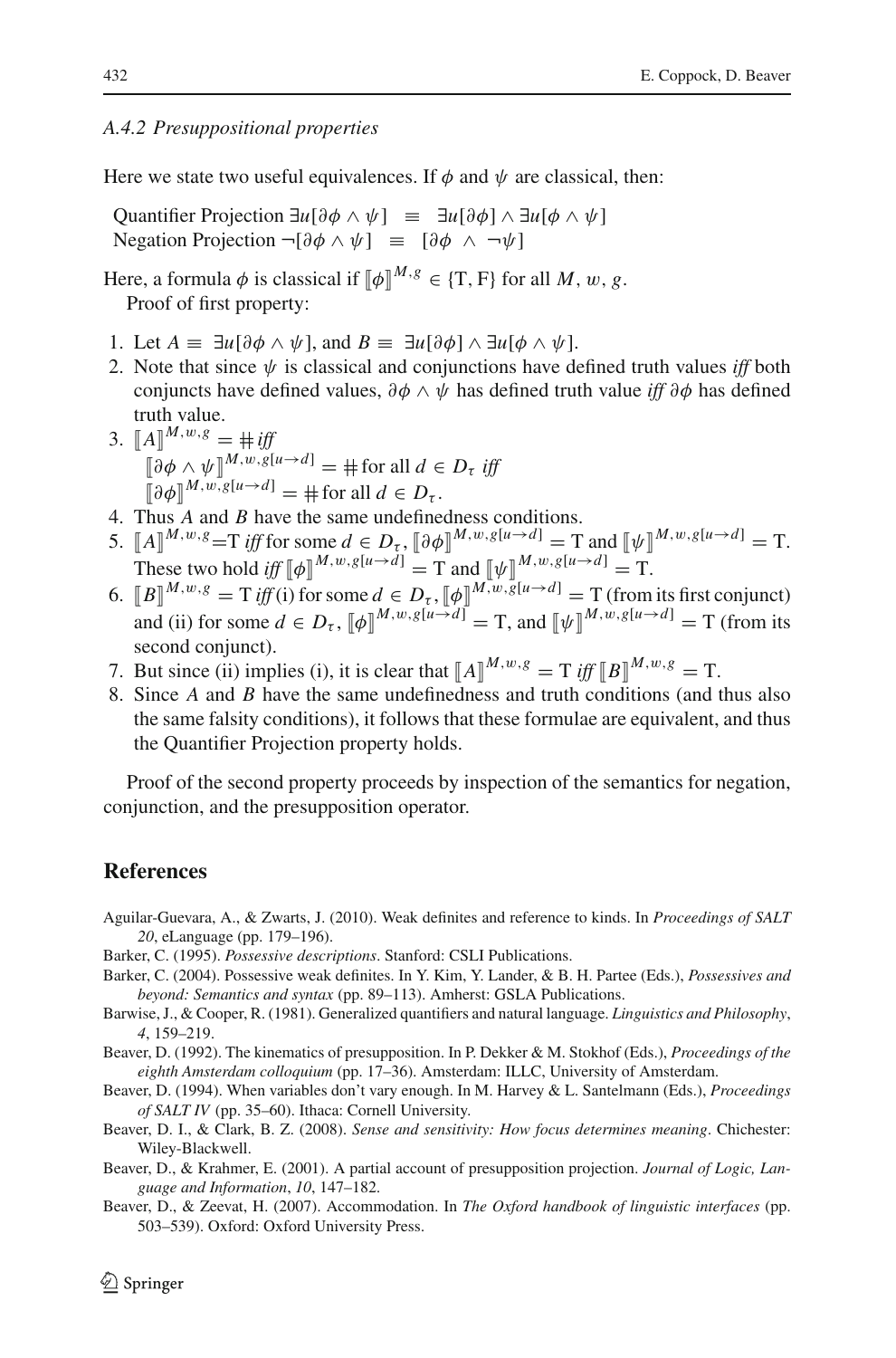- <span id="page-56-21"></span>Carlson, G. N., Sussman, R., Klein, N., & Tannenhaus, M. (2006). Weak definite noun phrases. In C. Davis, A. R. Deal, & Y. Zabal (Eds.), *Proceedings of NELS 36* (pp. 179–196). Amherst: GSLA, University of Massachusetts.
- <span id="page-56-0"></span>Chierchia, G. (1998). Reference to kinds across languages. *Natural Language Semantics*, *6*, 339–405.
- <span id="page-56-16"></span>Cooper, R. (1978). Variable binding and relative clauses. In F. Guenthner & S. J. Schmidt (Eds.), *Formal semantics and pragmatics for natural languages* (pp. 131–170). Dordrecht: Reidel.
- <span id="page-56-17"></span>Cooper, R. (2013). Update conditions and intensionality in a type-theoretic approach to dialogue semantics. In R. Fernández & A. Isard (Eds.), *Proceedings of SemDial 2013*, University of Amsterdam (pp. 15–24). [http://www.illc.uva.nl/semdial/.](http://www.illc.uva.nl/semdial/)
- <span id="page-56-24"></span>Coppock, E., & Beaver, D. (2011). Sole sisters. In N. Ashton, A. Chereches, & D. Lutz (Eds.), *Proceedings of semantics and linguistic theory (SALT) 21*, eLanguage (pp. 197–217). Newark: Rutgers University.
- <span id="page-56-23"></span>Coppock, E., & Beaver, D. (2012a). Exclusivity, uniqueness, and definiteness. In C. Piñón (Ed.), Empirical Issues in Syntax and Semantics 9. Published online at [http://www.cssp.cnrs.fr.](http://www.cssp.cnrs.fr)
- <span id="page-56-4"></span>Coppock, E., & Beaver, D. (2012b). Weak uniqueness: The only difference between definites and indefinites. In A. Chereches (Ed.), *Proceedings of semantics and linguistic theory (SALT) 22* (pp. 527–544). Ithaca, NY: CLC Publications.
- <span id="page-56-15"></span>Coppock, E., & Beaver, D. (2014). Principles of the exclusive muddle. *Journal of Semantics*, *31*(3), 371–432.
- <span id="page-56-31"></span>Dayal, V. (2004). Number marking and (in)definiteness in kind terms. *Linguistics and Philosophy*, *27*, 393–450.
- <span id="page-56-2"></span>Donnellan, K. S. (1966). Reference and definite descriptions. *The Philosophical Review*, *75*, 281–304.
- <span id="page-56-11"></span>Doron, E. (1983). *Verbless predicates in Hebrew*. PhD Thesis, University of Texas at Austin.
- <span id="page-56-9"></span>Elbourne, P. (2005). *Situations and individuals*. Cambridge: Cambridge University Press.
- <span id="page-56-3"></span>Elbourne, P. (2012). *Definite descriptions*. Oxford: Clarendon Press.
- <span id="page-56-8"></span>Fara, D. G. (2001). Descriptions as predicates. *Philosophical Studies, 102*, 1–42. (Originally published under the name "Delia Graff").
- <span id="page-56-10"></span>Fara, D. G. (2015). Names are predicates. *Philosophical Review, 124*(1), 59–117.
- <span id="page-56-6"></span>Frege, G. (1892). [reprinted 1948]). Sense and reference. *The Philosophical Review*, *57*(3), 209–230.
- <span id="page-56-30"></span>Gendler Szabó, Z. (2000). Descriptions and uniqueness. *Philosophical Studies*, *101*, 29–57.
- <span id="page-56-19"></span>Geurts, B. (1999). *Presuppositions and pronouns*. Oxford: Elsevier.
- <span id="page-56-28"></span>Geurts, B., & van der Sandt, R. (2004). Interpreting focus. *Theoretical Linguistics*, *30*(1), 1–44.
- <span id="page-56-1"></span>Glanzberg, M. (2007). Definite descriptions and quantifier scope: Some Mates cases reconsidered. *European Journal of Analytic Philosophy*, *3*(2), 133–158.
- <span id="page-56-13"></span>Grice, H. P. (1981). Presupposition and conversational implicature. In P. Cole (Ed.), *Radical pragmatics* (pp. 183–198). New York: Academic Press.
- <span id="page-56-25"></span>Haug, D. (2013). Partial dynamic semantics for anaphora: Compositionality without syntactic coindexation. *Journal of Semantics* (online first).
- <span id="page-56-14"></span>Heim, I. (1982). *The semantics of definite and indefinite noun phrases*. PhD Thesis, University of Massachusetts at Amherst.
- <span id="page-56-18"></span>Heim, I. (1983). On the projection problem for presuppositions. In D. Flickinger, M. Barlow, & M. Westcoat (Eds.), *Proceedings of the second West Coast conference on formal linguistics*(pp. 114–125). Stanford, CA: Stanford University Press.

<span id="page-56-5"></span>Heim, I. (1991). Artikel und Definitheit. In A. von Stechow & D. Wunderlich (Eds.), *Semantik: Ein internationales Handbuch der zeitgenössischen Forschung* (pp. 487–535). Berlin: Mouton de Gruyter.

- <span id="page-56-22"></span>Heim, I., & Kratzer, A. (1998). *Semantics in generative grammar*. Oxford: Blackwell.
- <span id="page-56-27"></span>Hendriks H (1993). *Studied flexibility: Categories and types in syntax and semantics*. PhD Thesis, Universiteit van Amsterdam.
- <span id="page-56-12"></span>Hoeksema, J. (1988). The semantics of non-boolean *and. Journal of Semantics*, *6*, 19–40.
- <span id="page-56-7"></span>Horn, L., & Abbott, B. (2002). <the, a>: (In)definiteness and implicature. In W. Kabasenche, M. O'Rourke, & M. Slater (Eds.), *Reference and referring* (pp. 325–355). Cambridge, Mass.: MIT Press.
- <span id="page-56-29"></span>Isaacs, J., & Rawlins, K. (2008). Conditional questions. *Journal of Semantics*, *25*(3), 269–319.
- <span id="page-56-20"></span>Kadmon, N. (1987). *On unique and non-unique reference and asymmetric quantification*. PhD Thesis, University of Massachusetts at Amherst.
- <span id="page-56-32"></span>Kamp, H. (2001). The importance of presupposition. In C. Rohrer, A. Roßdeutscher, & H. Kamp (Eds.), *Linguistic form and its computation* (pp. 207–254). Stanford, CA: CSLI Publications.
- <span id="page-56-26"></span>Kaplan, D. (1977). Demonstratives: An essay on the semantics, logic, metaphysics, and epistemology of demonstratives and other indexicals. In J. P. Almog & H. Wettstein (Eds.), *Themes from Kaplan* (pp. 267–298). Oxford: Oxford University Press.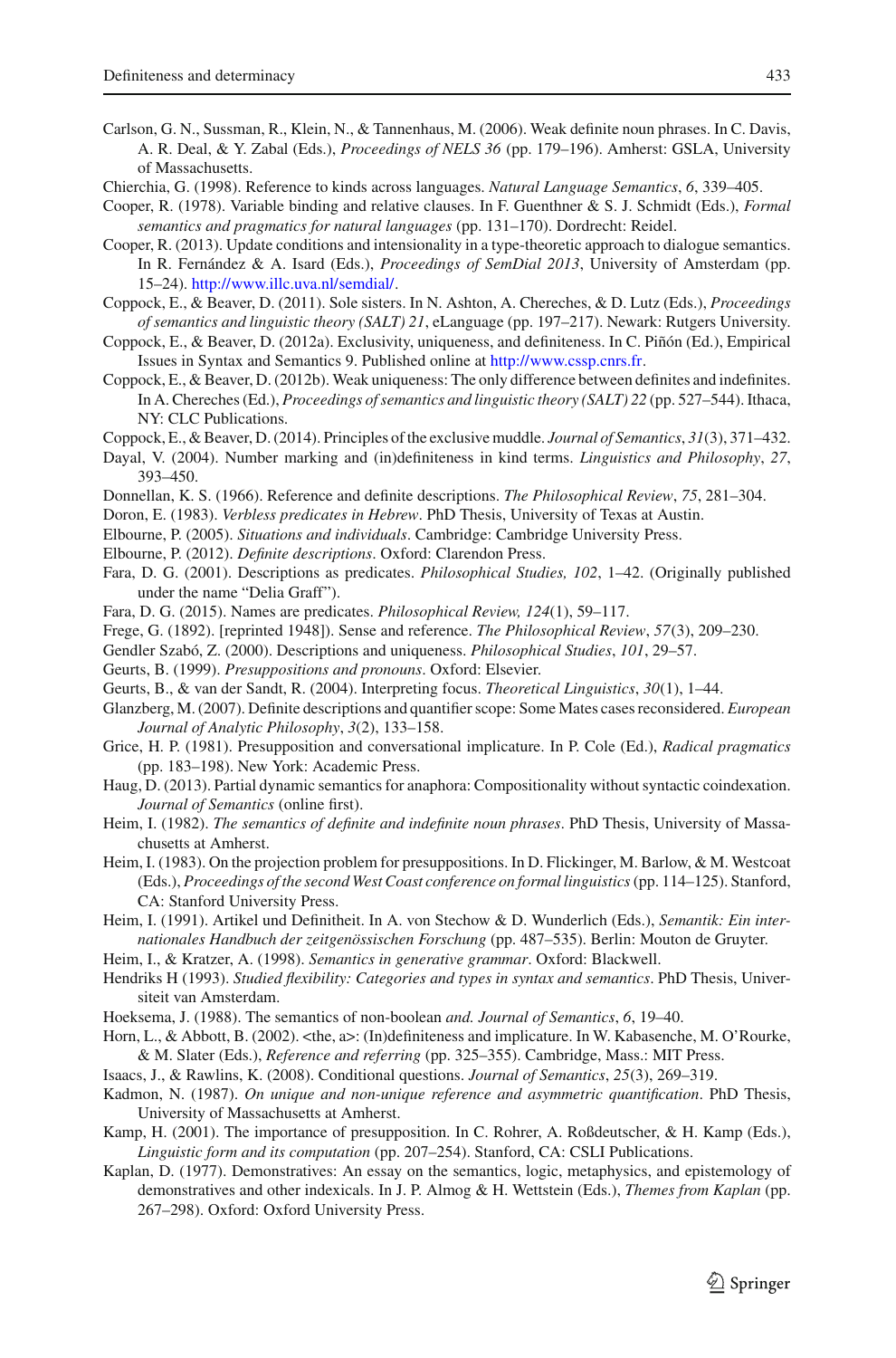<span id="page-57-27"></span>Karttunen, L. (1974). Presuppositions and linguistic context. *Theoretical Linguistics*, *1*, 181–194.

- <span id="page-57-15"></span>Karttunen, L. (1976). Discourse referents. In J. D. McCawley (Ed.), *Notes from the linguistic underground*. Syntax and Semantics (Vol. 7, pp. 363–385). New York: Academic Press.
- <span id="page-57-13"></span>Kripke, S. A. (2011). *Philosophical troubles: Collected papers*. Oxford: Oxford University Press.
- <span id="page-57-25"></span>Landman, F. (2004). *Indefinites and the type of sets*. Malden, MA: Blackwell.
- <span id="page-57-9"></span>Lasersohn, P. (1993). Existence presuppositions and background knowledge. *Journal of Semantics*, *10*, 113–122.
- <span id="page-57-17"></span><span id="page-57-1"></span>Löbner, S. (1985). Definites. *Journal of Semantics*, *4*, 279–326.
- Löbner, S. (2011). Concept types and determination. *Journal of Semantics*, *28*, 279–333.
- <span id="page-57-2"></span>Mates, B. (1973). Descriptions and reference. *Foundations of Language*, *10*, 409–418.
- <span id="page-57-6"></span>Matushansky, O. (2008). On the linguistic complexity of proper names. *Linguistics and Philosophy*, *21*, 573–627.
- <span id="page-57-18"></span>McNally, L. (1992). *An interpretation for the English existential construction*. PhD Thesis, UC Santa Cruz.
- <span id="page-57-19"></span>McNally, L. (1998). Existential sentences without existential quantification. *Linguistics and Philosophy*, *21*, 353–392.
- <span id="page-57-29"></span>Moltmann, F. (1997). Intensional verbs and quantifiers. *Natural Language Semantics*, *5*, 1–52.
- <span id="page-57-14"></span>Montague, R. (1974). The proper treatment of quantification in ordinary English. In R. H. Thomason (Ed.), *Formal philosophy* (pp. 247–270). New Haven: Yale University Press.
- <span id="page-57-33"></span>Muskens, R. (1995). *Meaning and partiality*. Stanford, CA: CSLI Publications.
- <span id="page-57-11"></span>Muskens, R. (1996). Combining Montague semantics and discourse representation. *Linguistics and Philosophy*, *19*, 143–186.
- <span id="page-57-8"></span>Neale, S. (1990). *Descriptions*. Cambridge, MA: MIT Press.
- <span id="page-57-12"></span>Nelson, M. (2012). Existence. In E. Zalta (Ed.), *The Stanford encyclopedia of philosophy*. [http://plato.](http://plato.stanford.edu/archives/win2012/entries/existence/) [stanford.edu/archives/win2012/entries/existence/.](http://plato.stanford.edu/archives/win2012/entries/existence/)
- <span id="page-57-26"></span>Oliver, A., & Smiley, T. (2013). *Plural logic*. Oxford: Oxford University Press.
- <span id="page-57-0"></span>Partee, B. H. (1986). Noun phrase interpretation and type-shifting principles. In J. Groenendijk, D. de Jongh, & M. Stokhof (Eds.), *Studies in discourse representation theory and the theory of generalized quantifiers* (pp. 115–143). Dordrecht: Foris.
- <span id="page-57-31"></span>Partee, B., & Borschev, V. (2003). Genitives, relational nouns, and argument-modifier ambiguity. In E. Lang, C. Maienborn, & C. Fabricius-Hansen (Eds.), *Modifying adjuncts* (pp. 67–112). Berlin: Mouton de Gruyter.
- <span id="page-57-4"></span>Percus, O. (2006). Antipresuppositions. In A. Ueyama (Ed.), *Theoretical and empirical studies of reference and anaphora: Toward the establishment of generative grammar as an empirical science* (pp. 52–73). Tokyo: Japan Society for the Promotion of Science.
- <span id="page-57-24"></span>Peters, S. (1979). A truth-conditional formulation of Karttunen's account of presupposition. *Synthese*, *40*(2), 301–316.
- <span id="page-57-30"></span>Peters, S., & Westerståhl, D. (2013). The semantics of possessives. *Language*, *89*(4), 713–759.
- <span id="page-57-20"></span>Poesio, M. (1994). Weak definites. In M. Harvey & L. Santelmann (Eds.), *Proceedings of the fourth conference on semantics and linguistic theory*. Ithaca: CLC Publications.
- <span id="page-57-21"></span>Rawlins, K. (2005). Possessive definites and the definite article. UCSC Qualifying Paper.
- <span id="page-57-22"></span>Rawlins, K. (2006). Possessive antecedents to donkey pronouns. In D. Baumer, D. Montero, & M. Scanlon (Eds.), *Proceedings of the 25th West Coast conference on formal linguistics*(pp. 337–345). Somerville, MA: Cascadilla Press.
- <span id="page-57-32"></span>Reinhart, T. (1997). Quantifier scope: How labor is divided between QR and choice functions. *Linguistics and Philosophy*, *20*, 335–397.
- <span id="page-57-16"></span>Roberts, C. (1989). Modal subordination and pronominal anaphora in discourse. *Linguistics and Philosophy*, *12*, 683–721.
- <span id="page-57-28"></span>Roberts, C. (1996). Information structure in discourse: Towards an integrated formal theory of pragmatics. In J. H. Yoon & A. Kathol (Eds.), *OSU Working Papers in Linguistics 49: Papers in Semantics* (pp. 91–136). Columbus: The Ohio State University.
- <span id="page-57-5"></span>Russell, B. (1905). On denoting. *Mind*, *14*, 479–493.
- <span id="page-57-3"></span>Schlenker, P. (2012). Maximize Presupposition and Gricean reasoning. *Natural Language Semantics, 20*(4), 391–429.
- <span id="page-57-10"></span>Schoubye, A. J. (2009). Descriptions, truth value intuitions, and questions. *Linguistics and Philosophy*, *32*(6), 583–617.
- <span id="page-57-7"></span>Schoubye, A. J. (2014). *Type-ambiguous names*. Ms., University of Edinburgh.
- <span id="page-57-23"></span>Schwarz, F. (2012). *How weak and how definite are weak definites?* Ms., University of Pennsylvania.